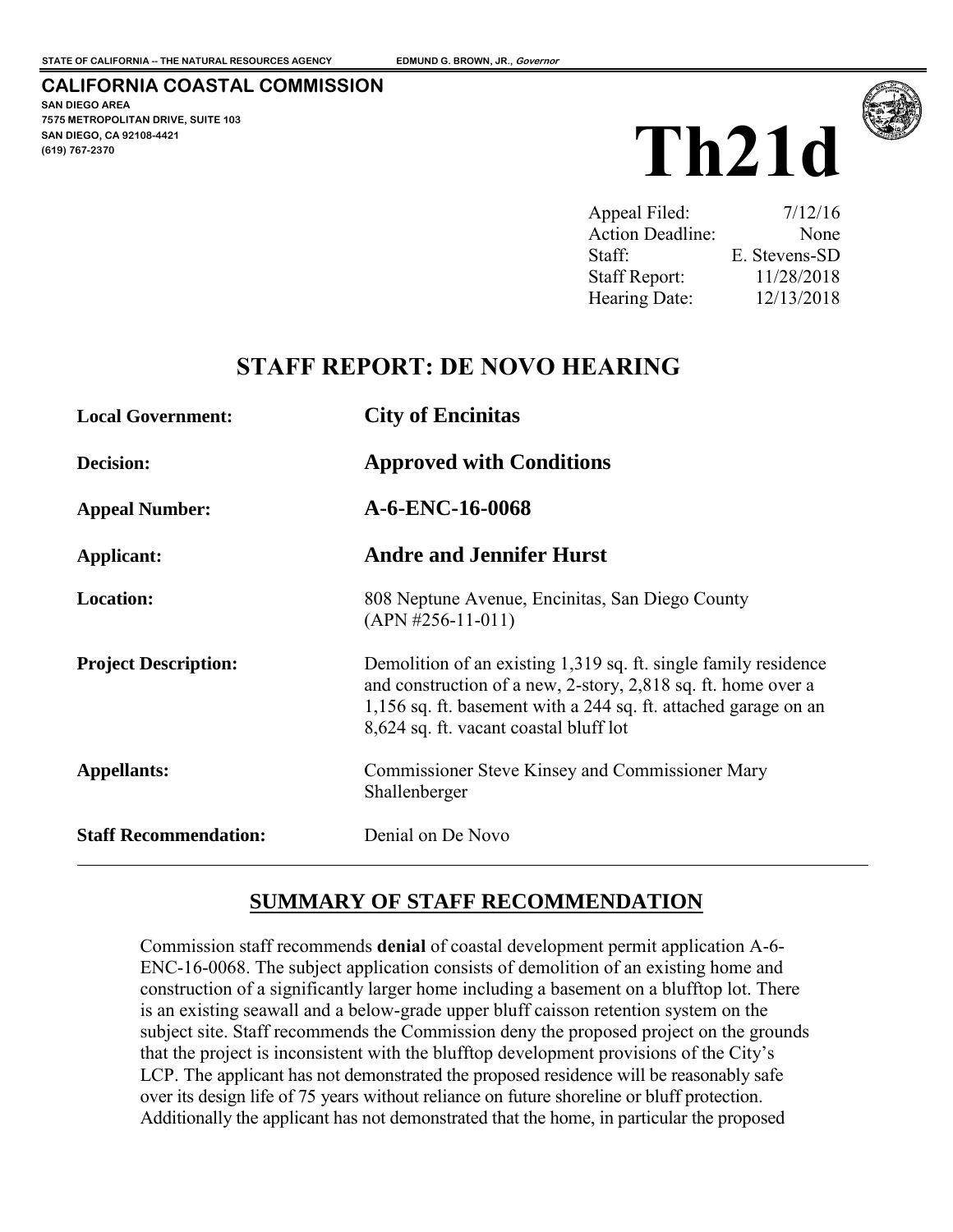basement, would be designed and constructed so that it could be safely removed in the event of endangerment.

The primary issue raised by the subject development relates to whether there is a safe location for the proposed new development on the blufftop lot. As proposed, the singlefamily home would be set back approximately 40 ft. from the bluff edge, with a cantilevered second floor extending an additional 8 ft. closer to the bluff edge. The applicants have argued that relying on existing shoreline protection to site new development is consistent with the certified Local Coastal Program and with past Commission precedents in Encinitas.

However, allowing new development to rely on shoreline protection is not consistent with the LCP or past Commission action. Seawalls and bluff stabilization measures, while formidable, are not permanent structures and have a finite life. Moreover, at the time the seawall fronting the site was permitted, the applicant indicated the design life of the existing seawall was 22 years; as it was constructed 18 years ago, the seawall is nearing the end of its design life. When the Commission approves shoreline armoring, as it did on the subject site, it is with the intent of protecting a specific existing structure. Relying on the presence of existing shoreline armoring to assure stability for the new development cannot ensure safety for the life of the project, and is the functionally the same as proposing future shoreline armoring to provide protection for the life of the new development. New development must be designed to not need shoreline protection, which means that it must be sited safely without reliance on existing or future shoreline protective devices. The fact that the proposed residence would rely on protection by existing and potentially additional shoreline armoring is inconsistent with the certified LCP policies, as well as Section 30253 of the Coastal Act from which the policies were derived.

Based on the geotechnical information provided by the applicants' technical experts, Commission staff has determined that there is no safe location to site new development on this blufftop lot without relying on shoreline protection. Furthermore, like the coastal bluffs elsewhere in Encinitas, the bluff at the project site is actively eroding, as evidenced by visible rilling, small to moderate failure scarps, and active sand flows in the upper bluff materials. In addition, with future sea level rise, large storm waves will more frequently strike the unprotected weak terrace materials above the existing approximately 17 ft. high seawall. There remains also a possibility that direct wave attack on the lower terrace deposits above the existing seawall could accelerate bluff retreat at the site, potentially leading to erosion behind the seawall, and in the extreme case, undermining of the upper bluff piers. Thus, if new development is allowed to be sited on this hazardous location, the likelihood that additional shoreline protection will be necessary within the life of the structure is reasonably foreseeable.

In past projects, when the Commission has been faced with a site where there is no safe place to build a new home on a blufftop site, the Commission has approved construction of a new home setback only to the current "factor of safety" line, where the home would be safe currently, in order to allow some reasonable use of the site (ref: 6-15-1717/Barr in Solana Beach). In that case, the Commission was able to find approval of a new home on the site consistent with the Coastal Act because the setback of the new home was significantly further landward than the existing structures on the site (46 ft. vs. 0 ft.), the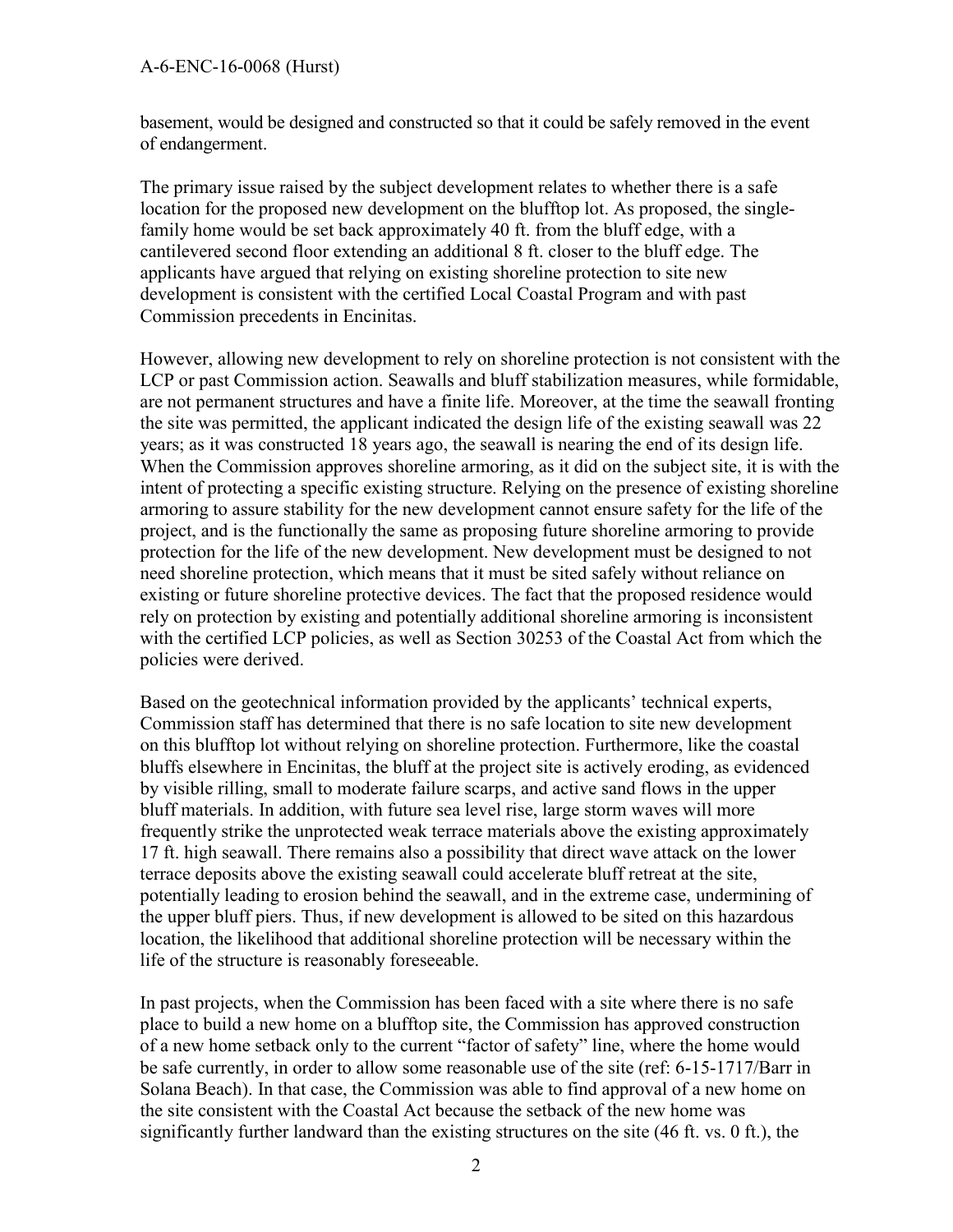new home would be sited landward of the location of the 1.5 factor of safety setback, and the home did not include a basement or caisson foundation, such that the home could be removed in the event of endangerment in the future. The Commission has also allowed construction of new homes to depend on buried caissons (Ref: CDPs 6-ENC-09-002 & 003/Wellman and A-6-ENC-06-101/Albani, both in Encinitas). However, more recently, the Commission has found that caissons supporting new development would function as a protective device, and would likely cause significant impacts to the bluff on removal, and therefore that the use of caissons is not consistent with the Coastal Act. Here, the proposed basement foundation would not be able to be removed without impacting the bluff, in conflict with the LCP.

The applicants have argued that previous Commission actions to approve demolition of existing homes and construction of new homes on blufftop lots in Encinitas should be considered precedential and that future bluff top development in Encinitas should be entitled to rely on existing shoreline armoring in perpetuity to meet bluff stability requirements. The applicant specifically references the Commission approval of the new homes at 824 and 828 Neptune Avenue.

In 2011, the Commission approved new development on a site two properties to the north at 824 and 828 Neptune Avenue (A-6-ENC-09-040  $&$  041/Okun) [\(Exhibit 15\)](https://documents.coastal.ca.gov/reports/2018/12/w21d/w21d-12-2018-exhibits.pdf). In that case, extensive shoreline armoring had previously been approved and constructed to protect an existing home, which was proposed to be demolished and replaced with two new homes. On appeal, the Commission found that substantial issues existed due in part to a geotechnical analysis that failed to adequately demonstrate the new homes would be safe over their lifetimes so as to not require shoreline protection. On de novo review, based on a site-specific analysis, the Commission subsequently approved the demolition of the existing home and construction of two new homes with 40 ft. setbacks from the reconstructed bluff edge and numerous other special conditions to ensure that the new homes would not result in further adverse impacts to coastal resources.

The applicants assert that the Commission's action at 824 and 828 Neptune Avenue allowed the new homes to rely on existing shoreline protection. However, the Commission did not determine that it is acceptable to rely on existing shoreline protection to site new development, but rather, the Commission acknowledged that given the existing protection on that site, it is likely that those particular proposed homes would be safe if set back 40 feet. The Commission's action did not establish a standard for all future bluff top development in Encinitas. Furthermore, there are significant differences between the current proposal and the previous approval at 824 and 828 Neptune Avenue. First, an approximately 300 sq. ft. portion of the existing home at 824 and 828 Neptune Avenue was destroyed when it fell off of the bluff after a significant bluff failure in 1996, resulting in a setback of 10 ft. from the reconstructed bluff edge, while the home at the subject site has an existing setback of 25-30 ft. from the natural bluff edge. Second, the home at 824 and 828 Neptune Avenue was nearly 15 years older (constructed 1929) than the home on the subject site (constructed 1949). Third, an upper bluff wall had already been constructed at 824 and 828 Neptune Avenue. Thus, the need for additional armoring fronting the approved homes at 824 and 828 Neptune Avenue was unlikely. In contrast,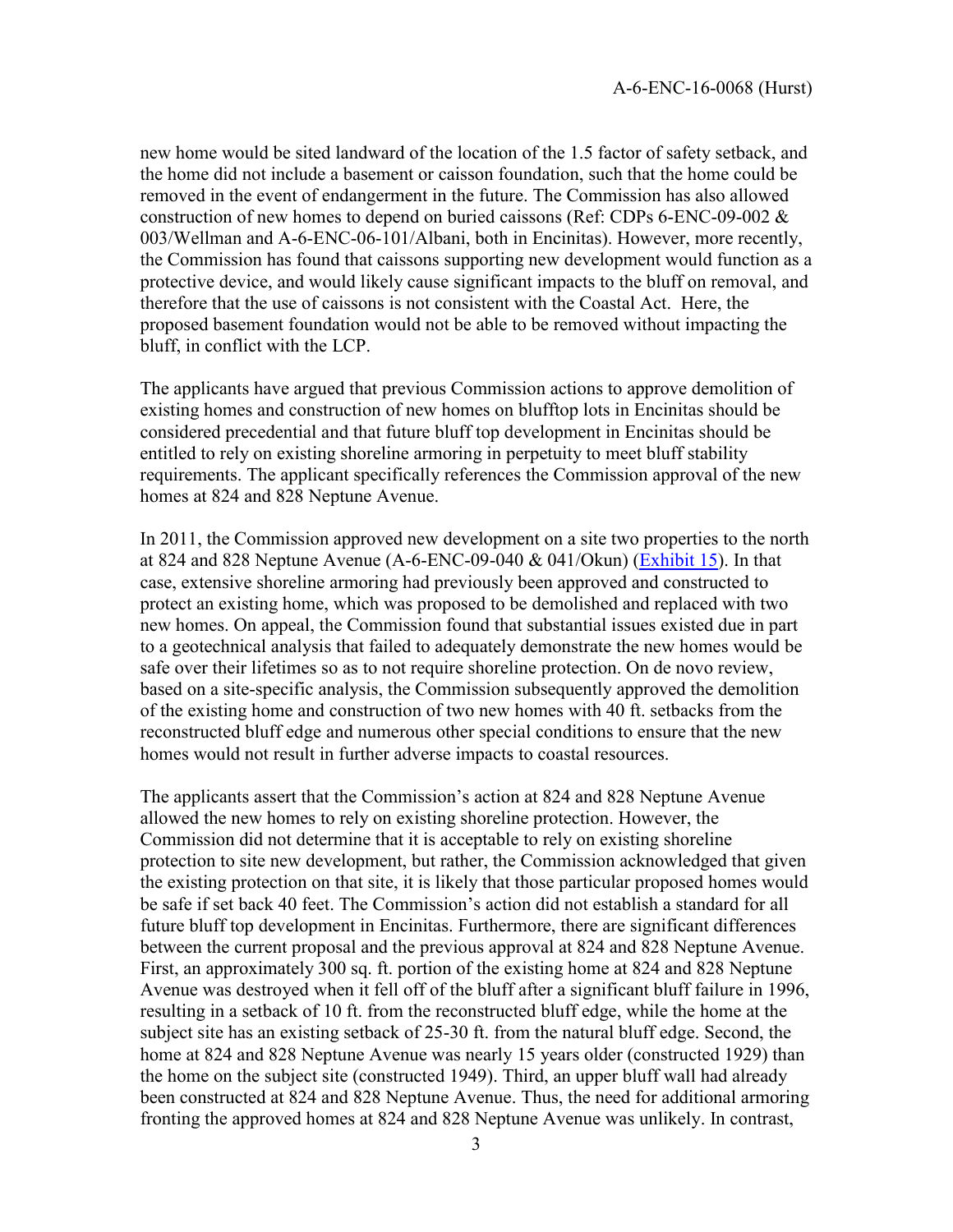the upper bluff at the subject site is still unaltered from a visual standpoint (the existing upper bluff caisson retention system is entirely below-grade); and based on the Commission's experience with the home directly adjacent to the north of the subject site at 816 Neptune Avenue, it is likely that upper bluff erosion will continue to occur and an upper bluff wall may be requested in the future.

To carry out certain actions, the Commission may consider if the action constitutes a "taking" of private property without just compensation, which is barred by the U.S. and California Constitutions, and specifically for Commission matters by Section 30010 of the Coastal Act. In this case the applicant may assert that the denial recommended by staff constitutes a taking. However, no taking would occur as a result Commission action to deny. The project proposed is redevelopment. The applicant is currently enjoying the use of a single family home and associated development on the site. In addition, the applicant is continuing to receive economic benefits from increasing values of the property over and above the use or any improvements. Thus the Commission's denial cannot result in a categorical "*Lucas*" taking, which deprives a landowner of all economic use. Neither would the Commission's denial constitute a regulatory taking under the "*Penn Central*" factors of economic impact, investment-backed expectations, and the character of the government action, because the applicant would continue to enjoy the uses and profits deriving from the existing house and land, and because the denial is based on the protection of coastal resources. Consequently, the Commission's denial of the projects would be consistent with Coastal Act Section 30010.

In the future, it may be the case that the home on the subject site, either through the passage of time or continued erosion of the bluff, will reach the end of its useful life and the applicants will no longer have reasonable use of the home. At that point, the Commission may be required to consider options to potentially redevelop the site and construct a home with a significantly larger setback from the bluff edge than currently exists. However, at the present time, there is an existing home on the site which currently provides for reasonable use of the site. Therefore, staff recommends that the proposed development be denied.

Standard of Review: Certified City of Encinitas Local Coastal Program and the public access and recreation policies of Chapter 3 of the Coastal Act.

## **Communication and Action History**

- As part of early coordination efforts by Commission staff, on January 11, 2016, Commission staff provided City staff with a comment letter on the subject project and two other similar projects in Encinitas that identified the LCP and Coastal Act inconsistencies that are raised in this appeal [\(Exhibit 13\)](https://documents.coastal.ca.gov/reports/2018/12/w21d/w21d-12-2018-exhibits.pdf).
- The coastal development permit was approved by the City of Encinitas Planning Commission on June 2, 2016 [\(Exhibit 9\)](https://documents.coastal.ca.gov/reports/2018/12/w21d/w21d-12-2018-exhibits.pdf).
- On July 12, 2016, the project was appealed to the Coastal Commission (Exhibit) [10\)](https://documents.coastal.ca.gov/reports/2018/12/w21d/w21d-12-2018-exhibits.pdf) and at its August 11, 2016 hearing, the Commission found Substantial Issue exists with respect to the grounds on which the appeal was filed.
- Subsequent to the Substantial Issue hearing, On August 31, 2016, staff sent the applicant (via email) a request for additional information that would be required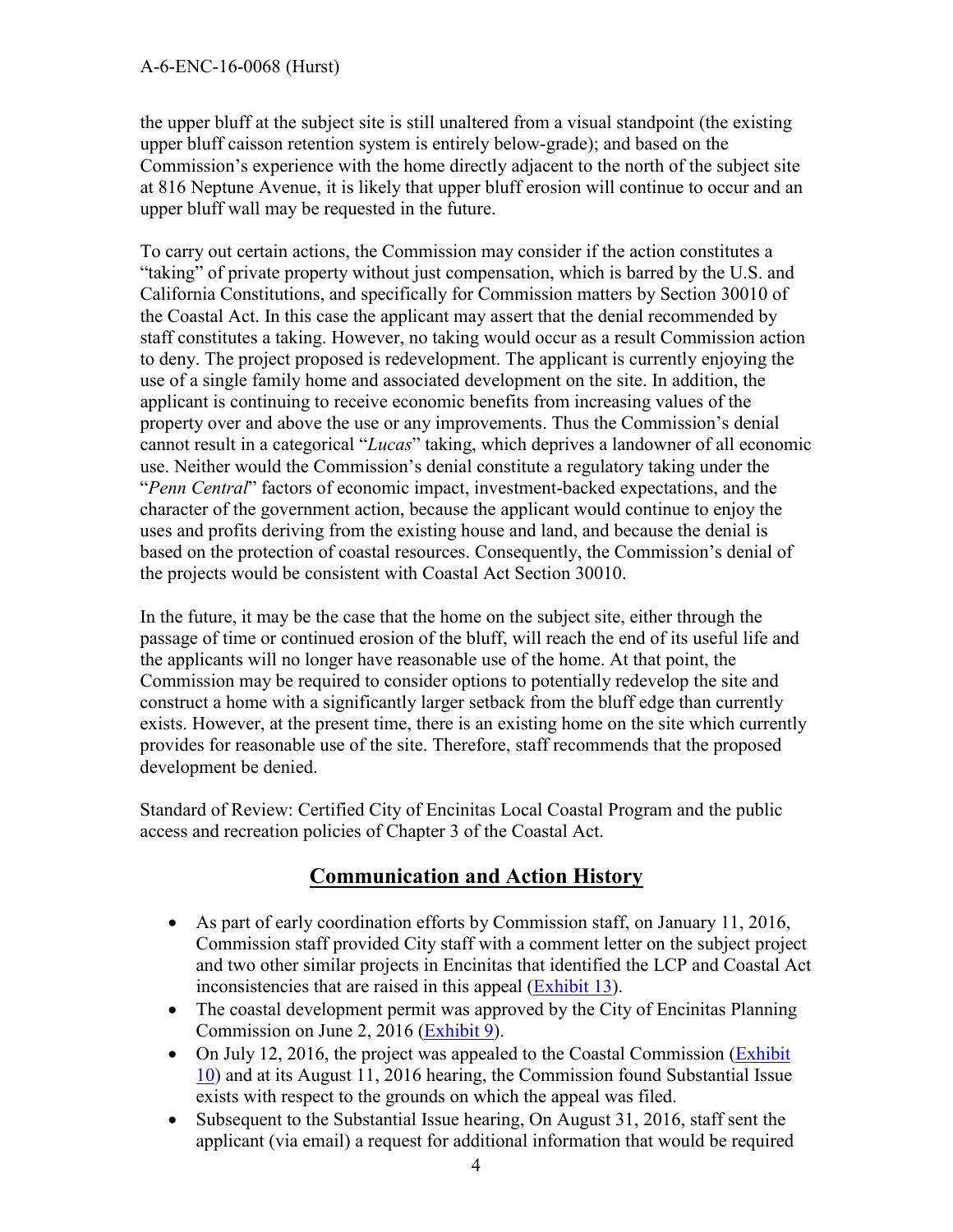in order to adequately review the proposed development and to schedule the De Novo hearing. The requested information included a site specific slope stability analysis assuming that the existing shoreline armoring was not in place, an alternatives analysis that examines revised project designs that would allow a new home to be sited safely on the site, and a plan to remove the basement along with other portions of the home, or incrementally retreat from the bluff edge should erosion cause a reduction in the geologic setback in the future.

- On June 29, 2017, the applicant provided staff with a Geotechnical Report, dated May 30, 2017, which analyzed the factor of safety setback that would be required for the site assuming that the existing shoreline armoring was not in place.
- On December 7, 2017, Commission staff met with the applicant and his representative. At that meeting, staff indicated to the applicant that the proposed project was inconsistent with the City's certified LCP and staff would be recommending denial of the project.
- On August 24, 2018, Commission staff met with the applicant and his representative (via conference call). At that meeting, staff again indicated to the applicant that staff would be recommending denial of the project. The applicant requested that the item be scheduled for the Commission's next southern California hearing, which was the Commission's October 2018 hearing in San Diego. Staff explained that October was not a realistic goal to bring this to hearing. Staff further indicated that the November 2018 hearing location was in the North Central District of California, and that the project would be tentatively scheduled the December 12-14 hearing in Newport Beach.
- On September 14, 2018, Commissions staff requested (via email) that the applicant provide information related to the current state of the home related to the structural stability or habitability. The applicant did not respond to the request.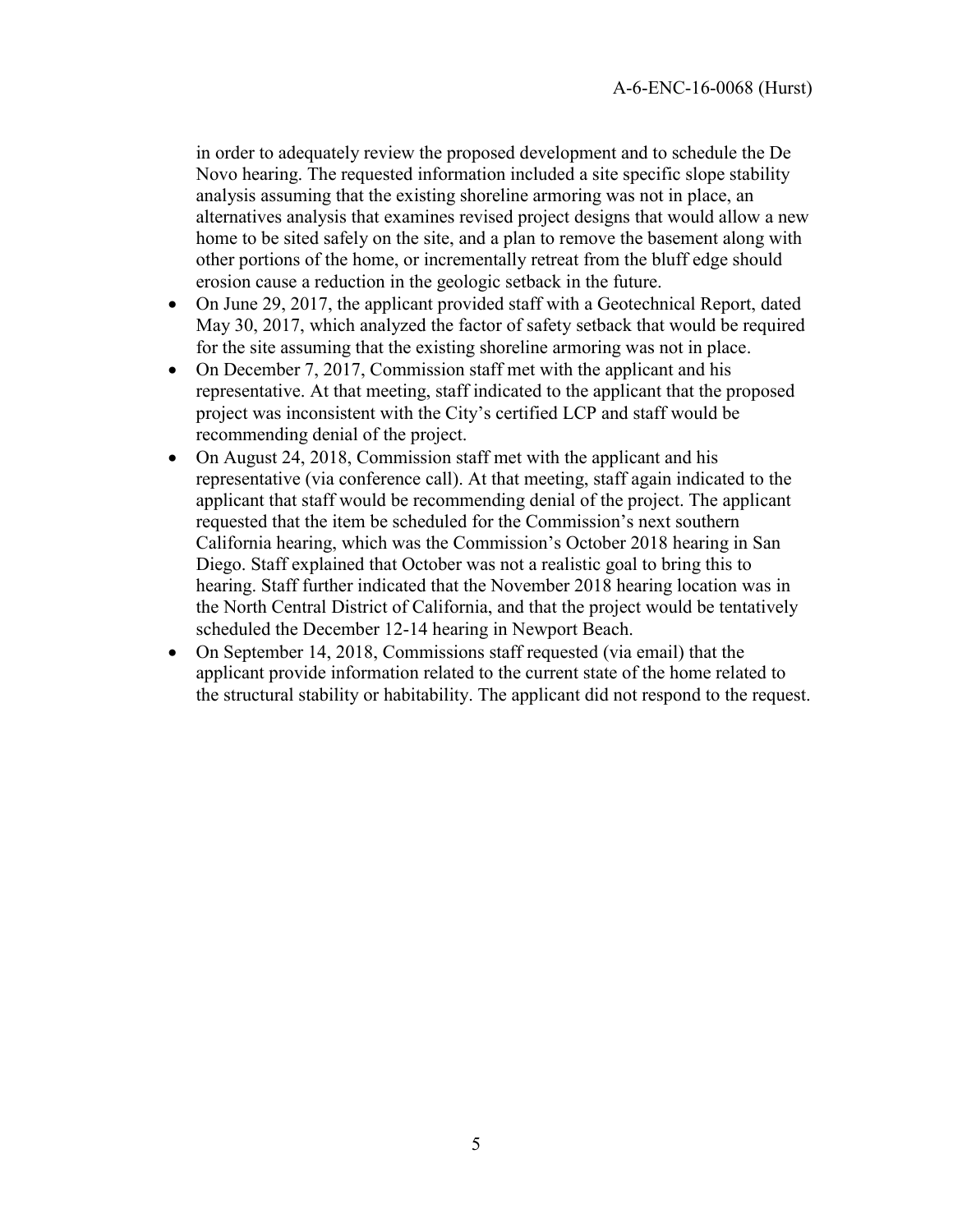# **TABLE OF CONTENTS**

| $\mathsf{A}$  |  |
|---------------|--|
| B.            |  |
| $\mathcal{C}$ |  |
| D.            |  |
| Ε.            |  |
| $F_{\perp}$   |  |
| G             |  |

## **APPENDICES**

Appendix A – [Substantive File Documents](#page-36-0) 

## **EXHIBITS**

| <u>Exhibit 1 – Project location</u>                                                |
|------------------------------------------------------------------------------------|
| Exhibit 2 – Aerial Photograph                                                      |
| <b>Exhibit 3 – Existing Shoreline Armoring</b>                                     |
| <b>Exhibit 4 – Nearby Shoreline Armoring</b>                                       |
| Exhibit 5 – View from Neptune Avenue (December 2016)                               |
| Exhibit 6 – View from Neptune Avenue (February 2012)                               |
| Exhibit 7 – Proposed Site Plan                                                     |
| <b>Exhibit 8 – Proposed Section Plan</b>                                           |
| <b>Exhibit 9 – City Resolution of Approval</b>                                     |
| Exhibit $10 -$ Appeals                                                             |
| Exhibit 11 – Blufftop Setback Excerpt from 1996 Encinitas Bluff Technical Report   |
| <b>Exhibit 12 – Technical Memorandum by Drs. Joseph Street and Lesley Ewing</b>    |
| <b>Exhibit 13 – Pre-Submittal Commission Staff Comment Letter</b>                  |
| Exhibit 14 – CDP No. 6-03-048 (Approval of Existing Seawall at Subject Site)       |
| Exhibit 15 – CDP Nos. A-6-ENC-09-40/41 Revised Findings Staff Report               |
| Exhibit 16 – City of Encinitas Slope Stability Analyses Policy Memo                |
| Exhibit 17 – Staff Photograph Taken From Beach on 10/10/2018                       |
| Exhibit 18 – Factor of Safety Setbacks and GSL Setback – With and Without Existing |
| <b>Shoreline Armoring</b>                                                          |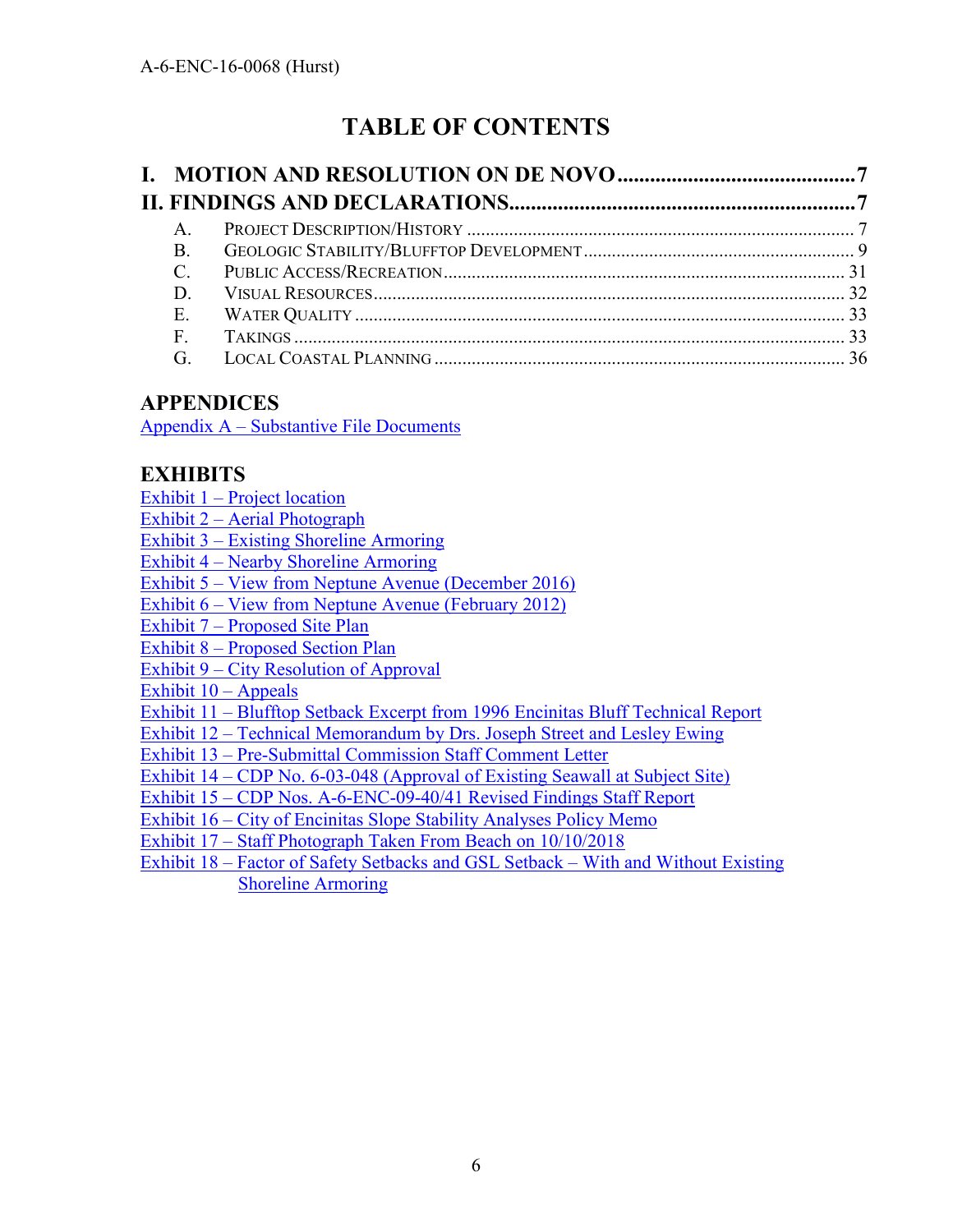## **STAFF RECOMMENDATION ON THE COASTAL PERMIT**

### <span id="page-6-0"></span>**I. MOTION AND RESOLUTION ON DE NOVO**

The staff recommends the Commission adopt the following resolution:

#### **MOTION:** *I move that the Commission approve Coastal Development Permit No. A-6-ENC-16-0068 pursuant to the staff recommendation.*

### **STAFF RECOMMENDATION OF APPROVAL:**

Staff recommends a **NO** vote. Failure of this motion will result in denial of the permit and adoption of the following resolution and findings. The motion passes only by affirmative vote of a majority of the Commissioners present.

#### **RESOLUTION TO DENY THE PERMIT:**

The Commission hereby denies a coastal development permit for the proposed development on the ground that the development will not conform with the certified LCP and the public access policies of the Coastal Act. Approval of the permit would not comply with the California Environmental Quality Act because there are feasible mitigation measures or alternatives that would substantially lessen the significant adverse impacts of the development on the environment.

## <span id="page-6-1"></span>**II. FINDINGS AND DECLARATIONS**

The Commission finds and declares as follows:

### <span id="page-6-2"></span>**A. PROJECT DESCRIPTION/HISTORY**

The project approved by the City of Encinitas on June 2, 2016 allows for the demolition of an existing 1,319 sq. ft. single family residence with an existing detached garage that is proposed to be incorporated into the new structure, and construction of a new, 2-story, 2,818 sq. ft. home over a 1,156 sq. ft. basement with a 244 sq. ft. attached garage on a 8,624 sq. ft. coastal bluff lot (Exhibits 5  $\&$  6). As approved by the City, the applicant is required to provide only one garage parking space and one unenclosed parking space due to the retention of the previously conforming garage. The parking spaces will have a tandem configuration. If the garage was not proposed to be retained, the applicant would be required to provide two garage parking spaces and one unenclosed parking space. The basement and first floor are proposed to be located approximately 40 ft. from the coastal bluff edge and the second floor is proposed to cantilever within 32 ft. of the bluff edge. The basement is proposed to provide the foundation for the house, where the finished floor elevation would be approximately 8 feet below existing grade (Exhibits  $7 \& 8$ ).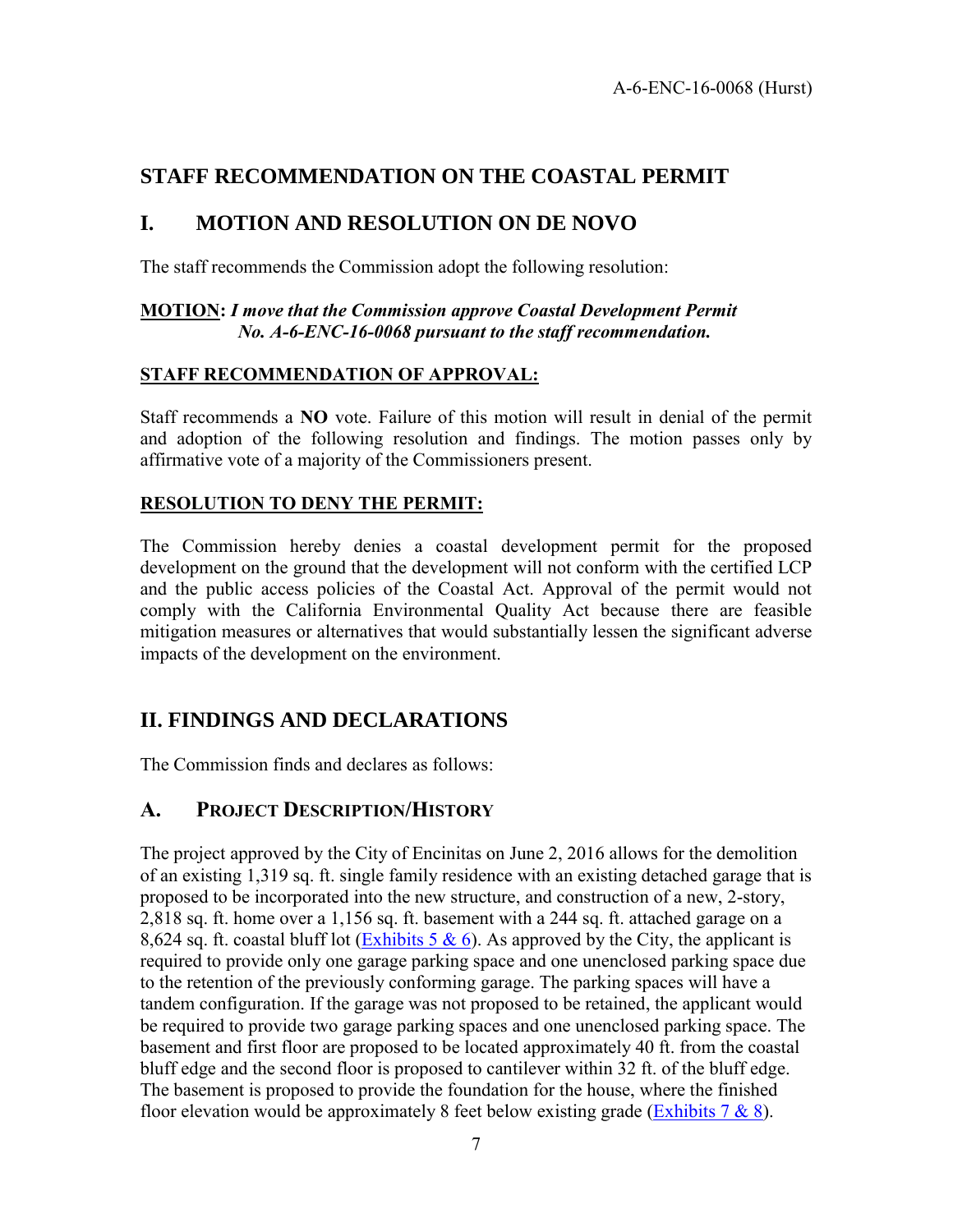The subject site is located on the west side of Neptune Avenue, approximately one mile north of the Moonlight Beach Park and approximately 500 ft. south of Beacon's Beach, in the City of Encinitas [\(Exhibit 1\)](https://documents.coastal.ca.gov/reports/2018/12/w21d/w21d-12-2018-exhibits.pdf).

The existing home on the site was constructed in approximately 1949, prior to passage of the Coastal Act. The existing residence is currently located approximately 25-30 feet from the bluff edge [\(Exhibit 2\)](https://documents.coastal.ca.gov/reports/2018/12/w21d/w21d-12-2018-exhibits.pdf). In 1996, there was a major landslide that affected the northern edge of the bluff fronting the subject site and also involved the bluff fronting the six lots to the north. In 2000, following a bluff sloughage that threatened the structure at the top of the bluff at the subject site, the Executive Director approved an emergency permit for a 42 ft. long, 17 ft. high, reinforced concrete seawall on the beach and the construction of a below grade, approximately 40 ft. long concrete reinforced upper bluff retention system. The retention system is located approximately 0 to 22 ft. inland of the bluff edge and consists of steel reinforced concrete caissons to a depth of 40 ft., placed approximately 8 ft. on center with tiebacks and capped by a steel and concrete plate (6- 00-146-G/Brem) [\(Exhibit 3\)](https://documents.coastal.ca.gov/reports/2018/12/w21d/w21d-12-2018-exhibits.pdf). Both the seawall and upper bluff retention system authorized by the emergency permit were subsequently constructed.

In 2003, the City of Encinitas approved a follow up Coastal Development Permit (CDP) for the upper bluff retention system on the subject site and an upper bluff retention system on the property adjacent to north, which was also approved via emergency permit (6-01-062-G/Sorich) (6-ENC-03-042/Sorich & Gault). The City's follow up CDP was not appealed to the Commission.

In 2004, the Commission approved a regular follow up CDP for the seawall at the base of the bluff fronting the subject site and the site adjacent to the north (ref. CDP #6-03- 048/Sorich & Gault). Special Condition #1 of the CDP required a \$24,140.53 in-lieu fee for partial sand supply mitigation, which the permittees paid to SANDAG. Special Condition #1 also required the permittees or successors to apply for and obtain a permit amendment that either 1) requires the removal of the seawall within its initial design life (22 years) or 2) requires re-approval subject to additional mitigation for the effects of the seawall on shoreline sand supply for the expected life of the seawall beyond the initial 22 year design life.

On July 12, 2016, the subject project was appealed to the Coastal Commission [\(Exhibit](https://documents.coastal.ca.gov/reports/2018/12/w21d/w21d-12-2018-exhibits.pdf)  [10\)](https://documents.coastal.ca.gov/reports/2018/12/w21d/w21d-12-2018-exhibits.pdf) and at its August 11, 2016 hearing, the Commission found Substantial Issue exists with respect to the grounds on which the appeal was filed.

#### Adjacent Shoreline Armoring

The three properties adjacent to the north of the subject site at 816, 824, and 828 Neptune Avenue have existing seawalls. The property at 816 Neptune Avenue has an upper bluff retention system with an upper bluff wall. The properties at 824 and 828 Neptune Avenue have upper bluff walls. The three properties to the south of the subject site at 794, 796, and 798 Neptune have existing seawalls and upper bluff retention systems. The property at 794 Neptune Avenue constructed an upper bluff wall seaward of the upper bluff retention system [\(Exhibit 4\)](https://documents.coastal.ca.gov/reports/2018/12/w21d/w21d-12-2018-exhibits.pdf).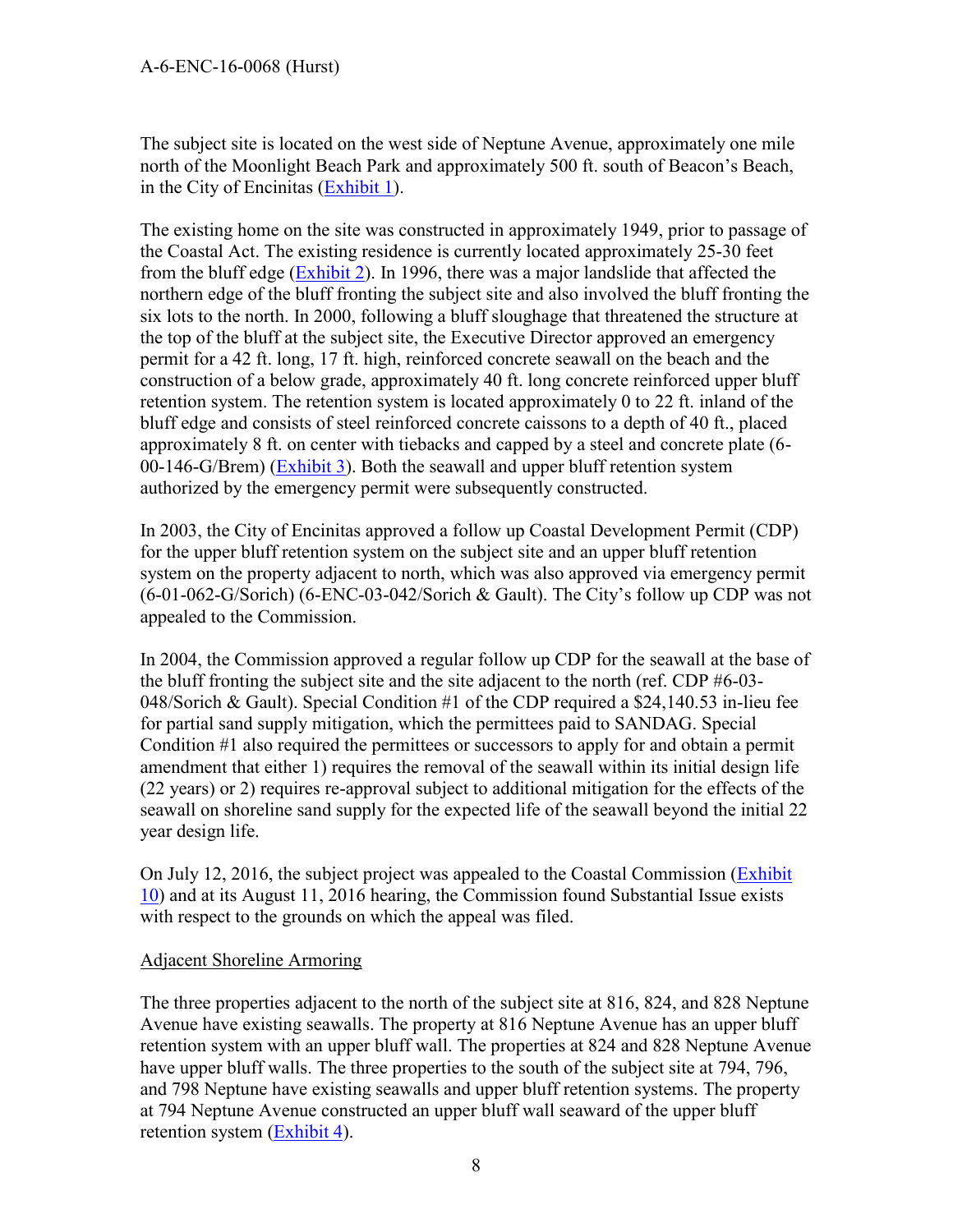#### Standard of Review

In its "de novo" review of this application, the Commission's standard of review for the proposed development is whether it conforms with the policies and provisions of the City of Encinitas Local Coastal Program (LCP), which was certified by the Commission in November of 1994, and the public access and recreation policies of the Coastal Act. The LCP consistency issues raised by the proposed development are discussed in the following sections.

### <span id="page-8-0"></span>**B. GEOLOGIC STABILITY/BLUFFTOP DEVELOPMENT**

The project approved by the City is located within the Coastal Bluff Overlay Zone. The pertinent LCP policies are below:

Public Safety Policy 1.3 of the City's Land Use Plan (LUP) requires that:

*The City will rely on the Coastal Bluff and Hillside/Inland Bluff Overlay Zones to prevent future development or redevelopment that will represent a hazard to its owner or occupants, and which may require structural measures to prevent destructive erosion or collapse.*

Public Safety Policy 1.6 of the City's LUP requires that:

*The City shall provide for the reduction of unnatural causes of bluff erosion, as detailed in the Zoning Code, by:* 

*[…]*

*e. Permitting pursuant to the Coastal Bluff Overlay Zone, bluff repair and erosion control measures on the face and at the top of the bluff that are necessary to repair human-caused damage to the bluff, and to retard erosion which may be caused or accelerated by land-based forces such as surface drainage or ground water seepage, providing that no alteration of the natural character of the bluff shall result from such measures, where such measures are designed to minimize encroachment onto beach areas through an alignment at and parallel to the toe of the coastal bluff, where such measures receive coloring and other exterior treatments and provided that such measures shall be permitted only when required to serve coastal-dependent uses or to protect existing principal structures or public beaches in danger from erosion, and when designed to eliminate or mitigate adverse impacts on local shoreline sand supply; and* 

*f. Requiring new structures and improvements to existing structures to be set back 25 feet from the inland blufftop edge, and 40 feet from coastal blufftop edge with exceptions to allow a minimum coastal blufftop setback of no less than 25 feet. For all development proposed on coastal blufftops, a site-specific geotechnical report shall be*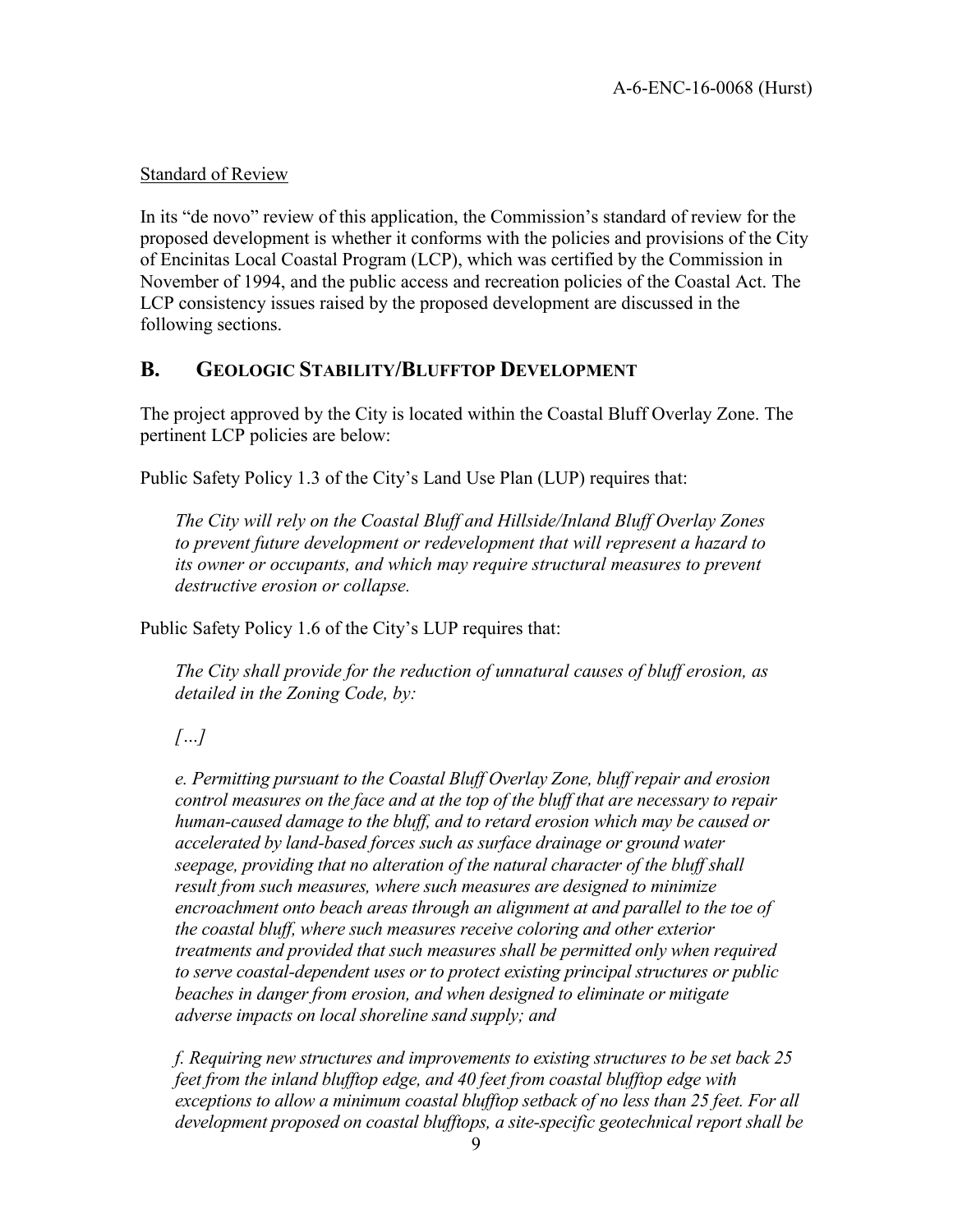*required. The report shall indicate that the coastal setback will not result in risk of foundation damage resulting from bluff erosion or retreat to the principal structure within its economic life and with other engineering evidence to justify the coastal blufftop setback.* 

*On coastal bluffs, exceptions to allow a minimum setback of no less than 25 feet shall be limited to additions or expansions to existing principal structures which are already located seaward of the 40 foot coastal blufftop setback, provided the proposed addition or expansion is located no further seaward than the existing principal structure, is set back a minimum of 25 feet from the coastal blufftop edge, and the applicant agrees to remove the proposed addition or expansion, either in part or entirely, should it become threatened in the future.* 

*In all cases, all new construction shall be specifically designed and constructed such that it could be removed in the event of endangerment and the applicants shall agree to participate in any comprehensive plan adopted by the City to address coastal bluff recession and shoreline erosion problems in the City. [Emphasis added]* 

*This does not apply to minor structures that do not require a building permit, except that no structures, including walkways, patios, patio covers, cabanas, windscreens, sundecks, lighting standards, walls, temporary accessory buildings not exceeding 200 square feet in area, and similar structures shall be allowed within five feet from the bluff top edge; and* 

*g. Permanently conserving the bluff face within an open space easement or other suitable instrument.* 

Policy 30.34.20.B.1 of the City's certified Implementation Plan (IP) states, in part:

*1. With the following exceptions, no principal structure, accessory structure, facility or improvement shall be constructed, placed or installed within 40 feet of the top edge of the coastal bluff. Exceptions are as follows:* 

*[…]*

*b. Minor accessory structures and improvements located at grade, including landscaping, shall be allowed to within 5 feet of the top edge of the coastal bluff. Precautions must be taken when placing structures close to the bluff edge to ensure that the integrity of the bluff is not threatened. For the purposes of the Coastal Bluff Overlay Zones, "minor accessory structures and improvements" are defined as those requiring no City approval or permit including a building or grading permit, and not attached to any principal or accessory structure which would require a permit. Grading for reasonable pedestrian access in and around a principal or accessory structure may be permitted by the City Engineer following review of a site specific soils report.*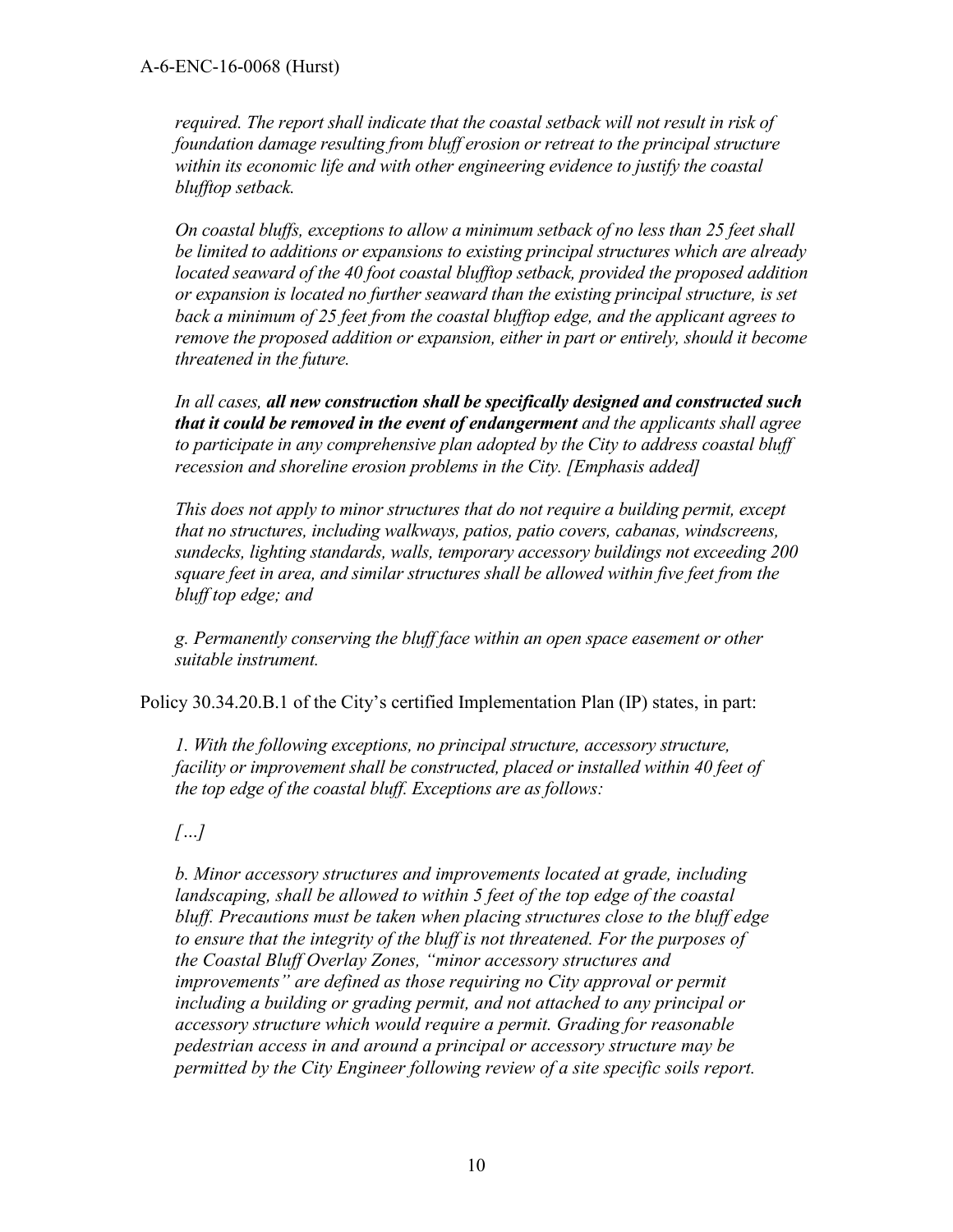Section 30.34.020B.4 of the City's Local Coastal Program Implementation Plan states:

*4. Existing legal structures and facilities within 40 ft. of a bluff edge or on the face of a bluff may remain unchanged. Interior remodeling of existing buildings that does not involve changes to the existing foundation is allowed, but no expansion of building square footage or addition of stories within the 40 ft. area shall be allowed except as permitted pursuant to Section 30.34.020(B)1a of this Code. Routine maintenance of existing facilities is allowed. (Ord. 95-04)* 

Section 30.34.020(C) of the City's Implementation Plan (IP) states, in part:

*DEVELOPMENT PROCESSING AND APPROVAL. In addition to findings and processing requirements otherwise applicable, the following establishes specific processing and finding requirements for proposed development within the Coastal Bluff Overlay Zone…*

*1. Development and improvement in compliance with the development standards in paragraph B "Development Standards," proposing no structure or facility on or within 40 feet of the top edge of the coastal bluff (except for minor accessory structures and improvements allowed pursuant to Section 30.34.02(B)1b, and proposing no preemptive measure as defined below, shall be subject to the following: submittal and acceptance of a site-specific soils report and geotechnical review described by paragraph D "Application Submittal Requirements" below. The authorized decision-making authority for the proposal shall make the findings required based on the soils report and geotechnical review for any project approval. A Second Story cantilevered portion of a structure which is demonstrated through standard engineering practices not to create an unnecessary surcharge load upon the bluff area may be permitted 20% beyond the top edge of bluff setback if a finding can be made by the authorized agency that no private or public views would be significantly impacted by the construction of the cantilevered portion of the structure.* 

Section 30.34.020(D) of the IP states, in part:

*APPLICATION SUBMITTAL REQUIREMENTS. Each application to the City for a permit or development approval for property under the Coastal Bluff Overlay Zone shall be accompanied by a soils report, and either a geotechnical review or geotechnical report as specified in paragraph C "Development Processing and Approval" above. Each review/report shall be prepared by a certified engineering geologist who has been pre-qualified as knowledgeable in City standards, coastal engineering and engineering geology. The review/report shall certify that the development proposed will have no adverse effect on the stability of the bluff, will not endanger life or property, and that any proposed structure or facility is expected to be reasonably safe from failure and erosion over its lifetime without having to propose any shore or bluff stabilization to protect the structure in the future*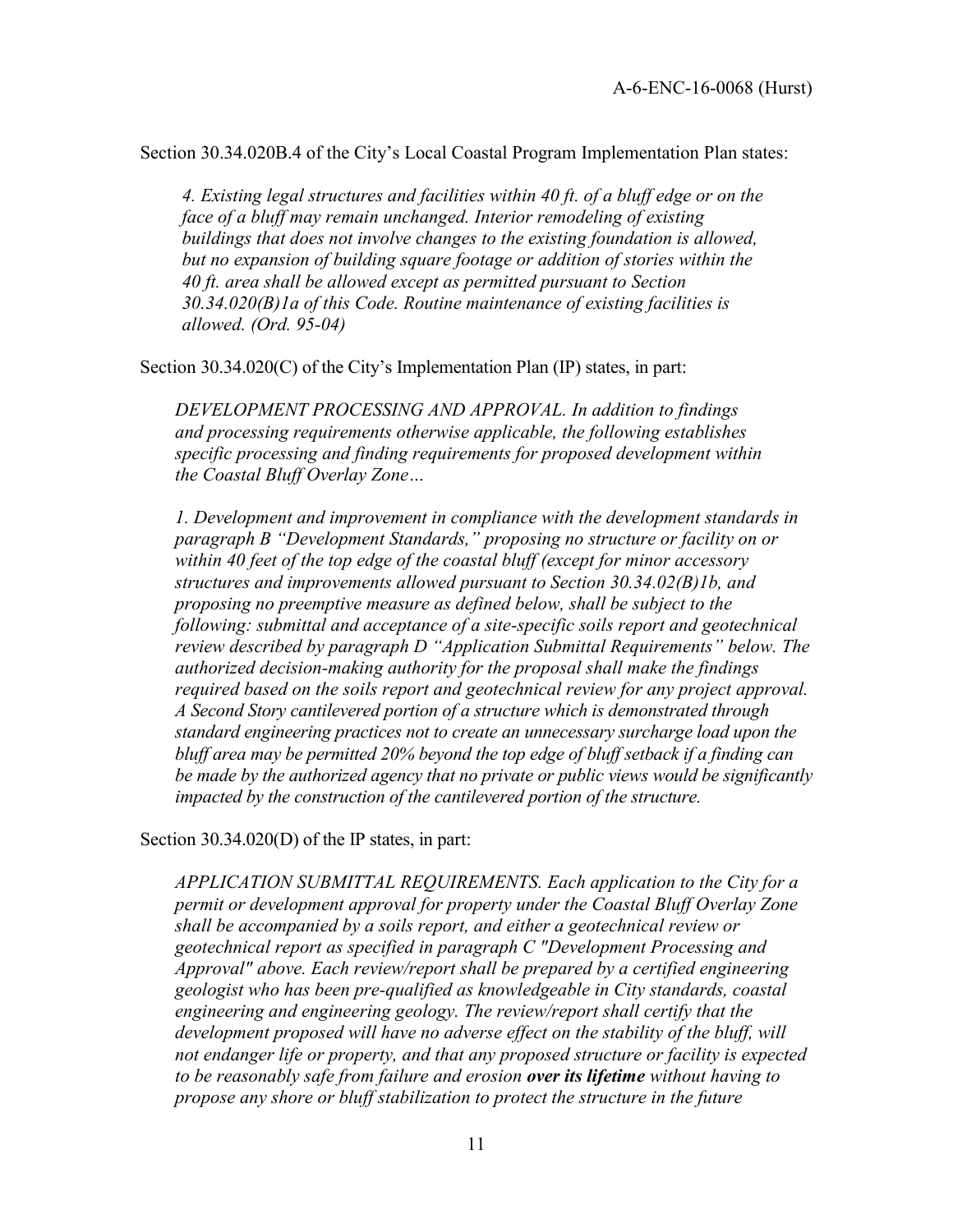[emphasis added]*. Each review/report shall consider, describe and analyze the following:* 

- *1. Cliff geometry and site topography, extending the surveying work beyond the site as needed to depict unusual geomorphic conditions that might affect the site;*
- *2. Historic, current and foreseeable cliffs erosion, including investigation or recorded land surveys and tax assessment records in addition to land use of historic maps and photographs where available and possible changes in shore configuration and sand transport;*
- *3. Geologic conditions, including soil, sediment and rock types and characteristics in addition to structural features, such as bedding, joints and faults;*
- *4. Evidence of past or potential landslide conditions, the implications of such conditions for the proposed development, and the potential effects of the development on landslide activity;*
- *5. Impact of construction activity on the stability of the site and adjacent area;*
- *6. Ground and surface water conditions and variations, including hydrologic changes caused by the development e.g., introduction of irrigation water to the ground water system; alterations in surface drainage);*
- *7. Potential erodibility of site and mitigating measures to be used to ensure minimized erosion problems during and after construction (i.e., landscaping and drainage design);*
- *8. Effects of marine erosion on seacliffs and estimated rate of erosion at the base of the bluff fronting the subject site based on current and historical data;*
- *9. Potential effects of seismic forces resulting from a maximum credible earthquake;*
- *10. Any other factors that might affect slope stability;*
- *11. Mitigation measures and alternative solutions for any potential impacts.*

*The report shall also express a professional opinion as to whether the project can be designed or located so that it will neither be subject to nor contribute to significant geologic instability throughout the life span of the project [emphasis added]. The report shall use a current acceptable engineering stability analysis method and shall also describe the degree of uncertainty of analytical results due to assumptions and unknowns. The degree of analysis required shall be appropriate to the degree of potential risk presented by the site and the proposed project.* 

*In addition to the above, each geotechnical report shall include identification of the daylight line behind the top of the bluff established by a bluff slope failure plane*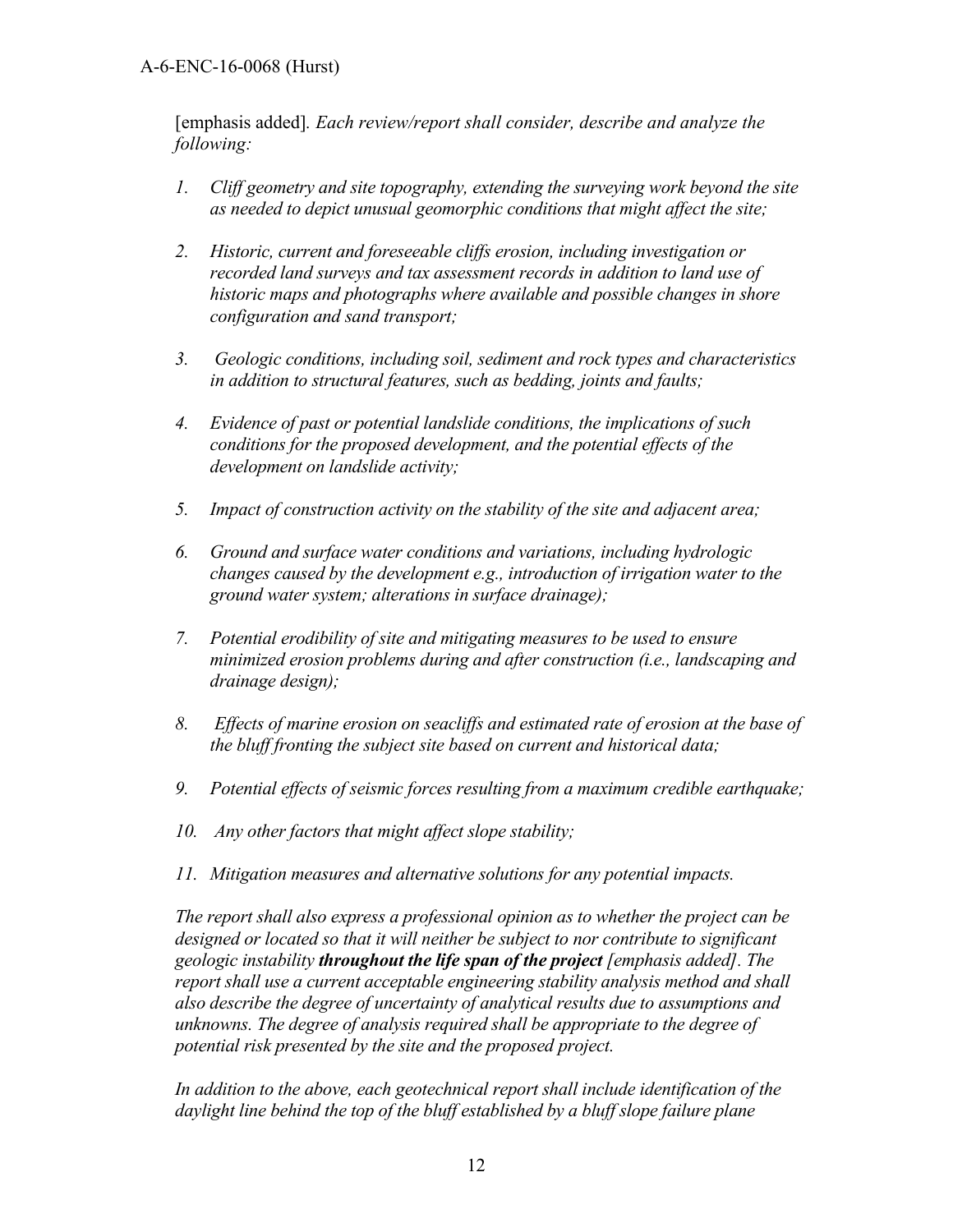*analysis. This slope failure analysis shall be performed according to geotechnical engineering standards, and shall:* 

- *a. Cover all types of slope failure.*
- *b. Demonstrate a safety factor against slope failure of 1.5.*
- *c. Address a time period of analysis of 75 years. [emphasis added]*

The proposed project consists of the construction of an approximately 4,200 sq. ft., twostory single family home, including a basement and attached garage. The basement and first story would be located approximately 40 feet from the edge of a 90 ft.-high coastal bluff. The second story of the new home would be cantilevered 8 ft. seaward of the first floor, as close as 32 ft. from the bluff edge.

Coastal bluffs in Encinitas are subject to a variety of erosive forces and conditions (e.g., wave action, reduction in beach width, block failures and landslides). As a result, the bluffs and blufftop lots in the Encinitas area are considered a hazardous area. In 1986, the California Division of Mines and Geology mapped the entire Encinitas shoreline as an area susceptible to landslides, i.e., either "Generally Susceptible" or "Most Susceptible Areas" (Open File Report, "Landslide Hazards in the Encinitas Quadrangle, San Diego County, California," dated 1986). The Encinitas shoreline has been the subject of numerous Commission- and City-approved permits for shoreline armoring. As described previously, a lower bluff seawall and an upper bluff retention system has already been constructed at the site. Thus, the subject site is clearly in a hazardous location.

As cited above, the LCP contains several policies designed to reduce or avoid risk to new development. Public Safety Policy 1.3 of the LUP prevents new development that will represent a hazard to its occupants and which may require structural measures to prevent destructive erosion or collapse. In addition, Public Safety Policy 1.6 of the LUP and Section 30.34.020(D) of the IP require an applicant to provide extensive geotechnical information documenting that any new development on the coastal blufftop has an appropriate setback to ensure that the residence is reasonably safe from failure and erosion over its lifetime, without having to propose any shore or bluff stabilization to protect the structure in the future.

Safe siting of development is critical not only for the occupants of the development, but also to prevent permanent impacts to coastal resources. The LCP acknowledges that seawalls, revetments, cliff retaining walls, groins and other such structural or "hard" methods designed to forestall erosion, alter natural landforms and natural shoreline processes, resulting in a variety of negative impacts on coastal resources, including adverse effects on sand supply, public access and recreation, coastal views, natural landforms, and overall shoreline beach dynamics on and off site, including ultimately the loss of the beach.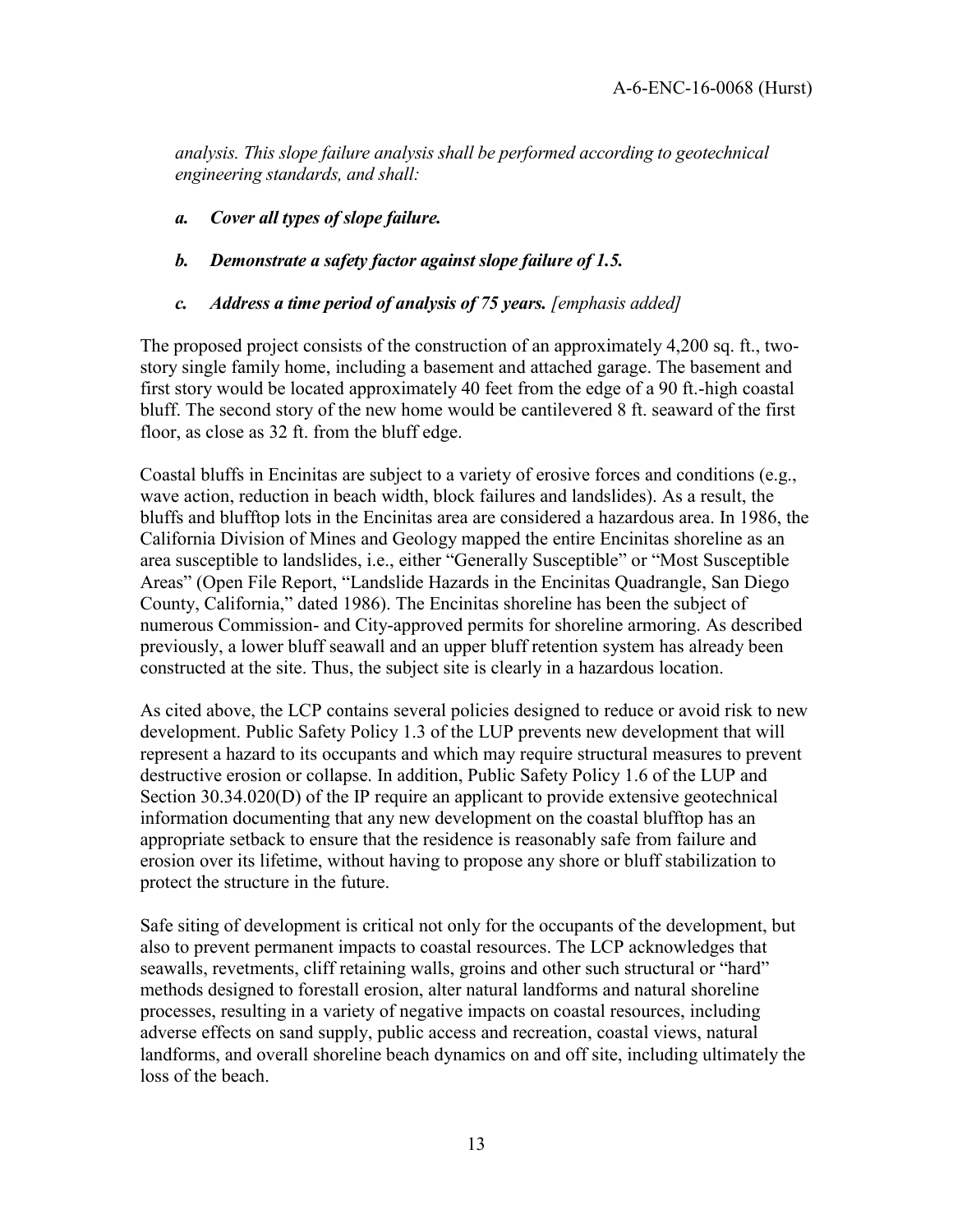The location where new development must be sited so that it will neither be subject to nor contribute to significant geologic instability throughout the life span of the project (a period of 75 years) is known as the Geologic Setback Line (GSL). The GSL is determined by combining slope stability analyses with estimated bluff retreat at a site.

The factor of safety is an indicator of slope stability, where a value of 1.5 for static analysis and 1.1 for seismic analysis is the industry-standard value for geologic stability of new blufftop development. In theory, failure should occur when the factor of safety drops to 1.0. Therefore, the factor of safety at increasing values above 1.0 lends increasing confidence in the stability of the slope. To establish a safe setback for slope stability, the geotechnical analysis needs to establish the distance from the edge of a coastal bluff at which the factor of safety is equal to 1.5 (static)/1.1. (seismic).

In addition to this landslide potential, the bluff is also subject to erosion over time. As the bluff retreats by gradual erosion, the factor of safety for the development will gradually decrease. Thus, establishing the required GSL includes determining the setback to achieve a factor of safety of 1.5 (static)/1.1 (seismic) as well as estimating bluff retreat over 75 years. As discussed in greater detail below, it is critical to look at both slope stability and the predicted rate of erosion when determining the GSL, because as the bluff naturally continues to retreat, the location of a safe setback for slope stability will move inland.

### Factor of safety

The applicants initially completed a slope stability analysis that included the existing shoreline armoring on the site (seawall and upper bluff retention system). The applicants' geotechnical consultant asserted that the location of the 1.5 (static) factor of safety on the site would be located at the inland edge of the retention system (TerraCosta 2015), which is shown on the project plans as being located between 0 and 22 ft. from the bluff edge. The 2015 geotechnical report states:

*"…In this instance and as previously concluded by SEC, the entire upper-bluff pad landward of the existing stabilization measures has a computed factor of safety in excess of 1.5…"* 

However, the Commission geologist and senior coastal engineer have reviewed the geotechnical analysis, and found that the data contained in it do not support a determination that the FOS would be between 0 and 22 feet from the bluff edge. The geotechnical analysis evaluated the potential for both circular (using the Modified Bishop method) and block-type (using the Simplified Janbu method) slope failures. The analyses yielded factors of safety in excess of 1.5 against block failure and circular failure well inland of the bluff edge (approx. 25 ft. and 50 ft., respectively) [\(Exhibit 18\)](https://documents.coastal.ca.gov/reports/2018/12/w21d/w21d-12-2018-exhibits.pdf). Based on these results, using the Modified Bishop method, which is standard for this area of the coast, a new home located 40 ft. from the bluff edge would not meet the 1.5 factor of safety requirement even if allowed to rely on the existing bluff stabilization structures.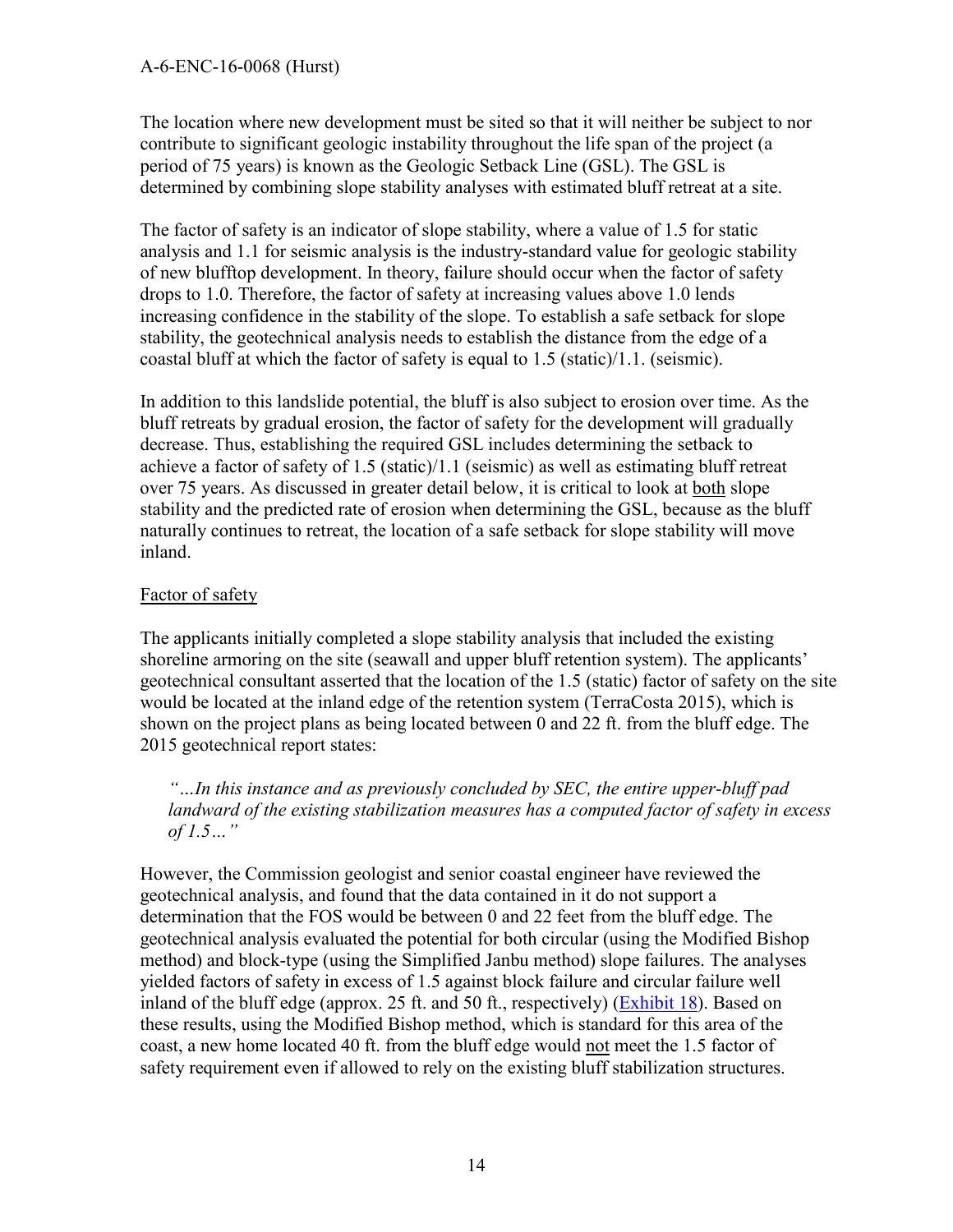Furthermore, the City's certified LCP does not allow for new development to rely on existing shoreline armoring. (LUP Policy 1.6(e) [armoring solely for existing structures].) Thus, subsequent to the Commission's finding of Substantial Issue, the applicants completed a new slope stability analysis assuming that the existing armoring fronting the site was not in place (TerraCosta May 2017). The 2017 geotechnical report states:

*"…Assuming that the existing armoring was not in place, the required setback is approximately 83 feet back from the top of the coastal bluff for a seismic factor of safety of 1.1 and 67 feet back from the top of the bluff for a static factor of safety of 1.5…"* 

The supplemental analysis considered only block failures, using the Simplified Janbu method, and did not consider circular failures. However, the Commission geologist and senior coastal engineer have reviewed the project and determined that judging from the previous geotechnical analyses for the subject site, it is likely that the 1.5 and 1.1 factor of safety lines for circular slope failures (Modified Bishop method) would occur at even greater distances inland of the bluff edge than 67 and 83 feet [\(Exhibit 18\)](https://documents.coastal.ca.gov/reports/2018/12/w21d/w21d-12-2018-exhibits.pdf). Furthermore, the Commission geologist and senior coastal engineer have determined that from a scientific and risk management standpoint, when siting new development, it is most appropriate to fully evaluate and minimize the risks from rotational landslides (circular failures) and from slope failures caused by groundshaking during earthquakes, which would point to use of the seismic FOS of 1.1. Use of the 67-foot setback could leave new development (without the existing protection) vulnerable to block failures during an earthquake. The less conservative 1.5 (static) factor of safety setback derived from the Janbu Method of 67 ft. likely underestimates the appropriate slope stability setback on the subject site. Regardless, even a minimum 67 foot setback is considerably larger than the 40 foot setback proposed by the applicant.

#### Erosion rate

The preliminary geotechnical evaluation for the subject site, submitted by the applicants, determined the long term erosion rate over 75 years would be 30 ft. (0.40 ft. /year) (TerraCosta 2015). To determine this rate, the applicants' geotechnical consultant relied on a USGS report that found a long-term erosion rate of 0.33 ft./year for the broad stretch of coast fronting the Oceanside littoral cell (approximately from Camp Pendleton to La Jolla) and increased that erosion rate to account for personal observations.

As further detailed in the attached technical memo by the Commission geologist and senior coastal engineer [\(Exhibit 12\)](https://documents.coastal.ca.gov/reports/2018/12/w21d/w21d-12-2018-exhibits.pdf), Commission staff compared the results of two different erosion methods to evaluate the applicants' suggested 0.4 ft. /yr. bluff retreat rate against retreat rates that could be expected to occur in response to higher sea levels. The first method is based on future bluff retreat projections from the USGS Coastal Storm Modeling System (CoSMoS) 3.0 (Phase 2) cliff retreat dataset (Barnard et al. 2018), which includes projections of coastal bluff retreat along individual cross-shore transects for multiple sea level rise scenarios. The second method is based on a simple equation (Eqn. 1), derived from previous modeling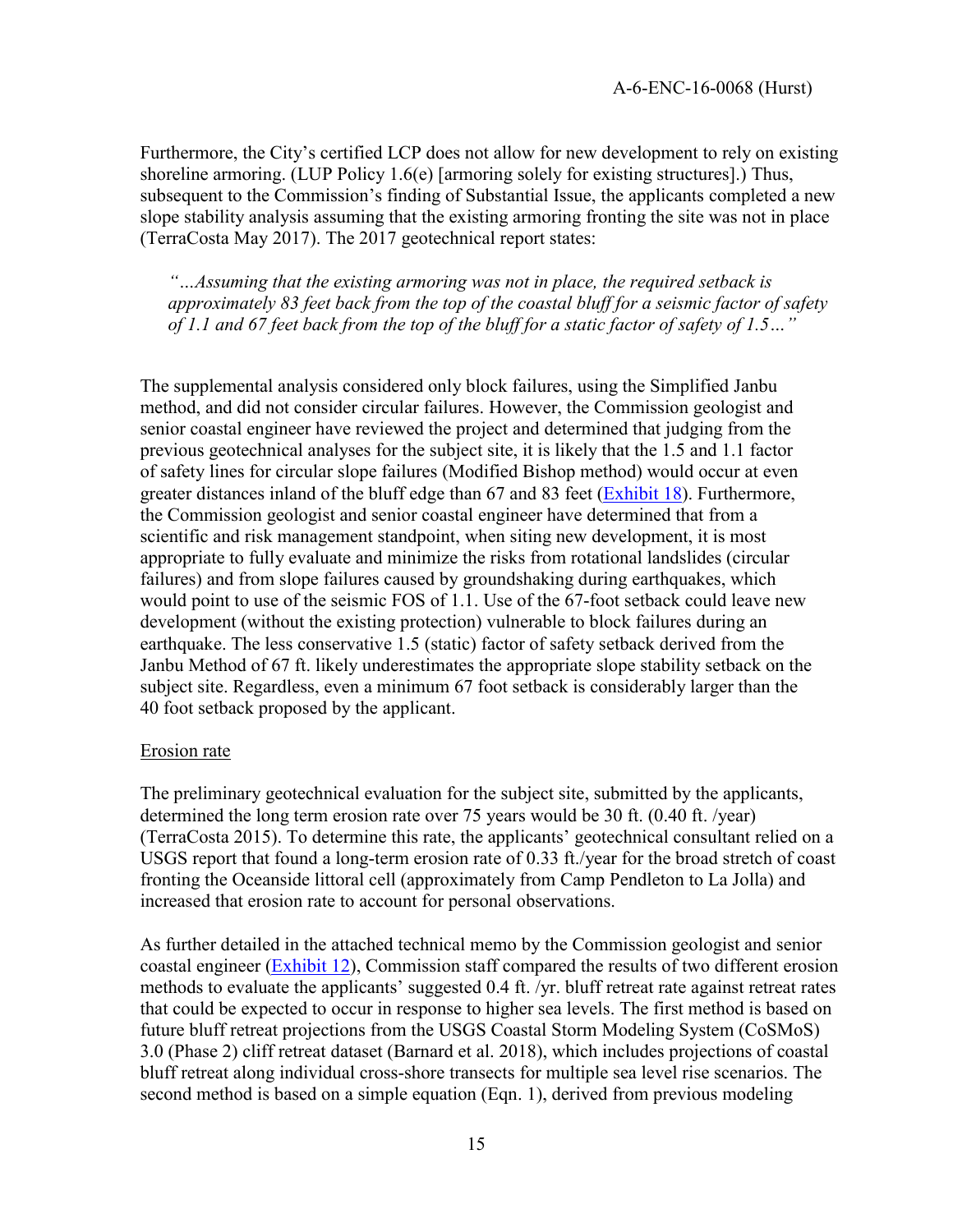$\overline{a}$ 

studies, which projects the future bluff retreat rate  $(R<sub>2</sub>)$  as a function of the historical retreat rate  $(R<sub>1</sub>)$ , historical sea level rise rate  $(S<sub>1</sub>)$ , and projected future sea level rise rate  $(S<sub>2</sub>)$ :

$$
R_2=R_I\left(S_2\,/\,S_I\right)^{0.5}
$$

*(Equation 1)*<sup> $1$ </sup>

Equation 1 is necessarily an oversimplification of the complex processes that govern the response of a coastal bluff to changing sea level, but has been shown to accurately reproduce the projections of the full process-based model from which it is derived in simulations of soft rock (including clay), low beach volume coasts under equilibrium conditions (Ashton et al. 2011). Although both approaches have limitations, and all projections of responses to sea level rise have a high level of uncertainty, both CoSMoS and Eqn. 1 can provide useful information on the amounts and rates of bluff retreat that could result from rising sea levels in the future.

In order to evaluate the cliff retreat response to sea level rise, it is first necessary to select an applicable set of sea level rise projections. Staff based its long term erosion analysis for the site on the recommendations of two recent reports released by the California Ocean Protection Council (OPC) that, taken together, update the Commission's understanding of sea level rise science and best practices for planning for and adapting to sea level rise impacts. The first of these reports, *Rising Seas in California: An Update on Sea-Level Rise Science* (Griggs et al. 2017), synthesizes recent evolving research on sea level rise science, and provides new, California-specific projections of future sea level rise, under several GHG emissions scenarios, along with modeled probabilities of occurrence. For example, the *Rising Seas* report estimates that there is 50% probability that sea level rise along the San Diego coast will exceed 2 feet (0.6 m) under a "medium" emissions scenario (RPC 4.5), and 2.6 feet (0.8 m) under a "business as usual," high emissions scenario (RPC 8.5), by 2100. There is an estimated 5% (1-in-20) probability that sea level rise by 2100 will exceed 4.6 feet  $(1.4 \text{ m})$ , and a  $0.5\%$   $(1-\text{in-200})$  probability that sea level rise will exceed 7.1 feet (2.16 m), assuming higher levels of emissions.

The second report, the *State of California Sea-Level Rise Guidance 2018 Update* (OPC 2018), builds on the science report and provides recommendations for how to plan for and address sea level rise impacts, including the recommendation that the new, regionspecific sea level rise projects be used throughout the State. The 2018 State Guidance recommends that the 1-in-200 chance (0.5% probability) projections be used for "medium-high risk aversion" decisions, including the siting of residential development, for which the consequences of being wrong are higher, potentially risking life and property, and the range of adaptation options is more limited.

Using the CoSMoS erosion estimate nearest to the recommended 2.16 m SLR  $(2 \text{ m})$ results in an average bluff retreat rate between 2010 and 2100 of 0.52 ft./yr. and 39 ft. over the estimated 75 year design life of the proposed structure. Equation 1 and the recommended estimate of 7.1 feet SLR results in an average bluff retreat rate between 2018 and 2100 of 0.51 ft./yr., and 38 ft. over the estimated 75 year design life of the

<sup>&</sup>lt;sup>1</sup> Equation 1 is a "best fit" equation derived from the Soft Cliff and Platform Erosion (SCAPE) model of Walkden and Hall (2005) and Walkden and Dickson (2008), a process-based numerical model developed to simulate cliff retreat in response to sea level changes.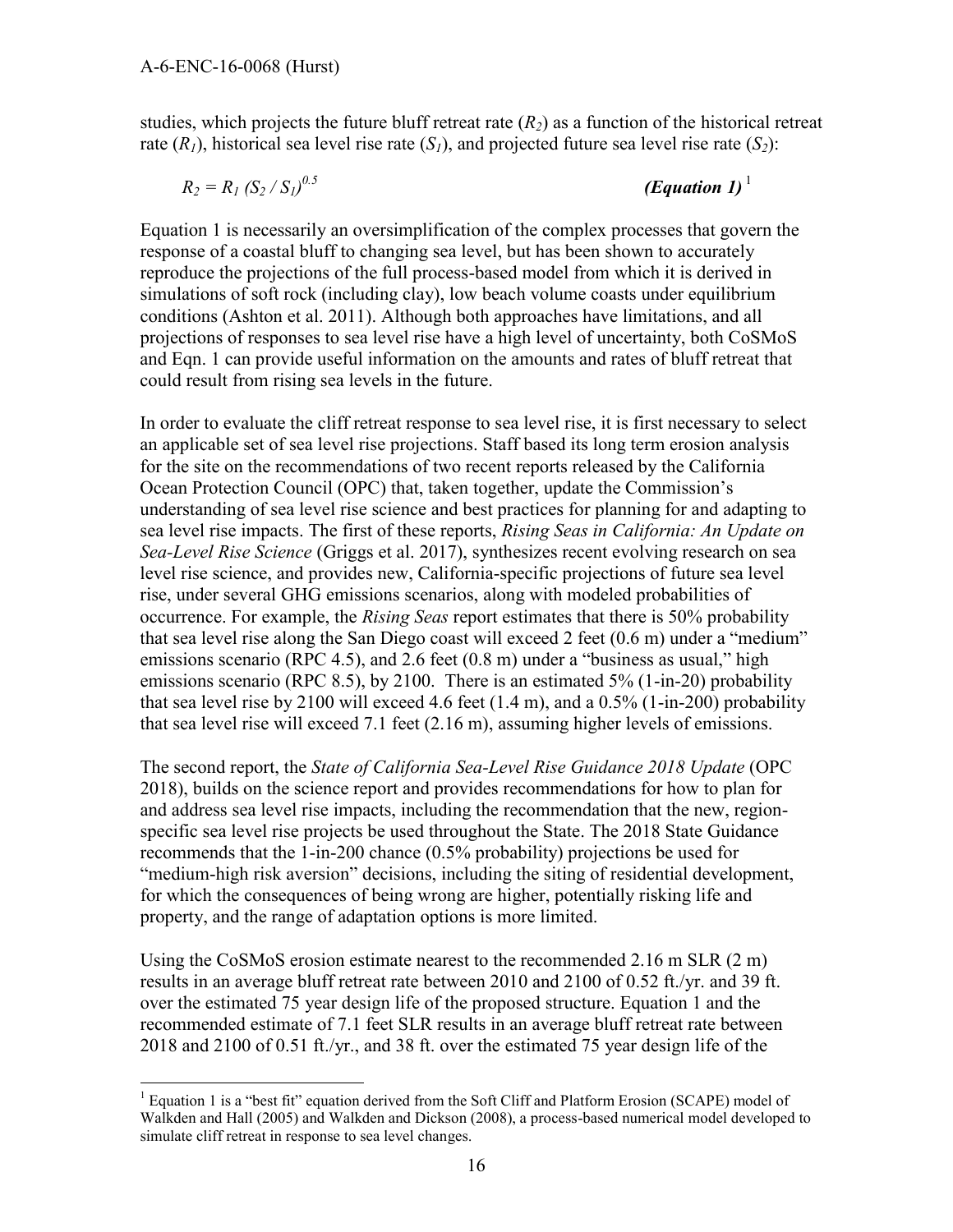proposed structure. Thus, the results of the methods reviewed by staff indicate that the proposed 30 ft. bluff setback to account for long-term erosion does not adequately reflect "foreseeable cliff erosion," as required in Section 30.34.020(D) of the IP. Based on this analysis, staff concludes that a greater long-term erosion setback of 38 feet is be necessary to address bluff retreat that could occur at the subject site over the 75 year design life of a new home.

#### GSL Determination

As noted above, the GSL is the setback at which new development must be sited in order to avoid the need for future bluff retention devices for the life of the structure. The combination of slope stability analyses and the estimated erosion rate determines the geologic setback. On the subject property, without shoreline armoring, by combining the approximately 67-ft. setback needed to achieve a factor of safety of 1.5 and the 38-ft. setback needed to accommodate 75 years of bluff retreat, the geologic setback would be a minimum of 105 feet (the subject site is only 105 ft. from the bluff edge to the inland property line) [\(Exhibit 18\)](https://documents.coastal.ca.gov/reports/2018/12/w21d/w21d-12-2018-exhibits.pdf). Thus, the applicant's proposal to site the new home 40 feet back from the bluff edge does not assure stability throughout the life span of the project without having to propose any shore or bluff stabilization. Thus, the project must be denied. Given that the site is approximately 105 ft. in depth from the bluff edge to the eastern property line, there is not adequate room on the site to construct a new home.

#### Retention of the Existing Structure

There are alternatives that would allow the applicant to continue to enjoy reasonable use of the home. The applicant currently has reasonable use of the site with the existing home, and could continue to have use of the site without any of the proposed improvements. Furthermore, Section 30.34.020B.4 of the City's Local Coastal Program Implementation Plan allows for interior remodeling and routine maintenance. Examples of these types of projects may include, but are not limited to, replacement of existing roofing, replacement of siding or exterior stucco, replacement of exterior doors and windows within their existing openings, construction of new attached or detached shade structures, and non-structural interior improvements. However, Section 30.34.020B.4 would not allow projects that propose changes to the foundation or result in expansion of building square footage or addition of stories within 40 ft. bluff setback. Due to the location of the GSL on the subject site, it is unlikely that substantial structural changes or additions to the home could be found consistent with the certified LCP's requirements for development landward of 40 ft. from the bluff edge.

In past projects, when the Commission has been faced with a site where there is no safe place to build a new home on a blufftop site, the Commission has approved construction of a new home setback only to the current factor of safety line, where the home would be safe currently, in order to allow some reasonable use of the site (ref: 6-15-1717/Barr in Solana Beach). In that case, the Commission was able to find approval of a new home on the site consistent with the Coastal Act because the setback of the new home was significantly further landward than the existing structures on the site (46 ft. vs. 0 ft.), the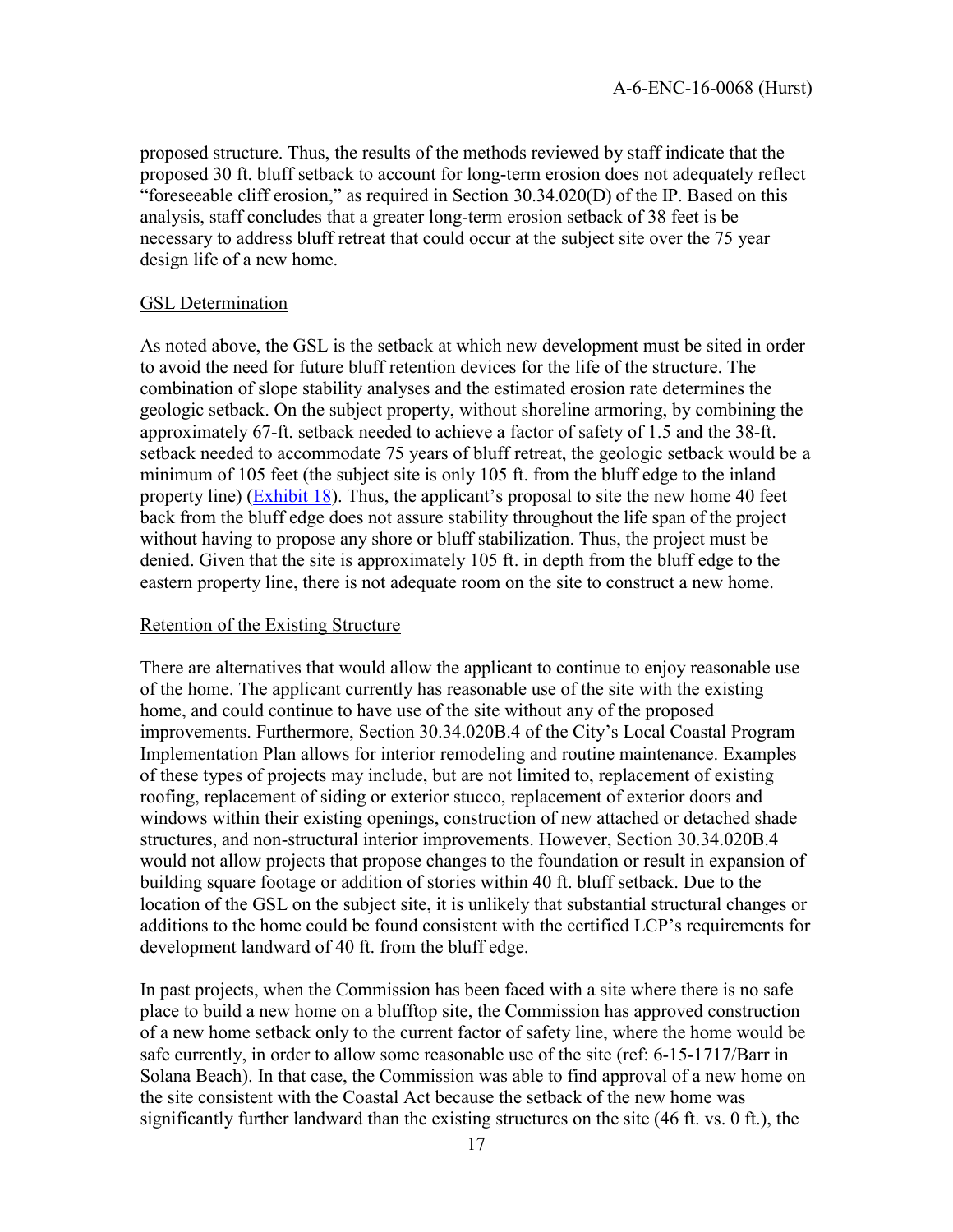new home would be sited landward of the location of the 1.5 factor of safety setback, and the home did not include a basement or caisson foundation, such that the home could be removed in the event of endangerment in the future. In contrast, the proposed home on the subject site, while set back further than the existing home (40 ft. vs. 25-30 ft.), would still be located seaward of the 1.5 factor of safety setback.

The Commission has also allowed construction of new homes to depend on buried caissons (Ref: CDPs 6-ENC-09-002 & 003/Wellman and A-6-ENC-06-101/Albani, both in Encinitas). However, more recently, the Commission has found that caissons to support new development can function as a protective device and thus their use not consistent with the Coastal Act. The Commission's adopted sea level rise guidance promotes flexible approaches designed to enhance adaptability given unknown future conditions. The prospect of sea level rise reinforces the need for new development to be more resilient and able to adapt to changing conditions in hazardous areas; not the use of a caisson foundation that is structurally difficult to remove if threatened, and will result in permanent or long-term impacts on the public resources of the shoreline. Caissons are very difficult to remove without damaging the bluff, thus making it infeasible for either the house or the caissons to move inland if eventually threatened. In addition, although caissons would initially be buried under the home, the caissons may become exposed in the future. Exposed caissons essentially function as an upper bluff wall, limiting bluff retreat and impairing the visual quality of the natural landform of the bluff.

In the future, it may be the case that the home on the subject site, either through the passage of time or continued erosion of the bluff, will reach the end of its useful life and the applicants will no longer have reasonable use of the home. At that point, the Commission may be required to consider options to potentially redevelop the site and construct a smaller home with a significantly larger setback from the bluff edge than currently exists.

However, at this time, the applicant continues to have reasonable use of the site and there are feasible alternatives to the proposed project. Therefore, the Commission finds the permit application must be denied. Maintaining the home in its existing location also provides additional time for the City and the applicant to develop other long term, comprehensive approaches to development on hazardous blufftop lots.

#### Applicant Contentions

The applicants have identified two major points of disagreement with the above analysis. First, the applicants assert that the Encinitas LCP does not require that the 1.5 FOS be added to the 75 years of expected erosion, and that the Commission has not consistently required that development standard. Second, the applicants contend that the certified LCP allows new development to rely on existing shoreline protection.

### LCP Setback Requirements

The applicants do not agree that the certified Encinitas LCP requires new blufftop homes to obtain a factor of safety of 1.5 after 75 years of expected erosion. Similarly, City staff have indicated that they interpret Section 30.34.020(D) to mean that the geologic setback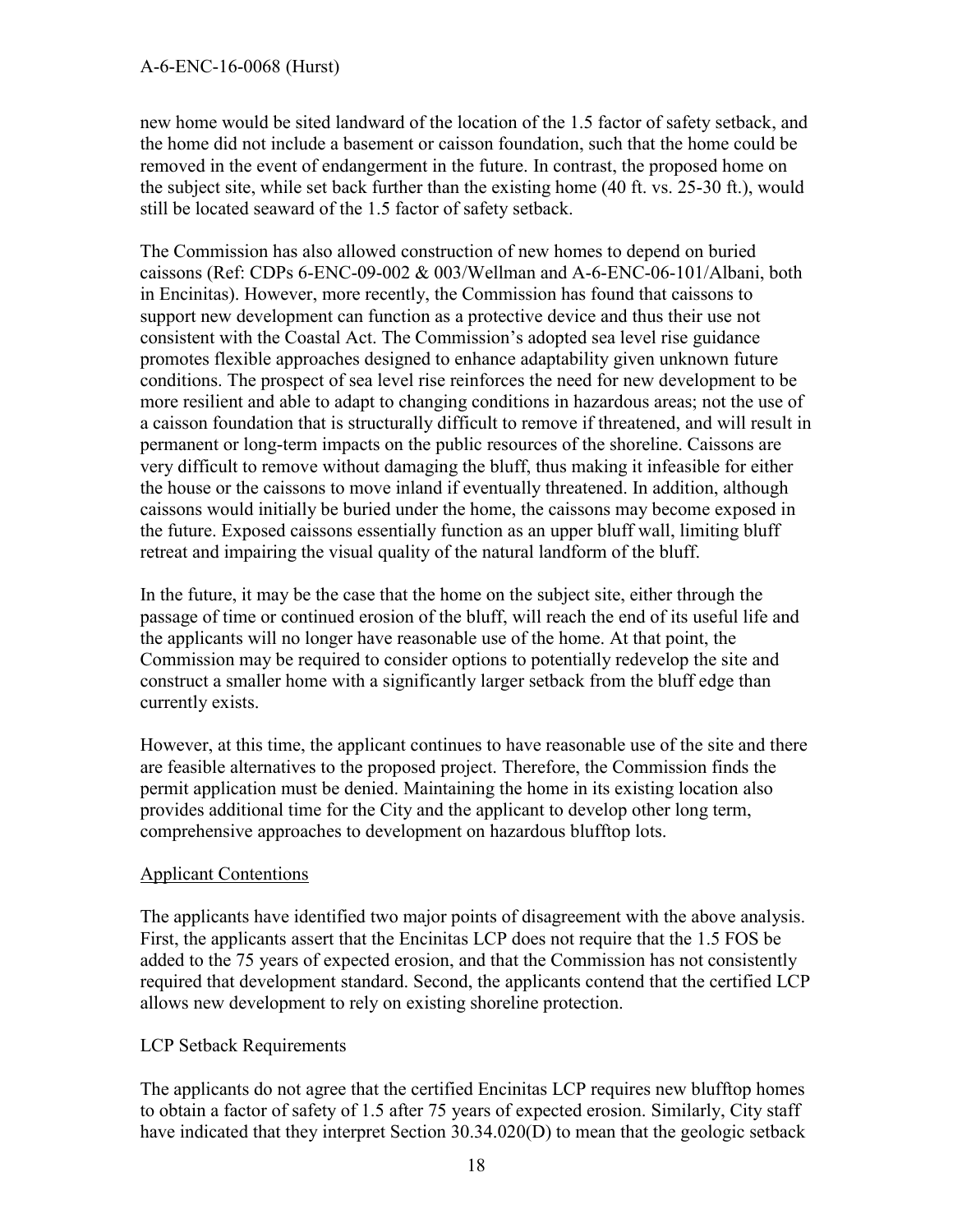should be the setback needed to achieve a factor of safety of 1.5 today OR the expected amount of bluff retreat over the 75-year assumed life of the structure, whichever is greater, but not less than the City's minimum 40-ft. coastal bluff setback. However, the language of Section 30.34.020(D) of the LCP is very specific:

*… This slope failure analysis shall be performed according to geotechnical engineering standards, and shall:* 

- *a. Cover all types of slope failure.*
- *b. Demonstrate a safety factor against slope failure of 1.5.*
- *c. Address a time period of analysis of 75 years.*

The applicant and City staff have suggested that this policy requires that the analysis cover all types of slope failure but then only take into account one of the two other factors; that is, that the project must demonstrate a factor of safety of 1.5, OR erosion over 75 years, rather than addressing all three considerations.

However, for at least the past 17 years, the Commission has interpreted the City's LCP as requiring that development look at all three of these factors (e.g., A-6-ENC-01- 047/Conway and Associates, A-6-ENC-02-003/Berg, A-6-ENC-06-100/Zagara, A-6- ENC-06-101/Albani, A-6-ENC-09-002 & 003/Wellman, A-6-ENC-09-040 & 041/Okun, A-6-ENC-13-0210/Lindstrom, A-6-ENC-16-0060/Martin). The applicant and the City may not arbitrarily select some factors while ignoring the others. This policy does not present a menu of options for an applicant to choose from, but rather a list of the types of analysis necessary to identify where hazardous development conditions are located on the site. As an example, the City would not accept a geotechnical report that didn't analyze all types of slope failure on a site; if this policy was treated as a menu of options, an applicant could decide to conduct only one of the three types of analysis. In practice, the City requires all types of slope failure be assessed, AND the greater setback between a 1.5 factor of safety OR 75 years of erosion; however the policy does not contain language to allow for this discretion. Furthermore, in 1996, a technical report, commissioned by the City to provide recommendations related to coastal bluff and shoreline issues, recommended that the City require setbacks for new development be established by calculating the 75 year erosion rate AND the 1.5 FOS setback (Moffatt & Nichol 1996) [\(Exhibit 11](https://documents.coastal.ca.gov/reports/2018/12/w21d/w21d-12-2018-exhibits.pdf)). The technical report included the figure shown below to illustrate the correct way to establish bluff edge setbacks: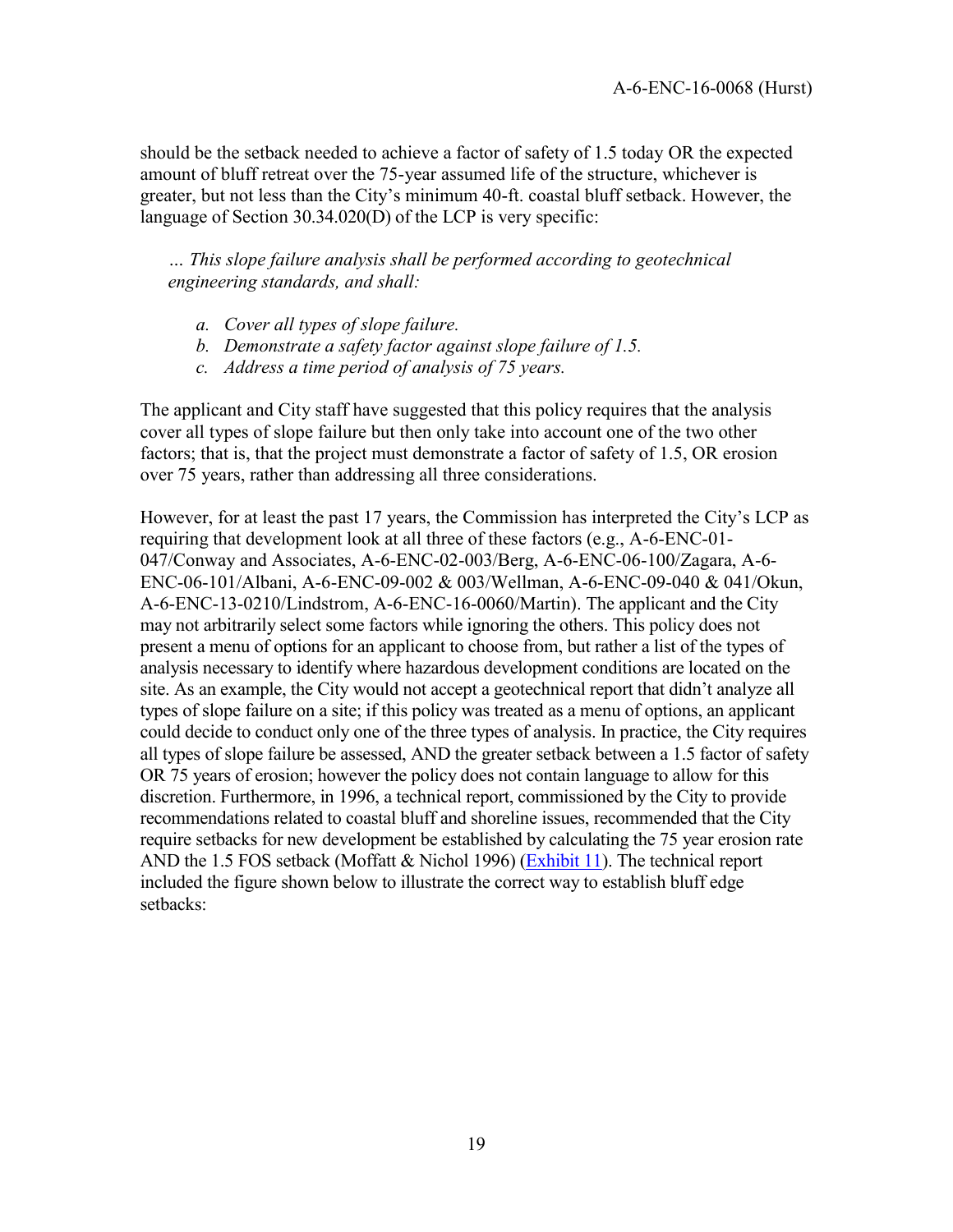

Thus, this approach has been recognized as the recommended approach for addressing bluff top siting issues in Encinitas for decades.

#### Interpretation of Section 30.34.020(D)

To further resolve the differing interpretations of slope failure analysis requirements in ordinance 30.34.020(D), the Commission turns to well-settled standards of statutory interpretation. Courts commonly use three steps in a particular order to ascertain the meaning of legislative language: reading the plain language in context, examining external sources such as the legislative history and canons of construction for further evidence of intent, and finally considering the consequences of a proposed interpretation, including the public policy implications. (See *Klein v. United States of America* (2010) 50 Cal.4th 68, 77, 83; *Alejo v. Torlakson* (2013) 212 Cal. App. 4th 768, 786-788; *MacIsaac v. Waste Mgmt.*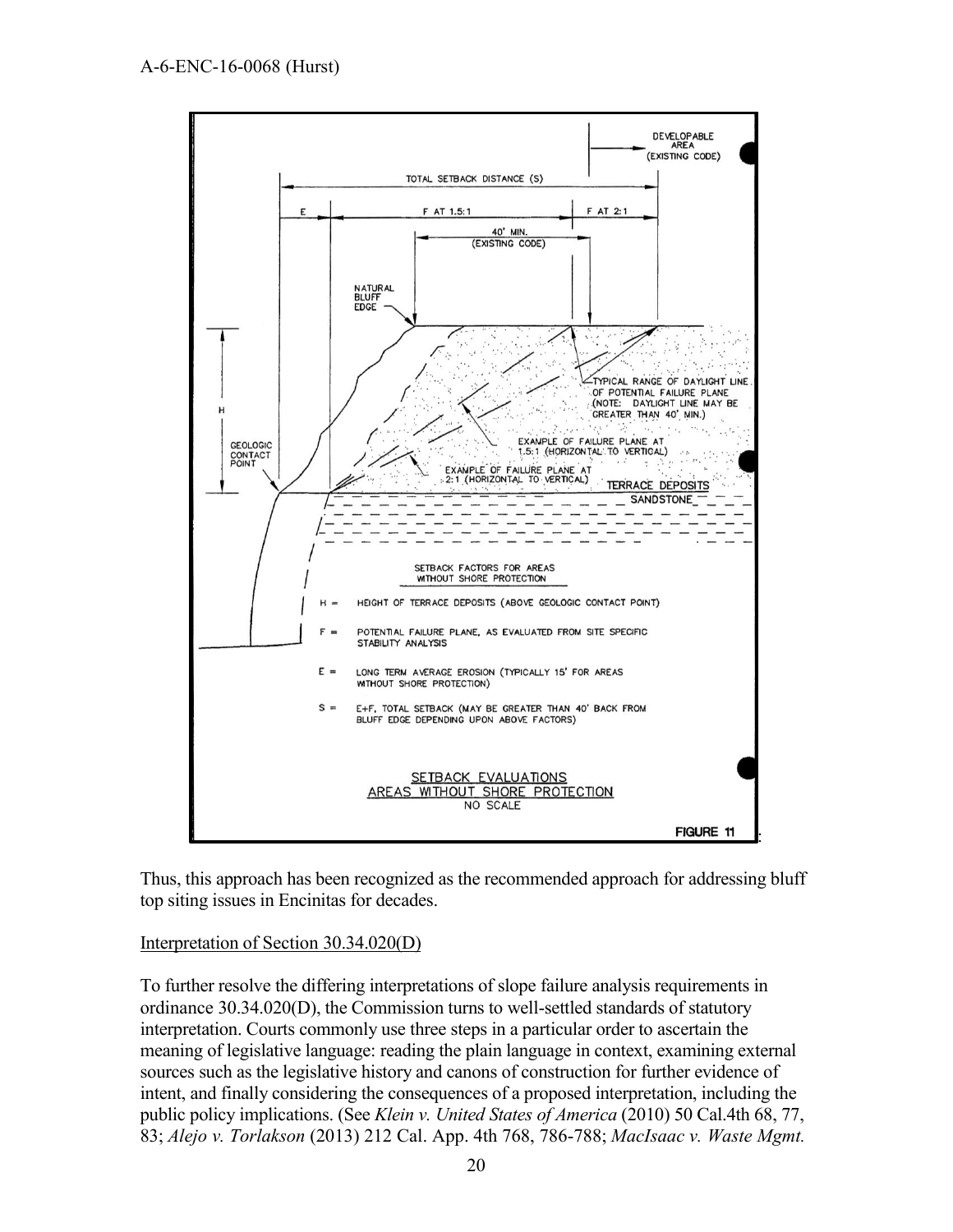#### *Collection & Recycling, Inc.* (2005) 134 Cal.App.4th 1076, 1082-1084.)

Generally the second and third steps are used as the previous one fails to resolve the question. For purposes of this analysis, all these approaches are examined. In this case, all three favor the Commission's interpretation that the entire list – covering all types of slope failure, demonstrating a safety factor of 1.5, and analyzing safety for 75 years—is required for the applicant to demonstrate sufficient safety for the project to be built on the blufftop.

1. Plain language

While the words used in the LCP are the most useful guide to its intent, the Commission should not view the language in isolation but bear in mind the provision's purpose. (See *MacIsaac*, *supra,* 134 Cal.App.4th at p. 1083.)

Where a list of items lacks a connector, the reasonable reading of the ordinance is a consistent "and" to join all items on the list. This rationale has been applied in the context of criminal law, where the Supreme Court's interpretation of "and" into a list was literally a matter of life and death—the defendant had been sentenced to the death penalty. The court explained that jury instructions that lacked a connector between elements were not ambiguous, and thus the defendant's assertion that the jury was confused, failed:

Absent the insertion of express disjunctives, the listing of three separate elements that must be proved clearly implied that proof of *each* was independently necessary. We therefore reject defendant's contention.

(*People v. Friend* (2009) 47 Cal.4th 1, 79 [emphasis in original].) A later case, equally serious, reached the same result to include all elements:

We acknowledge the… written instruction was not a model of clarity, but even were we to assume it was ambiguous, there is no reasonable likelihood the jury applied it in an impermissible manner.

(*People v. Harris* (2013) 57 Cal. 4th 804, 854.)

 $\overline{a}$ 

Finally, a congressional guide to statutory interpretation<sup>2</sup> cites two federal cases where an *expressed* "or" was interpreted to be an "and," in order to effectuate the purpose of the law and to avoid meaningless clauses. (*United States v. 141st St. Corp.,* (2d Cir. 1990) 911 F.2d 870, 878; *De Sylva v. Ballentine* (1956) 351 U.S. 570, 573. In *De Sylva*, the U.S. Supreme Court noted the word "or" "is often used as a careless substitute for the word 'and'… and both are "context dependent." (*Ibid*; [internal quotation marks omitted].)

The City and the applicant would have the Commission interpret Section 30.34.020(D) as follows:

 $2^2$ Congressional Research Service, Statutory Principles and Recent Trends, 2014, pp. 9-10.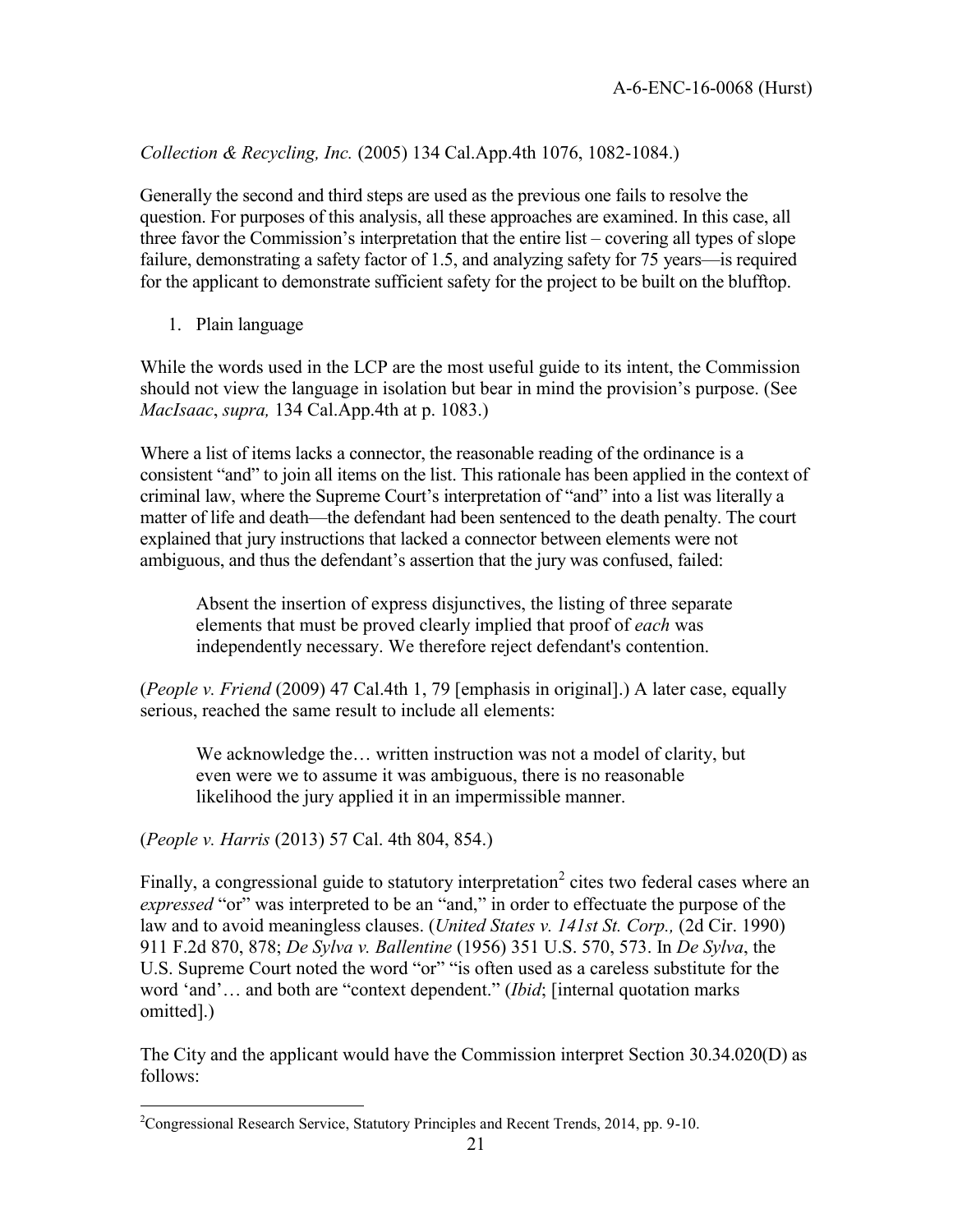*… This slope failure analysis shall be performed according to geotechnical engineering standards, and shall:* 

- *a. Cover all types of slope failure.* [and]
- *b. Demonstrate a safety factor against slope failure of 1.5.* [or]
- *c. Address a time period of analysis of 75 years.*

All three are "geotechnical engineering standards" qualifying the slope failure analysis; thus, there is no reason to disregard an element because it somehow does not fit on the list. Regarding the connection between (a) and (b), the City and applicant seem to agree with staff that the lack of a connector means "and." However, it is unusual, at the least, to read an "and" between (a) and (b), then turn around and read an "or" between (b) and (c); that is, to cherry pick two factors out of three and allow the applicant choose one of the latter at whim, especially without any supporting language to justify that interpretation.

Leaving out 75 years means the house could be sited safely with factor of 1.5 at the outset, but loses that safety with the first episode of bluff loss or more gradually with steady erosion. It would not be safe for the life of the development; it might not even be safe for a year. By contrast, leaving out the factor of 1.5 implies it would not be safe for even the first day of use. Further, analysis of 75 years without the industry standard factor of safety would be meaningless. Ordinary statutory construction bars superfluous language and forbids this result. (See, e.g., *City of San Jose v. Super. Ct.* (1993) 5 Cal.4th 47, 55.)

As for context, the overarching, and overwhelming, approach of the LCP is to ensure safety for the lifetime of the project. As cited above, Public Safety Policy 1.6 of the City's LUP requires the geotechnical report:

… shall indicate that the coastal setback will not result in risk of foundation damage resulting from bluff erosion or retreat to the principal structure *within its economic life*… (Emphasis added.)

The geotechnical report shall "express a professional opinion as to whether the project can be designed or located so that it will neither be subject to nor contribute to significant geologic instability throughout the *life span* of the project." (IP § 30.34.020, Subd. (D) [emphasis added].) The report shall certify that the proposed development will have "no" adverse effect on the stability of the bluff, will not endanger life or property, and that a proposed structure is expected to be "reasonably safe from failure and erosion *over its lifetime*" without a protective device. (*Ibid*., [emphasis added].) In cases of conflict, the more restrictive policy shall regulate. (Subd. (B).)

The LCP's purpose is clear that ensuring the safety of a home on dangerous bluffs requires a conservative approach – one that minimizes risk in alignment with the Coastal Act Section 30253.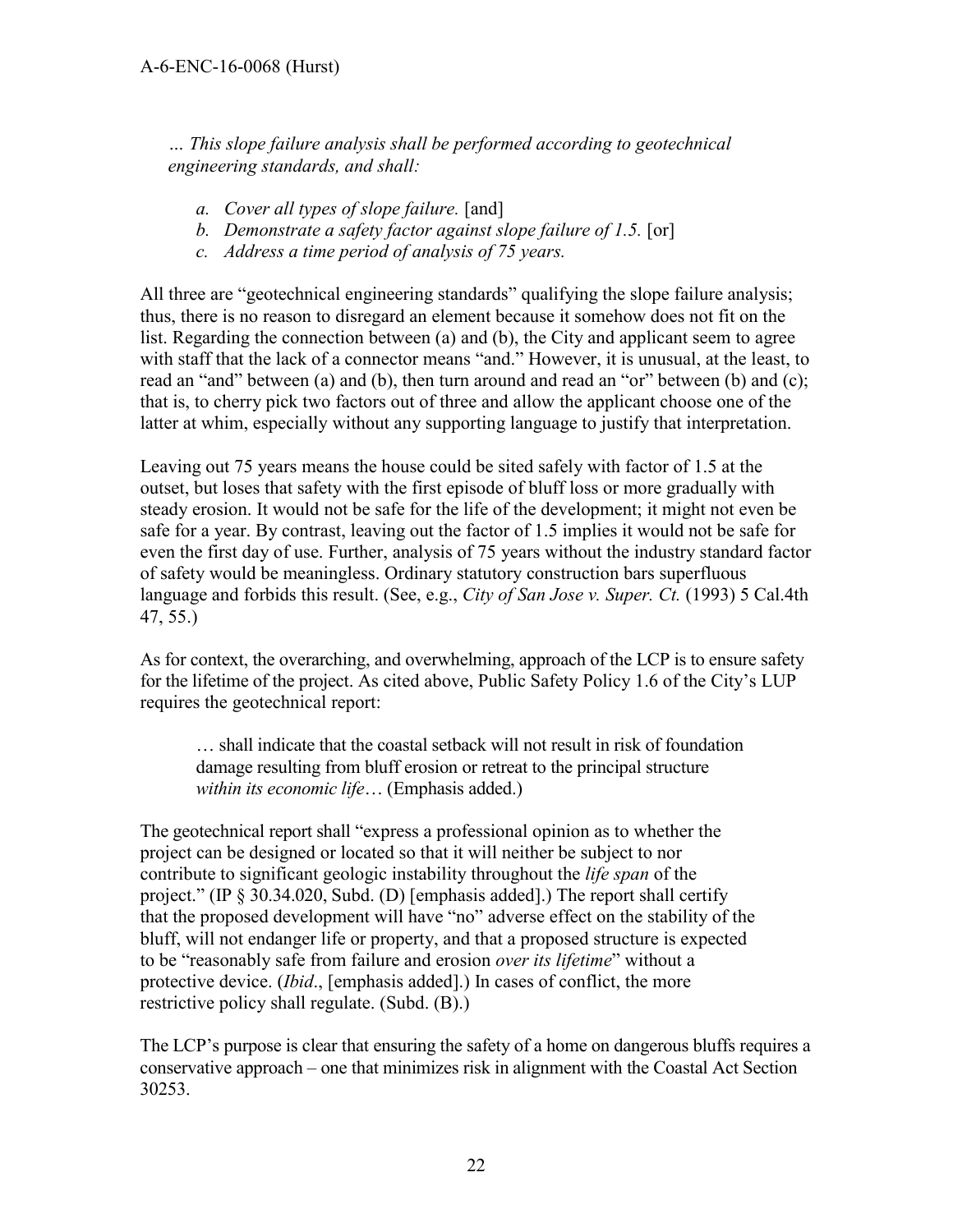2. Extrinsic aids: LCP history and canons of interpretation

If the plain language nevertheless raises questions, the certification history of the LCP supports requiring all three standards in the geotechnical report. The City submitted 30.34.020(D) as part of an IP proposal in 1995, and the Commission certified the subdivision without further modifications. In its report (Ref: LUP/IP Approval), staff recommended related modifications, including to Policy 1.6 and other parts of 30.34.20, that the Commission certified and the City accepted.<sup>3</sup> The resulting LCP appropriately reflects the mandate to minimize risk, consistent with the Coastal Act.

Nothing in the certification staff report suggests a far-fetched interpretation with a mix of "and" and "or" for section 30.34.020(D). Common sense informs the Commission now that the Commission then would not have certified a confusing set of standards that fly against the thrust of the LCP and likely would not have been found consistent with Coastal Act section 30253. The very lack of comment supports an ordinary interpretation: all three standards are required. This aligns with a popular canon of construction that bars creating absurdities where none need exist. As Justice Scalia noted, when the language creates an absurd result, it should be rejected. (*Green v. Bock Laundry Machine Co.* (1989) 490 U.S. 504, 527-528 (Scalia, J., concurring.) It follows that an interpretation that creates an absurd result should be rejected.

3. Public policy implications

 $\overline{a}$ 

Finally, "where uncertainty exists," consideration should be given to the "consequences" that flow from a particular interpretation. (*Klein*, *supra*, 50 Cal.4th 68, 77.) This consideration may include matters outside the words, such as the "context, the object in view, the evils to be remedied, the history of the times and of legislation upon the same subject, public policy and contemporaneous construction." (*Alejo, supra*, 212 Cal. App. 4th at pp. 787-788.) It is not an "abstract exercise in semantics" but an exploration to effectuate the purpose of the law. (*Ibid.*) The evil of a house falling off the bluff is to not only be remedied, but prevented. Cherry picking among the factors is not a safe interpretation.

Finally, as a matter of public policy, the Commission's interpretation is entitled to respect:

The Commission has the ultimate authority to ensure that coastal development conforms to the policies embodied in the state's Coastal Act. In fact, a fundamental purpose of the Coastal Act is to ensure that state policies prevail over the concerns of local government.

<sup>&</sup>lt;sup>3</sup> Moreover, a consultant to the City at the time recommended that erosion rates should be added to the factor of safety, not somehow be combined in the same setback. (See [Exhibit 11](https://documents.coastal.ca.gov/reports/2018/12/w21d/w21d-12-2018-exhibits.pdf) Encinitas Bluff and Shoreline Technical Report (1996), pp. 52, 54, 56 and Figure 11 on pp. 53.)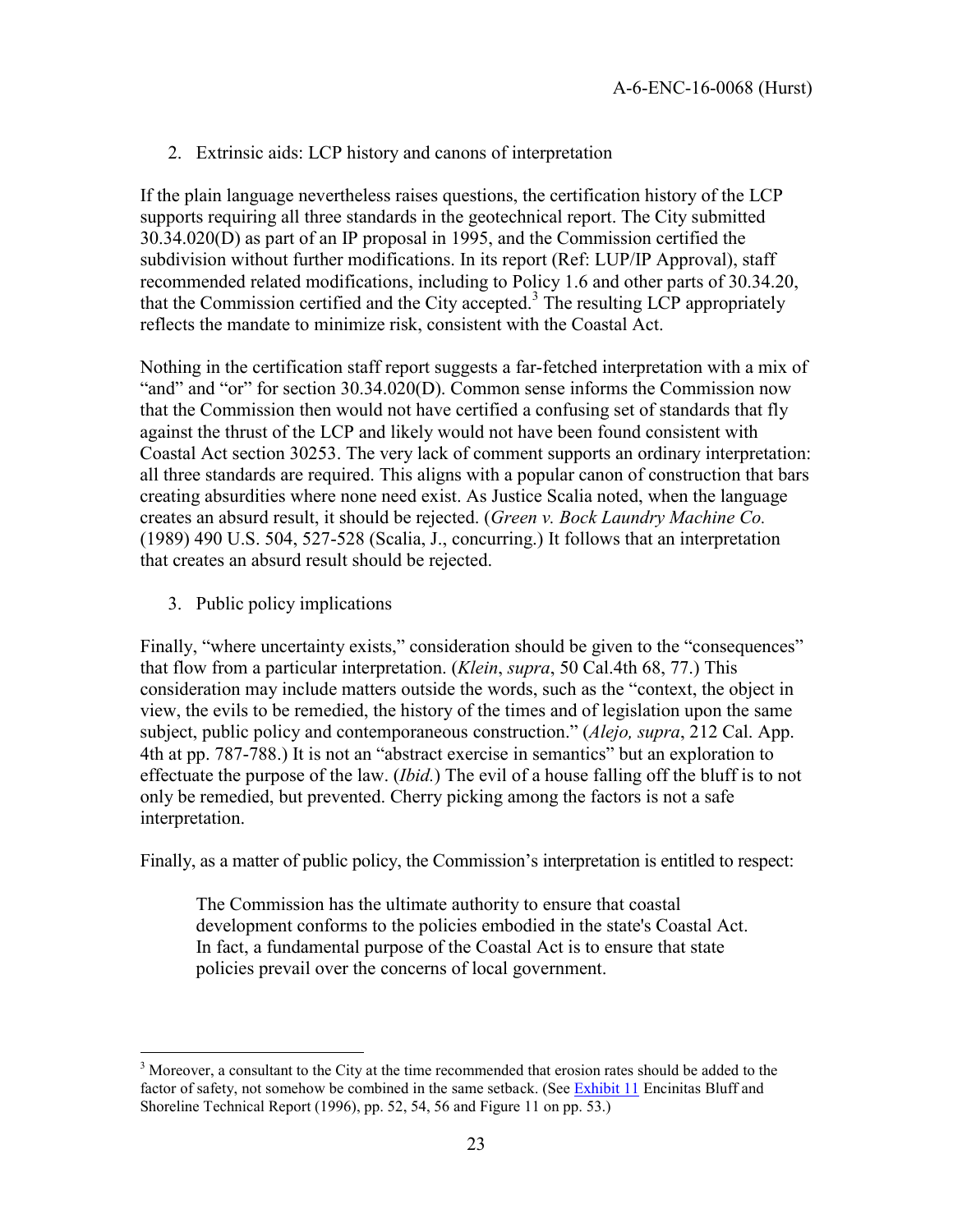#### A-6-ENC-16-0068 (Hurst)

(*Charles A. Pratt Construction Co., Inc. v. Calif. Coastal Com.* (2008) 162 Cal.App.4th 1068, 1075.)

The Commission's position has been that the City's interpretation does not ensure that a 1.5 factor of safety (the industry-standard for new development for geologic stability against landsliding) will be maintained over the economic life of the development. Indeed, if the development is set back at the distance necessary to achieve a 1.5 factor of safety today, *any* bluff retreat will immediately reduce its stability below the factor of safety of 1.5. Thus, the City's interpretation of this policy would result in a significant underestimate of the setback necessary to ensure new development will be safe from failure and erosion over its lifetime, and almost guarantees that at least some structures will need either shoreline protection or have to be relocated or removed to maintain safety over the next 75 years.

The Commission's former staff geologist provided a policy memorandum for a workshop to the Commission in 2003 that detailed the methodology to determine the GSL. That memorandum was later published in 2005 (ref: Johnsson 2005). The Commission generally considers 75 years as the economic life of new single-family homes and that time period is also set by the LCP. Thus, a factor of safety of 1.5 must be maintained throughout the 75 year life of the home to be consistent with Coastal Act Section 30253 and IP Section 30.34.020(D). The best way to assure safe development is to find the distance from the bluff edge necessary to achieve a factor of safety of 1.5 today and add to that the expected bluff retreat over the next 75 years.

In addition, taking into account either the factor of safety or the erosion rate, but not both, would set a significant adverse precedent for siting blufftop development in Encinitas. The Commission found Substantial Issue for an additional project involving demolition of existing blufftop home and construction of new blufftop home in Encinitas (A-6ENC-16-0067/Meardon) that similarly did not fully assess geologic stability factors over 75 years. If the potential for bluff failure and erosion is not accurately and fully evaluated, multiple proposals for new residences that will likely need shoreline protection in the future can be expected.

#### Past Commission Approvals

The applicants have asserted that the Commission has not always required that the FOS be added to the erosion rate when reviewing bluff top development in Encinitas. The City's LCP was certified by the Commission in 1995, and since that time, the City has approved the construction of approximately 30 new bluff top homes. Following approval of the City's LCP, setbacks for Encinitas blufftop homes have ranged from 40 to 79 ft. from the bluff edge.

Between 1995 and 2000, the City approved seven new bluff top homes. None of these City approvals were appealed to the Commission. In the years directly following approval of the LCP, staff commonly accepted, where credible, general statements by applicants' representatives regarding the appropriate bluff edge setback. During this time period, the vast majority of geotechnical reports did not include the expected long term erosion rate or the location of the 1.5 Factor of Safety setback on a site. Thus, the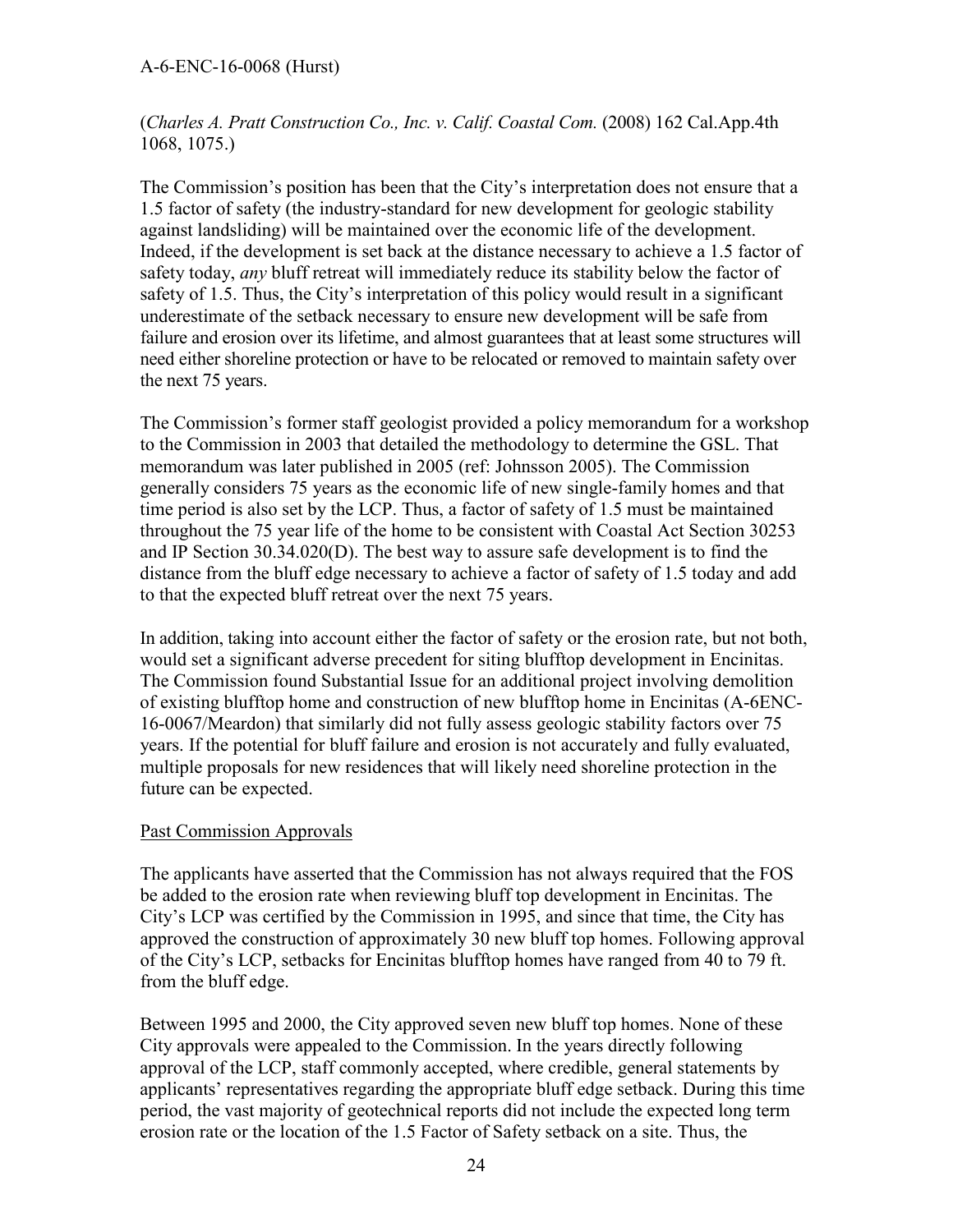geotechnical claims made by these applicants may have been inconsistent with the requirements of the City's LCP and due to a lack of specific information, were not based on the cumulative setback needed to account for 75 years of expected erosion and the 1.5 Factor of Safety. In the early 2000s, the Commission began to require that more extensive geotechnical review be provided by applicants, including the expected long term erosion rate and the location of the 1.5 Factor of Safety setback on a site, in order to justify applicants' assertions that development would be safe for 75 years, as required by the City's LCP.

Since 2001, the City has approved 23 new bluff top homes and 16 of these approvals have been appealed to the Commission. The fact that the Commission did not review the remaining 14 new bluff home approvals since certification of the LCP on appeal does not mean that the Commission definitively agreed with the City action or the approved setback. In deciding whether to appeal a project, the Commission examines the particular circumstances; this discretion extends to the finding of that the local approval raises a significant issue.

The results of the 16 appeals of new bluff top homes are as follows:

- The Commission approved 9 appeals on De Novo
- The Commission found No Substantial Issue on 2 appeals
- The Commission found Substantial Issue on 2 appeals (including the subject appeal), but has not yet acted on the De Novo reviews
- 3 appeals were withdrawn prior to Commission action

The interpretation of how to correctly determine the appropriate bluff edge setback was an appeal contention in each of the 11 appeals that the Commission took a final action on (either approval on De Novo or No Substantial Issue and not withdrawn or still pending). In 10 of the 11 appeals, the Commission found that the correct way to determine the GSL is to find the distance from the bluff edge necessary to achieve a factor of safety of 1.5 today and add to that the expected bluff retreat over the next 75 years.

Five of the homes reviewed on appeal by the Commission were approved with an adequate setback to meet the LCP requirements of adding the 75 years of expected erosion to the 1.5 Factor of Safety setback (A-6-ENC-01-047/Conway and Associates, A-6-ENC-02-003/Berg, A-6-ENC-06-100/Zagara, A-6-ENC-13-0210/Lindstrom, A-6- ENC-16-0060/Martin).

Five of the other homes reviewed on appeal by the Commission had constrained lots and a reasonably sized home could not be built on the sites consistent with the appropriate geologic setback. In these situations, the Commission either approved the use of caisson foundations (Ref: CDPs 6-ENC-09-002 & 003/Wellman and A-6-ENC-06-101/Albani) or allowed homes to be built with the expectation that they may not be safe for 75 years and would need to be removed if threatened in the future (A-6-ENC-09-040 & 041/Okun). The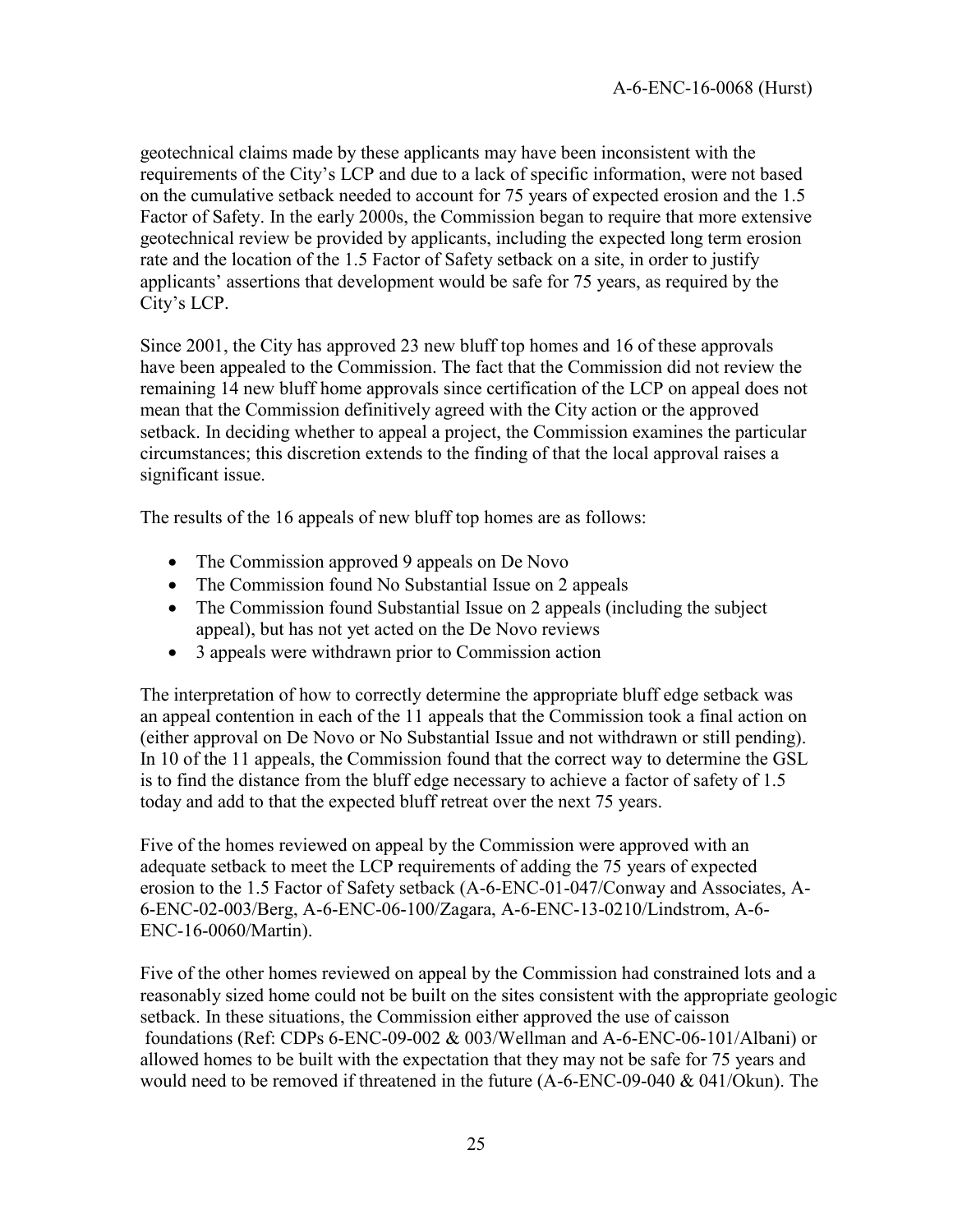approval of the Okun project is discussed in detail below under Reliance on Existing Armoring.

The Commission found no substantial issue for one of the homes reviewed on appeal (A-6-ENC-04-081/Hendrick). On this appeal, staff recommended a larger setback than approved by the City in order to meet the LCP requirements of adding the 75 years of expected erosion to the 1.5 Factor of Safety setback. However, the Commission determined that the setback approved by the City was adequate and did not undertake a De Novo hearing.

Many geotechnical reports that have recommended setbacks not based on all these criteria in Encinitas have proven to be flawed, such that shoreline protection was required after construction of the blufftop homes. The table below details the blufftop homes in Encinitas approved after implementation of the Coastal Act that later applied for and were granted shoreline armoring to protect the new structures:

| were granted shoreline armoring to protect the new structures:                                                                                                                                                                                                                                                                                                                                                                                                                                                                                                                                                                                                                         |                 |                |               |          |            |          |           |
|----------------------------------------------------------------------------------------------------------------------------------------------------------------------------------------------------------------------------------------------------------------------------------------------------------------------------------------------------------------------------------------------------------------------------------------------------------------------------------------------------------------------------------------------------------------------------------------------------------------------------------------------------------------------------------------|-----------------|----------------|---------------|----------|------------|----------|-----------|
|                                                                                                                                                                                                                                                                                                                                                                                                                                                                                                                                                                                                                                                                                        |                 |                |               | Home     | <b>New</b> | Armoring |           |
|                                                                                                                                                                                                                                                                                                                                                                                                                                                                                                                                                                                                                                                                                        | Name            | <b>Address</b> | <b>Street</b> | Approval | Home       | Approval | Armoring  |
|                                                                                                                                                                                                                                                                                                                                                                                                                                                                                                                                                                                                                                                                                        |                 |                |               | Year     | CDP#       | Year     | CDP#      |
|                                                                                                                                                                                                                                                                                                                                                                                                                                                                                                                                                                                                                                                                                        | <b>Bardacos</b> | 378            | Neptune       | 1976     | F3891      | 1994     | 6-93-085  |
|                                                                                                                                                                                                                                                                                                                                                                                                                                                                                                                                                                                                                                                                                        | <b>Bardacos</b> | 402            | Neptune       | 1977     | f5473      | 1994     | 6-93-085  |
|                                                                                                                                                                                                                                                                                                                                                                                                                                                                                                                                                                                                                                                                                        | Pate            | 638            | Neptune       | 1977     | F6360      | 1993     | 6-93-36-G |
|                                                                                                                                                                                                                                                                                                                                                                                                                                                                                                                                                                                                                                                                                        | Canter          | 172            | Neptune       | 1981     | F9833      | 1998     | 6-98-039  |
|                                                                                                                                                                                                                                                                                                                                                                                                                                                                                                                                                                                                                                                                                        | Denver          | 164            | Neptune       | 1984     | 6-84-461   | 1998     | 6-98-039  |
|                                                                                                                                                                                                                                                                                                                                                                                                                                                                                                                                                                                                                                                                                        | Richards        | 524            | Neptune       | 1986     | 6-86-570   | 1993     | 6-93-131  |
| landsliding was not being calculated in addition to bluff retreat predicted over the 75-<br>life of the structure.<br>Accordingly, for the subject site, the 75-year bluff retreat must be identified as 38 feet<br>over the life of the structure, and when added to the recommended minimum 67-ft. factor-<br>of safety setback, the GSL is located approximately 105 feet from the bluff edge in or<br>for the structure to have a factor of safety of 1.5 (static) for 75 years and to be sited so<br>that it is reasonably safe from failure and erosion over its lifetime, without having to<br>propose any shore or bluff stabilization to protect the structure in the future. |                 |                |               |          |            |          |           |
| <b>Reliance on Existing Armoring</b><br>The applicant asserts that the certified LCP allows new development to rely on existin<br>shoreline armoring. The Commission disagrees. In addition to the LCP provisions cite<br>above, Policy 1.3 of the LUP also prohibits "future development or redevelopment that<br>represent a hazard to its owner or occupants, and which may require structural measur<br>prevent destructive erosion or collapse." In addition, the Commission's adopted Sea L<br><b>Rise Guidance states:</b>                                                                                                                                                      |                 |                |               |          |            |          |           |

The reason that many of the geotechnical reports submitted by the applicants for new development in Encinitas did not accurately assess the risk to new development consistent with the requirement of the LCP is that the 1.5 factor of safety against landsliding was not being calculated in addition to bluff retreat predicted over the 75-year life of the structure.

### Reliance on Existing Armoring

The applicant asserts that the certified LCP allows new development to rely on existing shoreline armoring. The Commission disagrees. In addition to the LCP provisions cited above, Policy 1.3 of the LUP also prohibits "future development or redevelopment that will represent a hazard to its owner or occupants, and which may require structural measures to prevent destructive erosion or collapse." In addition, the Commission's adopted Sea Level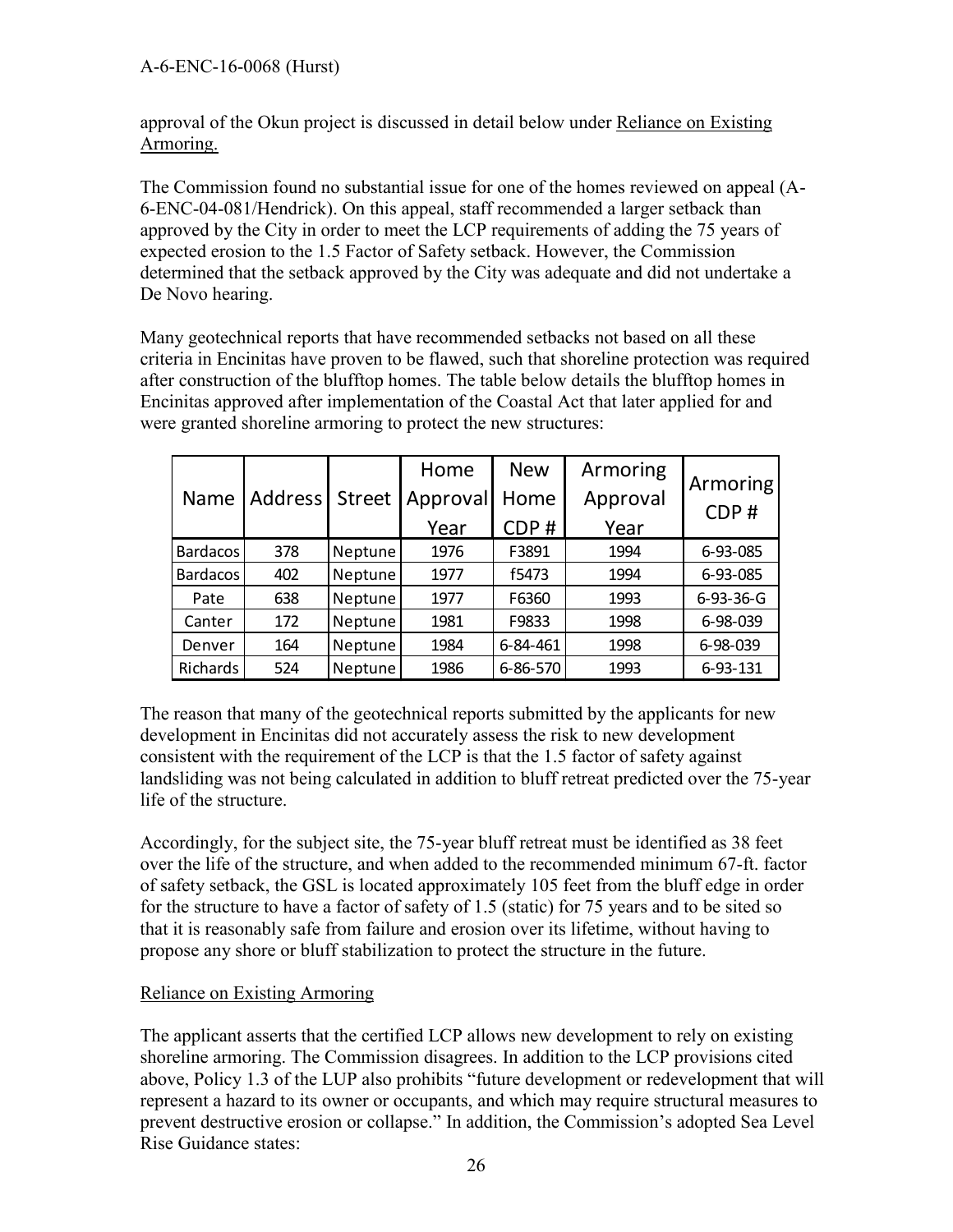*"Geologic Stability: The CDP should analyze site-specific stability and structural integrity without reliance upon existing or new protective devices (including cliffretaining structures, seawalls, revetments, groins, buried retaining walls, and caisson foundations) that would substantially alter natural landforms along bluffs and cliffs…"* (Chapter 6: Addressing Sea Level Rise in CDP's)

The applicant has not demonstrated that the proposed new residence, set as close as 32 ft. from the bluff edge, will be safe over its estimated lifetime without reliance on structural measures to protect it. As explained above, the calculated factor of safety and estimated long term erosion rate on the site indicate the proposed residence will not be safe for 75 years without reliance on structural measures, inconsistent with certified LCP standards. Thus, the proposed project is inconsistent with LUP Policy 1.3, and without demonstrating safety for the life of the project, additionally inconsistent with Municipal Code section 30.34.020(D) of the certified IP. Reliance on existing approved protective devices for new development is not permitted by the certified LCP.

For purposes of these policies, requiring the presence of existing shoreline armoring to assure stability is functionally the same as proposing shoreline armoring to provide protection for the life of the new development. The proposed residence will not be safe in the future without shoreline armoring. New development must be designed to not need shoreline protection, which means that it must be sited safely without reliance on existing or future shoreline protective devices. The fact that the proposed residence would rely on protection by existing and potentially additional shoreline armoring is inconsistent with the certified LCP policies, as well as Section 30253 of the Coastal Act from which the policies were derived.

Seawalls and bluff stabilization measures, while formidable, are not permanent structures and have a finite life. They are subject to erosion, wave scour and other forces that ultimately undermine and require repair and/or replacement of such structures. There are numerous examples in San Diego County of seawalls and other bluff stabilization devices collapsing and failing. Some recent examples include one in July of 2008, where a bluff retaining structure failed on a site a few blocks north of the subject site (1086/1086 Neptune Avenue) resulting in the issuance of emergency permit to build new bluff retaining structures (ref. 6-08-039-G/Blue Curl). Further examples occurred in December 2010 and January 2011 where a bluff retaining structure failed and then the seawall failed at 1500/1520 Neptune Avenue, resulting in the issuance of an emergency permit and then follow-up regular permit for new shore and bluff protection (ref. 6-11-3-G/Frick & Lynch and 6-88-464-A2).

Moreover, in this case, at the time the seawall was permitted, the applicant indicated the design life of the existing seawall was 22 years; the seawall was constructed 18 years ago and is nearing the end of its design life. The permit approving that seawall acknowledges the \$24,140.53 payment was for partial mitigation for the impacts of the project on local shoreline sand supply, in-lieu of providing the total amount of sand to replace the sand and beach area that will be lost due to the impacts of the proposed protective structure. The required in-lieu fee mitigation covers certain impacts only through the identified 22-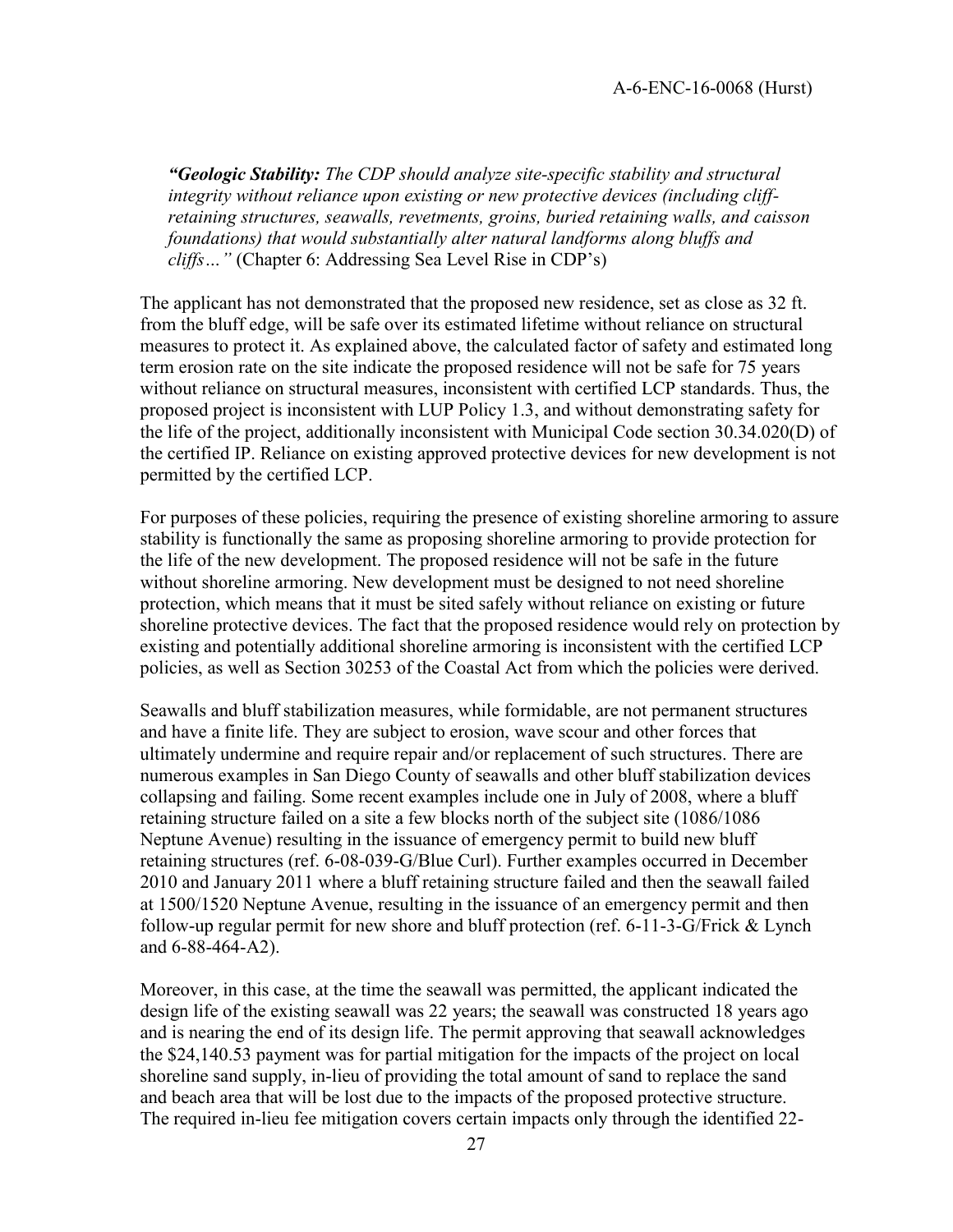#### A-6-ENC-16-0068 (Hurst)

year design life of the seawall. (ref. CDP #6-03-048 attached as [Exhibit 14\)](https://documents.coastal.ca.gov/reports/2018/12/w21d/w21d-12-2018-exhibits.pdf). The permit condition of approval requires the applicant or successor in interest to apply for and obtain an amendment that either requires removal of the seawall within its initial design life or requires mitigation for the effects of the seawall on shoreline sand supply for the expected life of the seawall beyond the initial 22 year design life. The seawall on this property will therefore be reevaluated and potentially removed in four years. The condition requiring reevaluation of seawalls approved with a beach sand mitigation fee, after the initial design life has passed, has been applied since the Commission has been administering the beach sand mitigation program, and is similar to the special condition requiring the beach sand mitigation fee applied for the seawall on the neighboring properties to the north (ref. CDP #6-05-030/Okun). The intent is to allow the Commission to reassess the seawall's condition, impacts and continued need, and to require additional mitigation if the seawall continues to be remain. In this particular case, the Commission could require removal of the seawall or allow it to remain as long as no reconstruction, additions or substantial alterations are required. Thus, there are potential limits to the life of the existing seawall in its current condition. To allow the proposed home to be sited in reliance on either existing or future shore/bluff protection is inconsistent with the LCP provisions cited above.

In 2011, the Commission approved new development on a site two properties to the north of the subject site at 824 and 828 Neptune Avenue (A-6-ENC-09-040 & 041/Okun) [\(Exhibit 15](https://documents.coastal.ca.gov/reports/2018/12/w21d/w21d-12-2018-exhibits.pdf)). The applicants assert that the Commission's Okun decision permitting the construction of two new homes allowed the two new homes to rely on existing shoreline protection. The Commission disagrees with this assertion. On the Okun site, extensive shoreline armoring had previously been approved and constructed to protect an existing home, which was proposed to be demolished and replaced with two new homes. On appeal, the Commission found that substantial issues existed due in part to a geotechnical analysis that failed to adequately demonstrate the new homes would be safe over their lifetimes so as to not require shoreline protection. On de novo review, based on a sitespecific analysis, the Commission subsequently approved the demolition of the existing home and construction of two new homes with 40 ft. bluff edge setbacks and numerous other special conditions to ensure that the new homes would not result in further adverse impacts to coastal resources.

In those permits, the Commission did not determine that it is acceptable to rely on existing shoreline protection to site new development, but rather, the Commission acknowledged that given the existing protection on that site, it is likely that those particular proposed homes would be safe if set back 40 feet. The Commission action did not establish a standard for all future bluff top development in Encinitas. Furthermore, there are significant differences between the current proposal and the previous approval at 824 and 828 Neptune Avenue. First, an approximately 300 sq. ft. portion of the existing home at 824 and 828 Neptune Avenue was destroyed when it fell off of the bluff after a significant bluff failure in 1996, resulting in a setback of 10 ft. from the reconstructed bluff edge, while the home at the subject site has an existing setback of 25- 30 ft. from the natural bluff edge. Second, the home which spanned the two lots at 824 and 828 Neptune Avenue was nearly 15 years older (constructed 1929) than the home on the subject site (constructed 1949). Third, an upper bluff wall had already been constructed at 824 and 828 Neptune Avenue. Thus, the existing house had been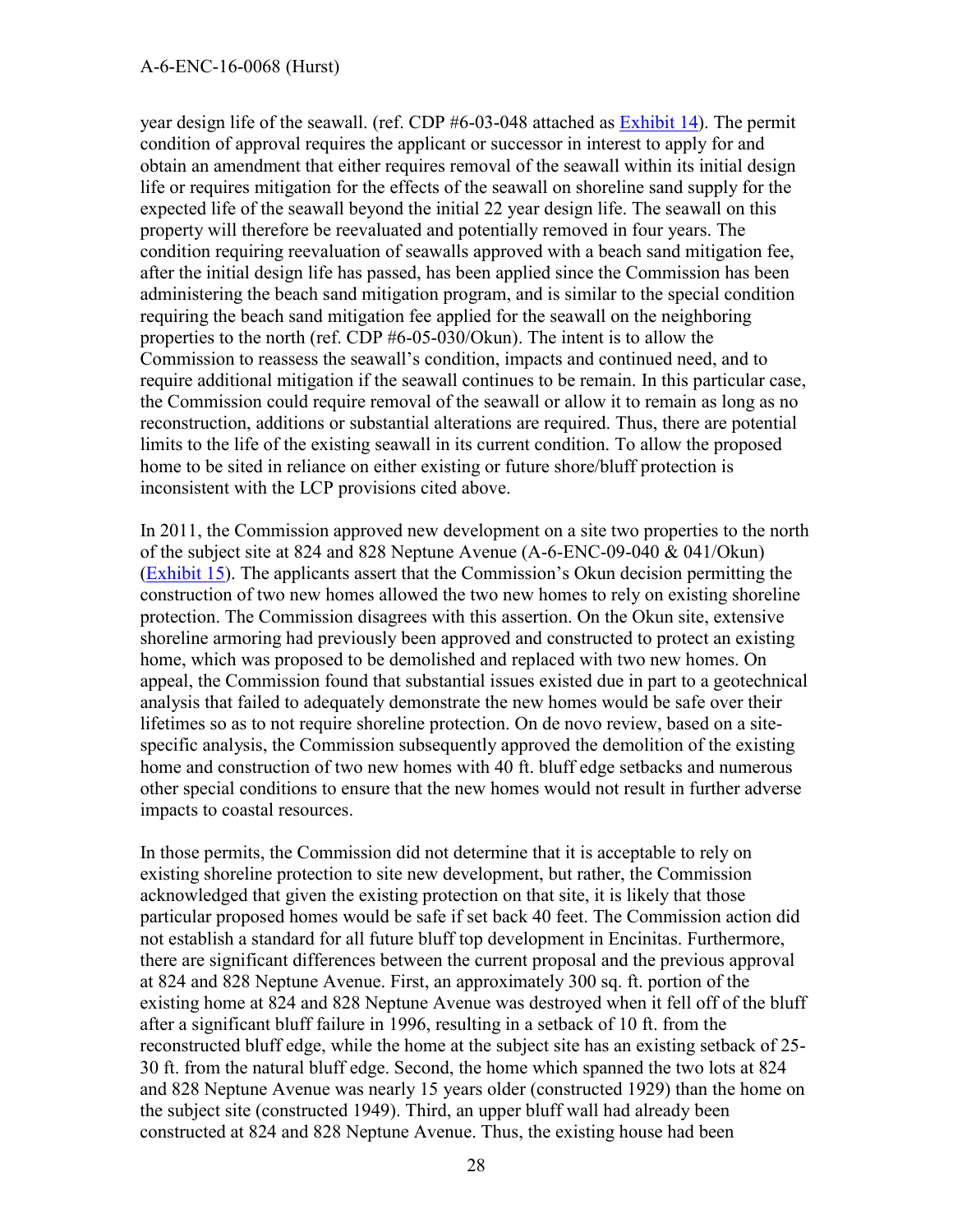significantly damaged and was near the end of its life, so maintaining the existing structure was less feasible. The amount of existing armoring on the site meant that the likelihood that additional armoring fronting the approved homes at 824 and 828 Neptune Avenue would be necessary throughout the lifetime of the new structures is low. In contrast, the upper bluff at the subject site is still unaltered from a visual standpoint; and based on the Commission's experience with the home directly adjacent to the north of the subject site at 816 Neptune Avenue, it is likely that upper bluff erosion will continue to occur and an upper bluff wall may be requested in the future.

The applicants have also identified two unrelated applications similar to the subject proposed development located approximately 5 blocks south of the subject site, which the City of Encinitas approved in 2005 (ref. Encinitas CDP Nos. 01-196 and 01- 197/Bradley). These involved the demolition of an existing smaller home straddling the lot line of two lots and the subsequent construction of a new home on each of the blufftop lots. An existing seawall and mid and upper bluff walls protected the home and similar to the existing application, there was no safe location on the lots that would not require protection over the life of the structures. Those projects were not appealed to the **Commission** 

The LCP policies are clearly designed to allow shoreline protection solely to protect existing principal structures in danger from erosion. The proposed new residence would be relying on shoreline armoring to be present to stabilize this property for the life of the new development. To allow new structures to be sited and designed in reliance on existing or future shoreline protection would essentially allow applicants to use shoreline protection to protect new development and perpetuate the presence of shoreline armoring, inconsistent with the LCP. Thus, regardless of the presence of existing shoreline protection, the Commission must consider where to site the new development so that it will not need protection by shoreline protective devices.

#### Risk of Additional Shoreline Armoring

Like the coastal bluffs elsewhere in Encinitas, the bluff at the project site is actively eroding, as evidenced by visible rilling, small to moderate failure scarps, and active sand flows in the upper bluff materials [\(Exhibit 17\)](https://documents.coastal.ca.gov/reports/2018/12/w21d/w21d-12-2018-exhibits.pdf). In addition, with future sea level rise, large storm waves will more frequently strike the unprotected weak terrace materials occurring on the bluff above elevation +19 feet MSL (above the existing approximately 17 ft. high seawall). Although no wave run-up analysis was provided for this project, Commission experience with analyses for other sites in the area suggests that run-up to above +19 feet is likely at present, and that run-up elevations are projected to increase with rising sea level. Direct wave attack on the lower terrace deposits above the existing seawall may accelerate bluff retreat at the site, potentially leading to erosion behind the seawall, and in the extreme case, undermining of the upper bluff piers, which appear to have been drilled into the terrace deposits only to an elevation of approximately +50 feet MSL (~40 ft. below ground surface). Thus, if new development is allowed to be sited on this hazardous location, the likelihood that additional shoreline protection will be necessary within the life of the structure is reasonably foreseeable.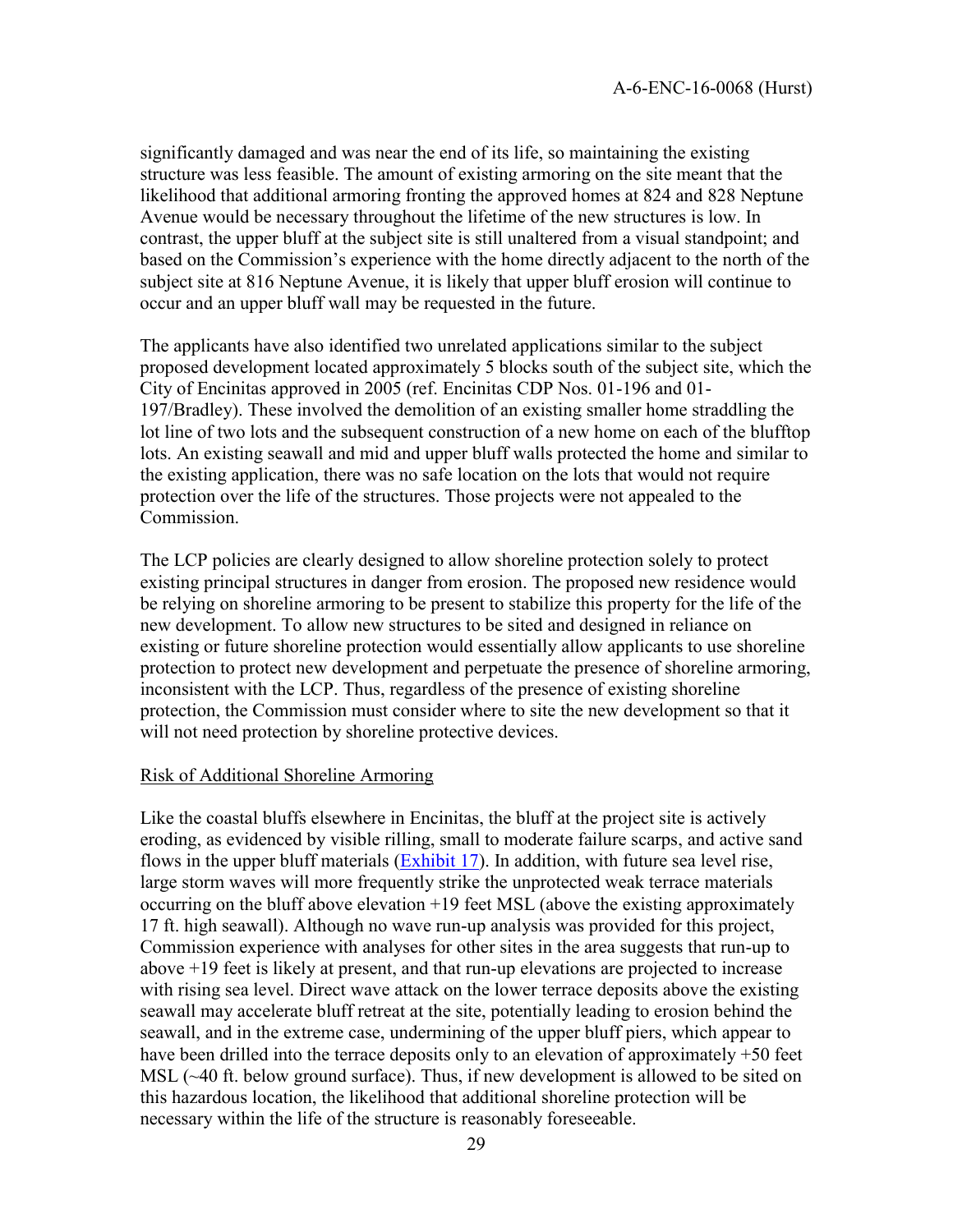#### Removal of Development in the Event of Endangerment

Finally, in addition to the concerns about the siting of the structure, LCP Public Safety Policy 1.6 requires that all new construction shall be specifically designed and constructed such that it could be removed in the event of endangerment. The proposed home includes construction of a basement. As stated previously, the bluffs along the Encinitas shoreline are known to be hazardous and unpredictable. Construction of a basement in a hazardous location is inconsistent with the policies of the LCP for several reasons. Although the proposed large basement area would initially be buried under the home, the basement walls may become exposed in the future due to the structure being at risk from failure and erosion if erosion is greater than anticipated. Removing the basement or relocating it to a safe location would require a great deal of alteration of the bluff and could even be infeasible, and the excavation could threaten the overall stability of the bluff. Thus, the applicants have failed to demonstrate that the proposed home is consistent with the LCP provision requiring that it be designed and constructed so that it could be removed in the event of endangerment.

#### **Conclusion**

The applicant's consultants assert that the proposed development can be located and constructed safely on the site due to the stability afforded by the existing upper bluff retention system and lower bluff seawall. However, shoreline protection devices are not permanent. When the Commission approves shoreline development, it is with the intent of protecting a specific existing structure. New development must be designed to not need shoreline protection, which means that new development must be sited safely without reliance on existing or future shoreline protective devices. The Commission staff geologist and senior coastal engineer have reviewed the site geology and the submitted analysis and determined that with the existing shore and bluff protection, the site is stable for purposes of constructing the proposed home from a geologist's perspective. However, they have also concluded that without the existing shore and bluff protection, there is no place on the subject site to construct a new home such that it would be safe for 75 years. Given that the existing shore and bluff protection is to protect the existing residence and that the LCP requires new development to be sited such that it not need protection in the future, the Commission finds that the proposed development is inconsistent with the above cited provisions of the certified LCP.

In summary, the proposed project is inconsistent with the certified LCP for the following reasons: 1) the applicants have not demonstrated the proposed residence will be reasonably safe over its design life without reliance on future shoreline protection; and 2) the applicants have failed to demonstrate that the proposed home and basement foundation could be removed in the event of endangerment. Because the new home could not be constructed consistent with the certified LCP at this time, the Commission denies the proposed development.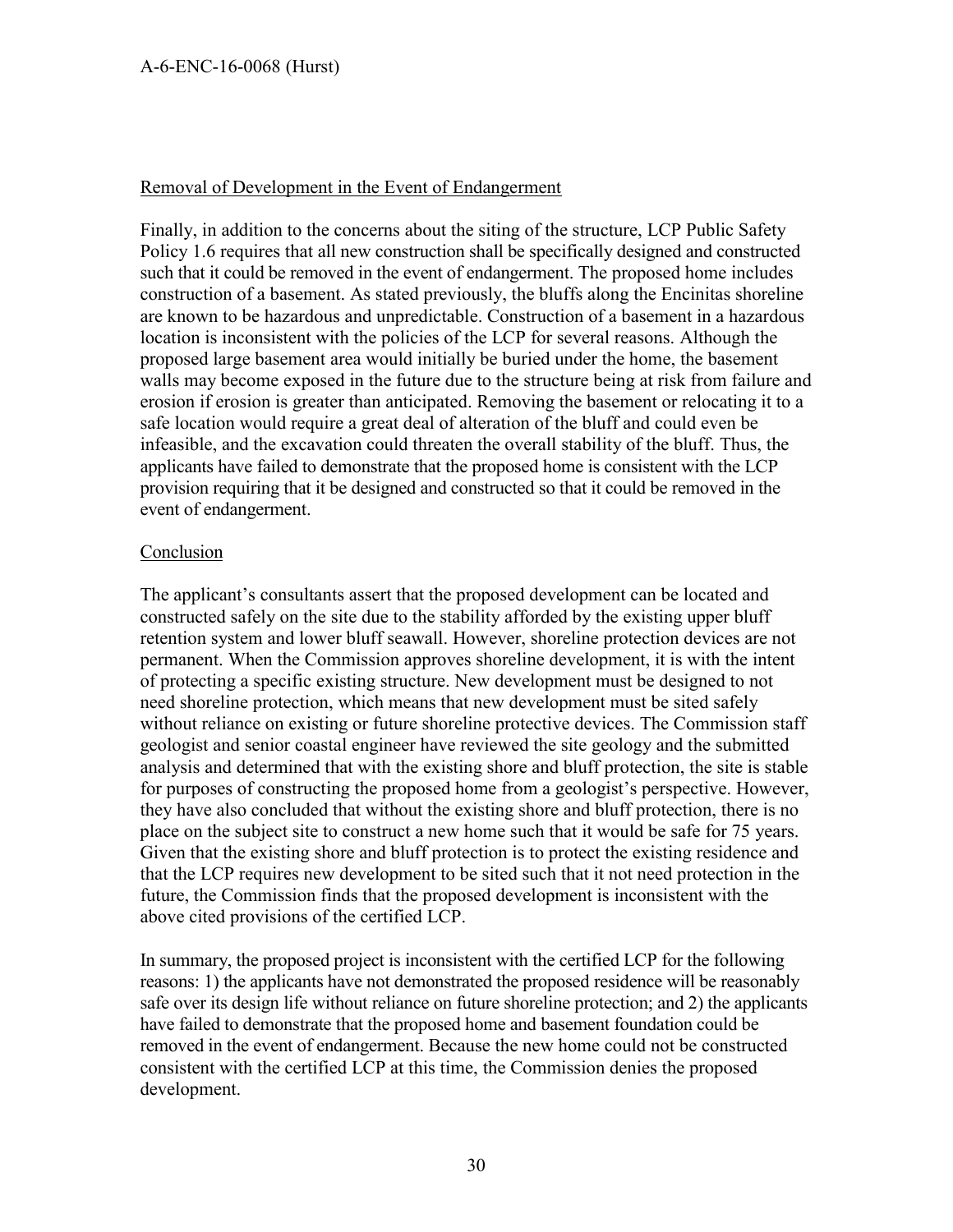### <span id="page-30-0"></span>**C. PUBLIC ACCESS/RECREATION**

The project site is located on the blufftop west of Neptune Avenue in Encinitas, which is designated as the first public roadway. As the proposed development will occur between the first public roadway and the sea, pursuant to Section 30.80.090 of the City's LCP, a public access finding must be made that such development is in conformity with the public access and public recreation policies of the Coastal Act.

Section 30210 of the Coastal Act states:

*In carrying out the requirement of Section 4 of Article X of the California Constitution, maximum access, which shall be conspicuously posted, and recreational opportunities shall be provided for all the people consistent with public safety needs and the need to protect public rights, rights of private property owners, and natural resource areas from overuse.* 

In addition, Section 30212 of the Act is applicable and states, in part:

- *(a) Public access from the nearest public roadway to the shoreline and along the coast shall be provided in new development projects except where:* 
	- *(l) it is inconsistent with public safety, military security needs, or the protection of fragile coastal resources,*
	- *(2) adequate access exists nearby....*

Additionally, Section 30220 of the Coastal Act provides that "Coastal areas suited for water-oriented recreational activities that cannot readily be provided at inland water areas shall be protected for such uses."

The beach fronting this location is used by local residents and visitors for a variety of recreational activities. As proposed, the development at the top of the bluff will not affect existing public access to the shoreline in two respects. No public access across the property to the beach currently exists because of the hazardous nature of the approximately 90 ft. high coastal bluff. In addition, public access to the beach below this home is currently available approximately nine lots north of the subject site, at the Beacon's Beach public access path. However, when new development is not sited in a safe location, future shoreline armoring devices required to protect that development will impact public access and recreation along the shoreline and affect the contribution of sand to the beach from the bluff. In this case, the proposed new development cannot be sited safely on the lot without reliance on shore/bluff protection. Therefore, the proposed development is inconsistent with the public access and recreation policies of the certified Local Coastal Program and Sections 30210, 30212 and 30220 of the Coastal Act, and must be denied.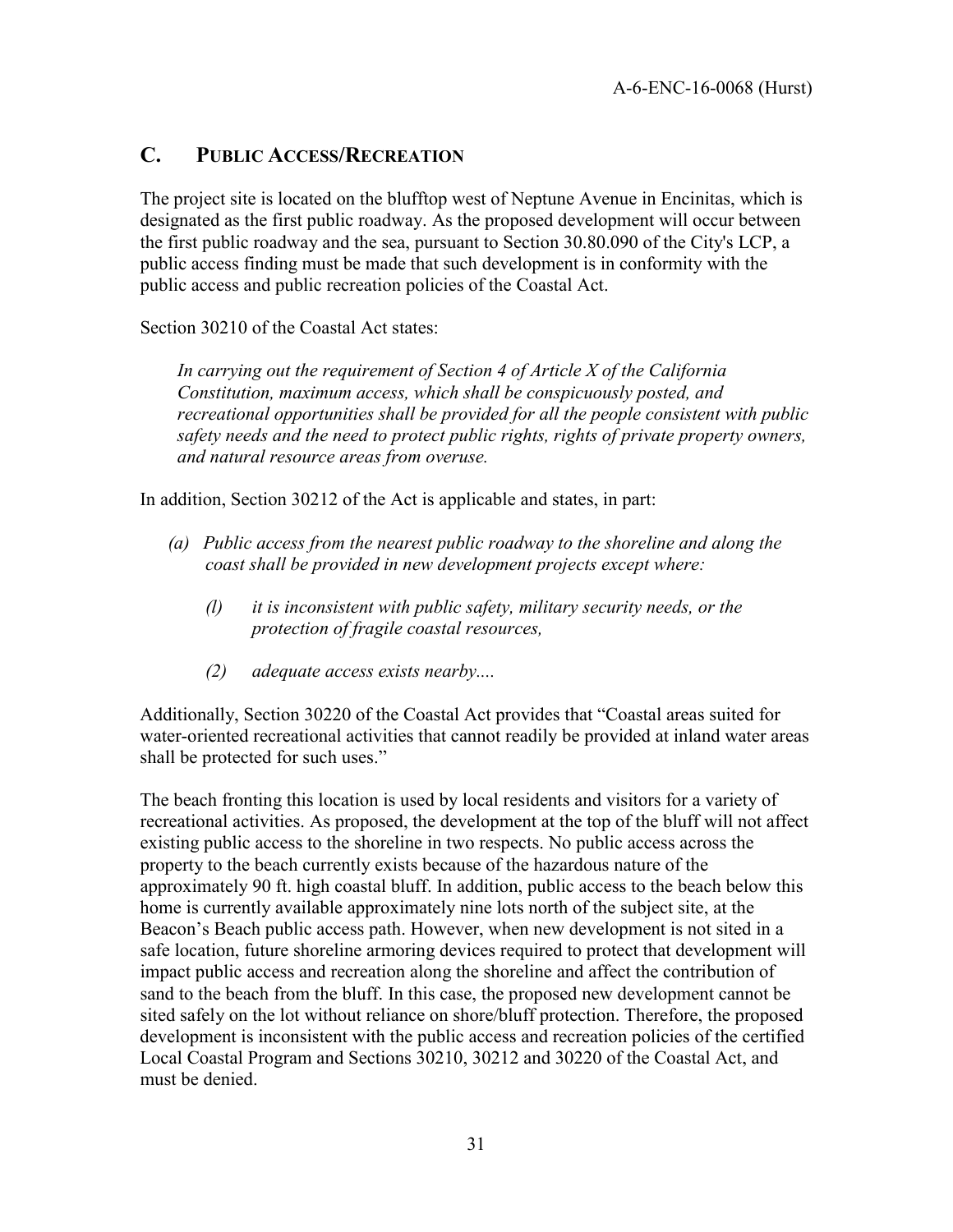### <span id="page-31-0"></span>**D. VISUAL RESOURCES**

The City's certified Land Use Plan contains several policies relating to the requirement that new development be designed to be compatible with existing development and the visual resources of the area. Land Use (LU) Policies 6.5 and 6.6 state as follows:

*The design of future development shall consider the constraints and opportunities that are provided by adjacent existing development. (LU Policy 6.5)* 

*The construction of very large buildings shall be discouraged where such structures are incompatible with surrounding development. The building height of both residential and non-residential structures shall be compatible with surrounding development, given topographic and other considerations, and shall protect public views of regional or statewide significance. (LU Policy 6.6)*

In addition, RM Policy 8.5 of the LUP states, in part, that:

*The City will encourage the retention of the coastal bluffs in their natural state to minimize geologic hazards and as a scenic resource. Construction of structures for bluff protection shall only be permitted when an existing principal structure is endangered and no other means of protection of that structure is possible.* 

Finally, Section 30.34.020B.8 of the Implementation Program states:

*The design and exterior appearance of buildings and other structures visible from public vantage points shall be compatible with the scale and character of the surrounding development and protective of the natural scenic qualities of the bluffs.* 

The proposed project involves the demolition of an existing single-family residence and the construction of one large home (with a total building area of approximately 4,200 sq. ft). The proposed residence will be located in a residential neighborhood containing one to two story single- and multi-family residences. The proposed new home would not exceed the height, bulk and scale of the existing surrounding development and therefore could be found compatible with the surrounding neighborhood. In addition, public views of the shoreline or other coastal resources will be unaffected by the proposed residence.

The Commission finds that the proposed residence does not adversely affect visual resources and is consistent with Land Use Policies 6.5 and 6.6 of the City's LUP. Impacts to the visual quality of this scenic coastal area may result from the existing seawall for a longer time period than would otherwise occur, if the seawall was retained to protect the new structure, as proposed. However, because the seawall remains necessary at this point to protect the existing blufftop home and likely provides support for the adjacent blufftop development, the proposed project can be found consistent with Resource Management Policy 8.5 and IP Section 30.34.020B.8. Therefore, the Commission finds that the proposed residence is consistent with the visual resource protection policies of the certified LCP.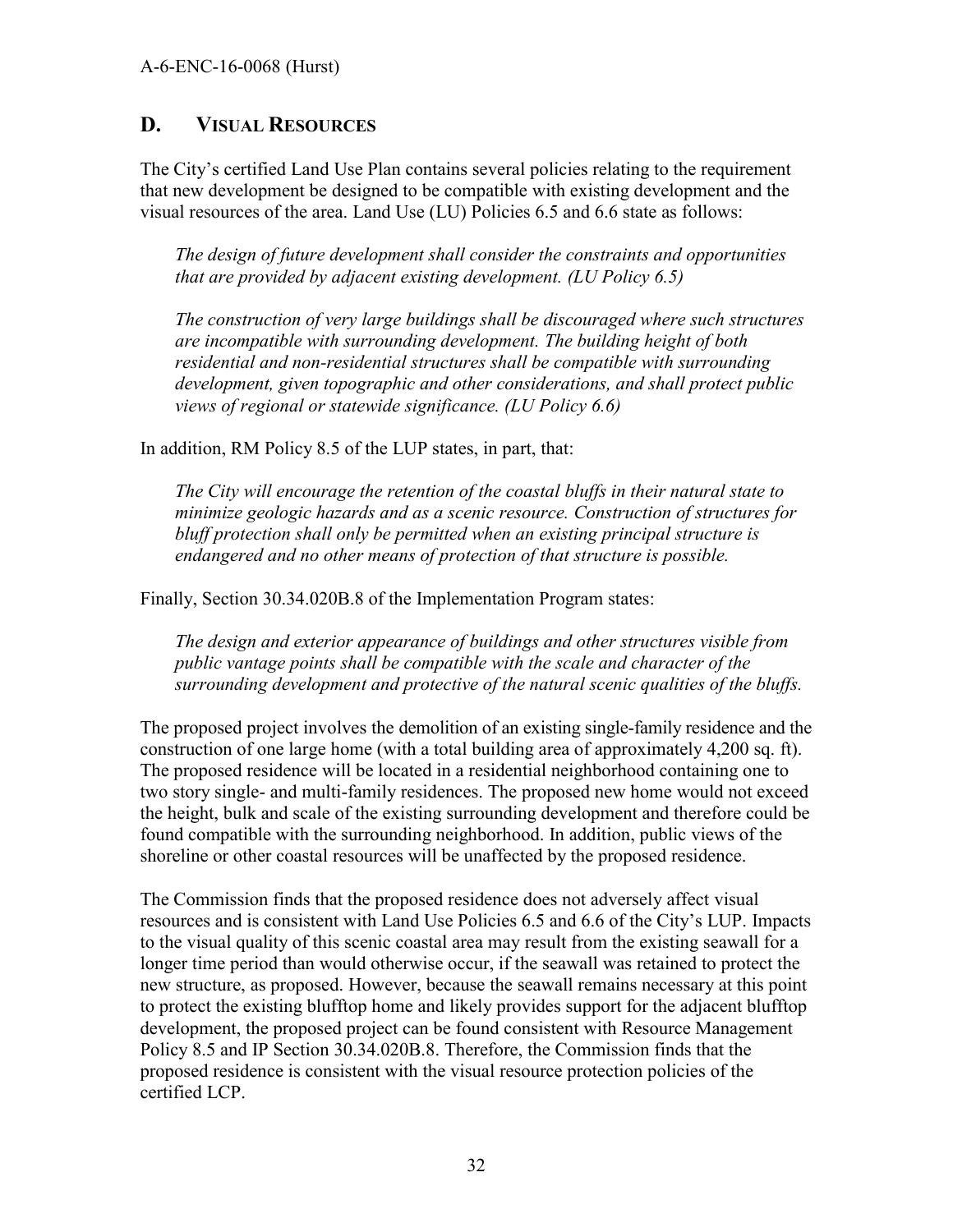## <span id="page-32-0"></span>**E. WATER QUALITY**

Recognizing the value of protecting the water quality of oceans and waterways for residents and visitors alike, the City's LCP requires that preventive measures be taken to protect coastal waters from pollution. The following policies are applicable:

Resource Management Policy 2.1 of the LCP states:

In that the ocean water quality conditions are of utmost importance, the City shall *aggressively pursue the elimination of all forms of potential unacceptable pollution that threatens marine and human health.* 

Resource Management Policy 2.3 of the LCP states in part:

*To minimize harmful pollutants from entering the ocean environment from lagoons, streams, storm drains and other waterways containing potential contaminants, the City shall mandate the reduction or the elimination of contaminants entering all such waterways* . . .

The proposed development will be located at the top of the bluff overlooking the Pacific Ocean. As such, drainage and run-off from the development could potentially affect water quality of coastal waters as well as adversely affect the stability of the bluffs. In order to protect coastal waters from the adverse effects of polluted runoff, the Commission has typically required that all runoff from impervious surfaces be directed through landscaping as a filter mechanism prior to its discharge into the street. In this case, however, directing runoff into blufftop landscape areas could have an adverse effect on bluff stability by increasing the amount of groundwater within the bluff material, which can lead to bluff failures. Therefore, in this case, reducing the potential for water to be retained on the site and directing the runoff toward the street will be more protective of coastal resources. Therefore, the Commission finds the proposed project could be found consistent with Resource Management Policies 2.1 and 2.3 of the Certified LCP with the proper water quality control measures and BMPs. However, given the remaining concerns associated with geologic safety, the project as a whole cannot be found consistent with the certified LCP, and must be denied.

### <span id="page-32-1"></span>**F. TAKINGS**

As detailed above, the project as proposed would be inconsistent with Encinitas LCP requirements to minimize risk; specifically that the home be sited in a location that will protect the home from failure and erosion hazards and safely avoid the use of shoreline protection devices throughout the lifespan of the project. The applicant may assert denial of the proposed redevelopment results in a potential takings claim. However, as discussed below, this claim is not viable.

#### **The Coastal Act**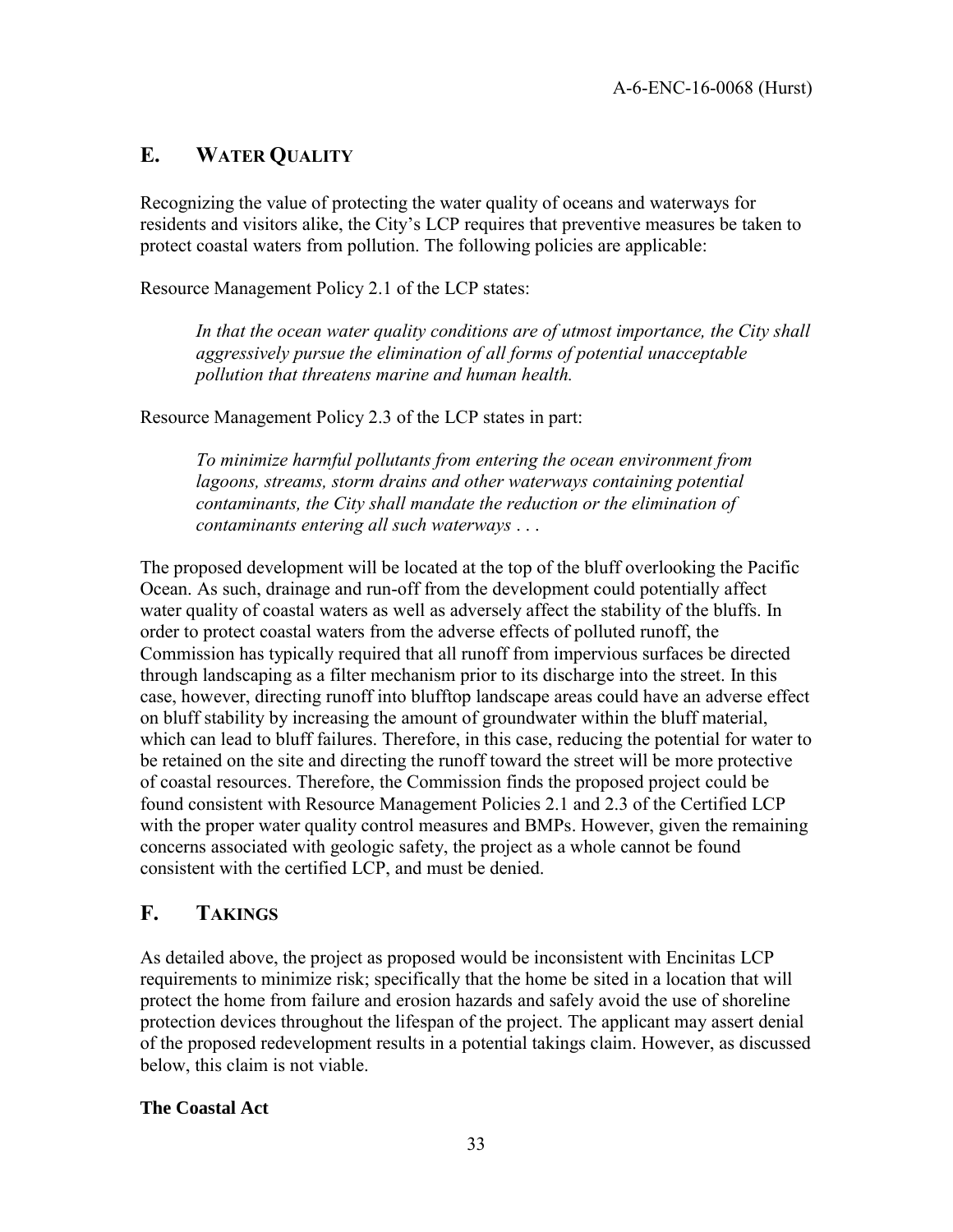Denial of all or substantially all economic use of a parcel without just compensation may result in an unconstitutional "taking" of a property. Coastal Act Section 30010 expressly forbids this result:

*The Legislature hereby finds and declares that this division is not intended, and shall not be construed as authorizing the commission… to exercise their power to grant or deny a permit in a manner which will take or damage private property for public use, without the payment of just compensation therefore.* 

Consequently, the Coastal Act imposes on the Commission the duty to assess whether its action might constitute a taking. If the Commission concludes that its action does not constitute a taking, then it may deny the project on finding that its actions are consistent with Section 30010. If the Commission determines that its action could reasonably arise to a takings claim, then the Commission applies Section 30010 to consider how the project may be approved. In the latter situation, the Commission may propose modifications to the development to minimize any Coastal Act inconsistencies, while still allowing a reasonable amount of development.

### **Takings Case Law**

Article 1, section 19 of the California Constitution provides that "[p]rivate property may be taken or damaged for public use only when just compensation…has first been paid to, or into court for, the owner." The Fifth Amendment of the United States Constitution similarly provides that private property shall not be taken for public use, without just compensation. Once used solely for condemnation cases, the Fifth Amendment is now used to require compensation for other kinds of government actions. (See *Pennsylvania Coal Co. v. Mahon* (1922) 260 U.S. 393.) Since *Pennsylvania Coal*, most of takings cases have fallen into two categories. First, there are the cases in which government authorizes a physical occupation of property. (See, e.g., *Loretto v. Teleprompter Manhattan CATV Corp*. (1982) 458 U.S. 419.) Second, there are the cases in which government regulates the use of property. (*Yee v. Escondido* (1992) 503 U.S. 519, 522-523). Because there is no physical occupation of the land at stake, a denial of the proposed home here would be evaluated under the standards for a regulatory taking.

The U.S. Supreme Court has identified two types of regulatory takings. The first is the "categorical" formulation identified in *Lucas v. South Carolina Coastal Council* ((1992) 505 U.S. 1003, 1014.) In *Lucas*, the Court held, without examining the related public interest, that regulation that denied all economically viable use of property was a taking. (*Id*. at p. 1014.) The *Lucas* Court emphasized, however, that this category is extremely narrow, applicable only "in the extraordinary circumstance when no productive or economically beneficial use of land is permitted" or the "relatively rare situations where the government has deprived a landowner of all economically beneficial uses" or rendered it "valueless." (*Id*. at pp. 1016-1017; see also *Riverside Bayview Homes* (1985) 474 U.S. 121, 126 [regulatory takings occur only under "extreme circumstances"].) Even where the challenged regulatory act falls into this category, government may avoid a takings result if the restriction inheres in the title of the property itself; that is,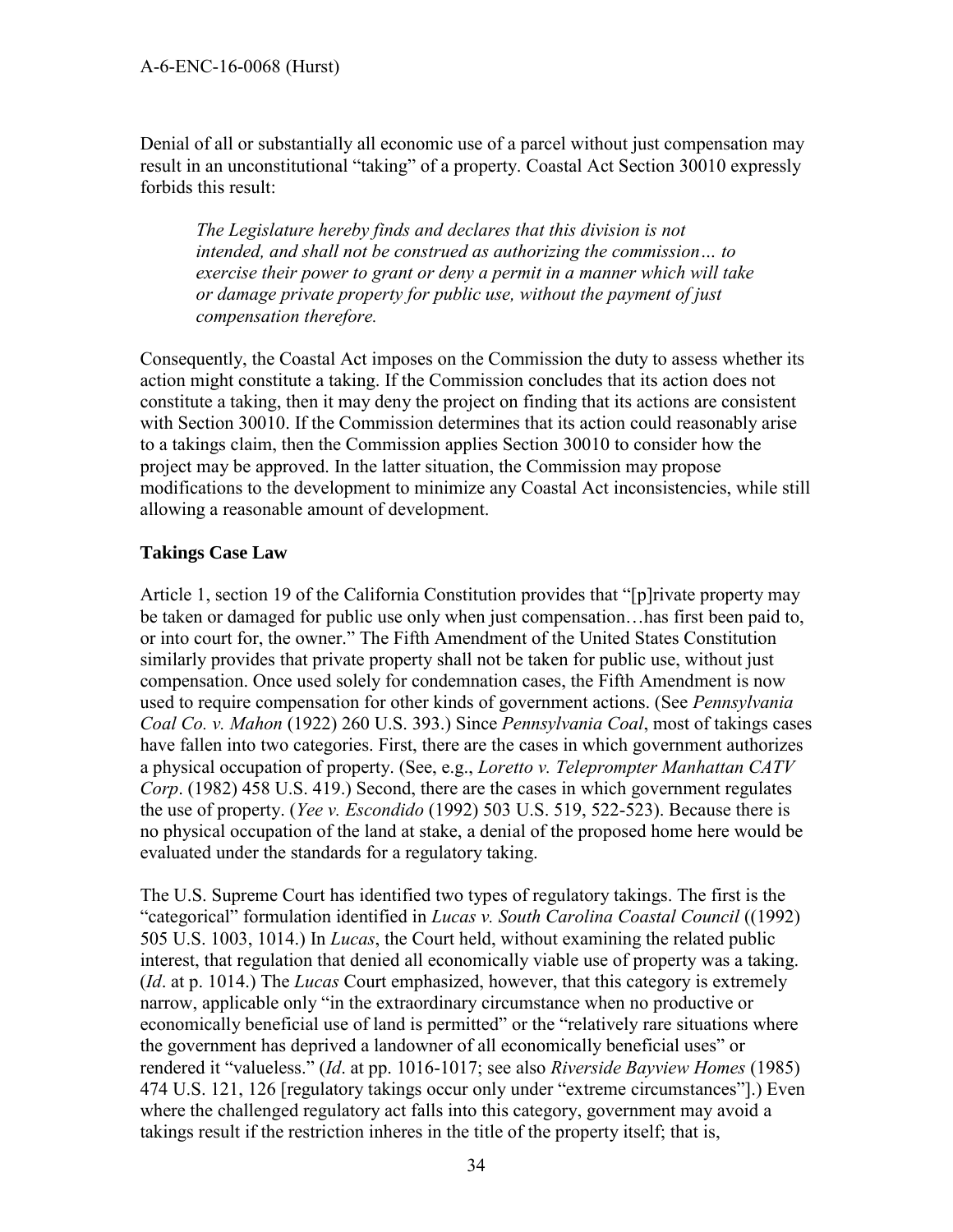background principles of state property and public nuisance law would have allowed government to achieve the results sought by the regulation. (*Lucas,* supra, 505 U.S. at pp. 1028-1036.) The redevelopment of a home without additional shoreline protection does not create a public nuisance; however, the inquiry into background principles is more opaque. Generally, a background principle is something that the owner did not acquire the right to use on buying the land. (*Id*. at p. 1029.)

The "background principles" here include the Coastal Act and the Encinitas certified LCP. Both were in existence at the time of the owner's purchase of the land in 2014. As the Supreme Court noted in a recent case, the owner "could have anticipated public regulation might affect their enjoyment of [the] property, as the [river] was a regulated area under federal, state, and local law long before petitioners possessed the land. (*Murr v. Wisconsin* (2017) 137 S.Ct. 1933, 1945-1946.) However, and regardless of whether the prior existence of the LCP would defeat a *Lucas* claim, denial of a CDP for the home as proposed would not amount to the "total wipeout" that usually constitutes a taking under *Lucas*. The existing home allows economic use of the land. (See *Palazzolo v. Rhode Island* (2001) 533 U.S. 606, 616 [rejecting the *Lucas* categorical test where property retained value following regulation, but remanding for further consideration under the *Penn Central* test].)

The second circumstance in which a regulatory taking might occur is under the threepart, ad hoc test identified in *Penn Central Transportation Co. v. New York City* (1978) 438 U.S. 104, 124 ("*Penn Central*"). Under the *Penn Central* test, a takings analysis considers the economic impact of the regulation, the interference, if any, with reasonable or "distinct" (actual) investment-backed expectations, and the character of the government action. (*Id*. at p. 134; *Ruckelshaus v. Monsanto Co*. (1984) 467 U.S. 986, 1005.) Because this test examines something lesser than a complete economic deprivation, it is generally appropriate to examine whether denial of this CDP could constitute a taking under the *Penn Central* factors.

#### **Analysis**

#### *Economic Impact of the Regulation*

Denial of a redeveloped home would not create a substantial deprivation of economic use, as that use currently exists on the parcel. Redevelopment may cause some increase in value, but how much is unknown. The real estate website Zillow currently estimates the value of the land and improvement (the existing home) at \$2.95 million. Trulia.com reports the value as \$2.96 million. The vast majority of the value derives from the land (presumably due to its location above the ocean), rather than the home. In 2018, the San Diego County assessor estimated the land value as more than \$2 million, while the improvement (the home) was valued at approximately \$141,000. Although assessor's valuations tend to be under market, the overwhelming value here is represented by the land, rather than the development, or redevelopment, on top of the bluff.

*Investment-Backed Expectations*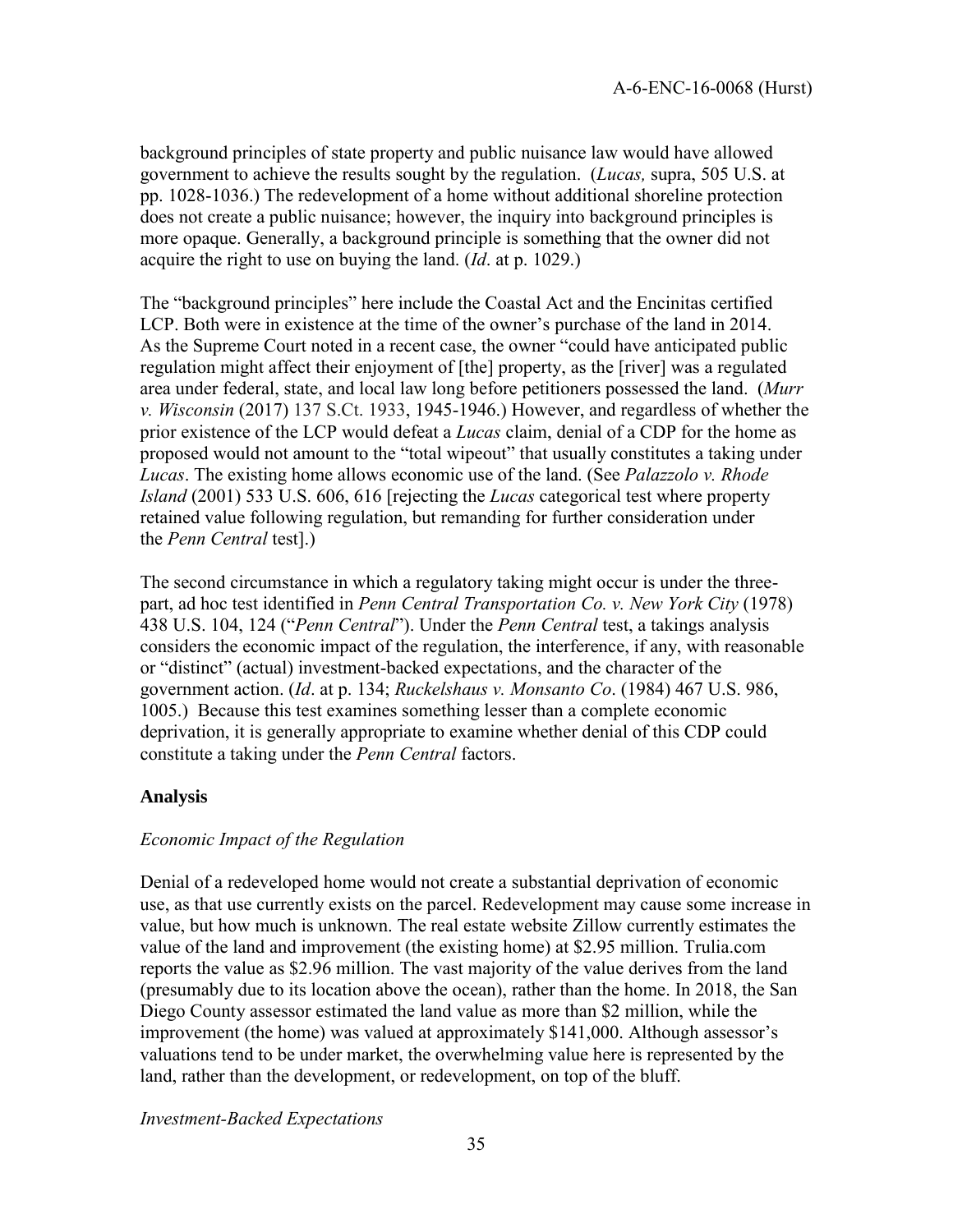The last conveyance for value was in July 2014. In that deed, Andre Hurst is described as the sole member of California Residential Health Group LLC, and the LLC is recorded as the buyer in document 2014.0295507. According to both Zillow and Trulia, the purchase price was \$2.034 million, with the current market value close to \$3 million. Thus, the owner has profited about a million dollars during the last four years. By any measure, investment-backed expectations have been met.

### *Character of the Government Action*

This final prong of the *Penn Central* test has been downplayed in recent years. (See, e.g. *Lingle v. Chevron U.S.A., Inc.* (2005) 544 U.S. 528, 529 [governmental action that substantially advances a public purpose alone does not insulate the government from a takings claim]).<sup>4</sup> Nevertheless, it is still part of the *Penn Central* analysis, and the Coastal Commission advances a legitimate public interest when it regulates various uses according to the Chapter 3 policies of the Coastal Act, and as here, according to the policies and ordinances of the certified Encinitas LCP, specifically to ensure the safety of blufftop development and protection of the bluffs themselves. With the Coastal Act, the Legislature sought to protect natural resources and the ecological balance of the coastal zone while allowing for future development consistent with the Act's policies. (§ 30001(b), (c), (d).) The LCP in similarly, stresses safe development, while protecting natural resources. (E.g., LUP Policy 1.6, IP  $\S$  30.34.020.)

### *Denial Does Not Constitute a Potential Taking*

As the applicants have not offered any evidence regarding structural or other habitability issues, and there is no sign the City has concerns, the existing use of the property is a reasonable and viable use. Further, the owner may conduct a variety of improvements to modernize the home. (See the previous section, "Retention of the Existing Structure.") Finally, investment-back expectations have been met with unusual speed, resolving the factor in *Penn Central* analysis that is most important to applicants, although the other factors also disfavor that a taking might occur. Therefore, the Commission determines that denial of the proposed redevelopment does not constitute a credible taking, and that the denial is consistent with Coastal Act Section 30010.

### <span id="page-35-0"></span>**G. LOCAL COASTAL PLANNING**

 $\overline{a}$ 

In November of 1994, the Commission approved, with suggested modifications, the City of Encinitas Local Coastal Program (LCP). Subsequently, on May 15, 1995, coastal development permit authority was transferred to the City. The project site is located within the City's permit jurisdiction and, therefore, the standard of review is the City's LCP.

<sup>4</sup> See also Lewyn, Michael, *Character Counts: The "Character of the Government Action" In Regulatory Takings Actions*, 40 Seton Hall L. Rev 597, 599 (2010) stating that *Lingle* holds that the existence of a valid public purpose *standing alone* may not justify an otherwise problematic regulation (emphasis in original).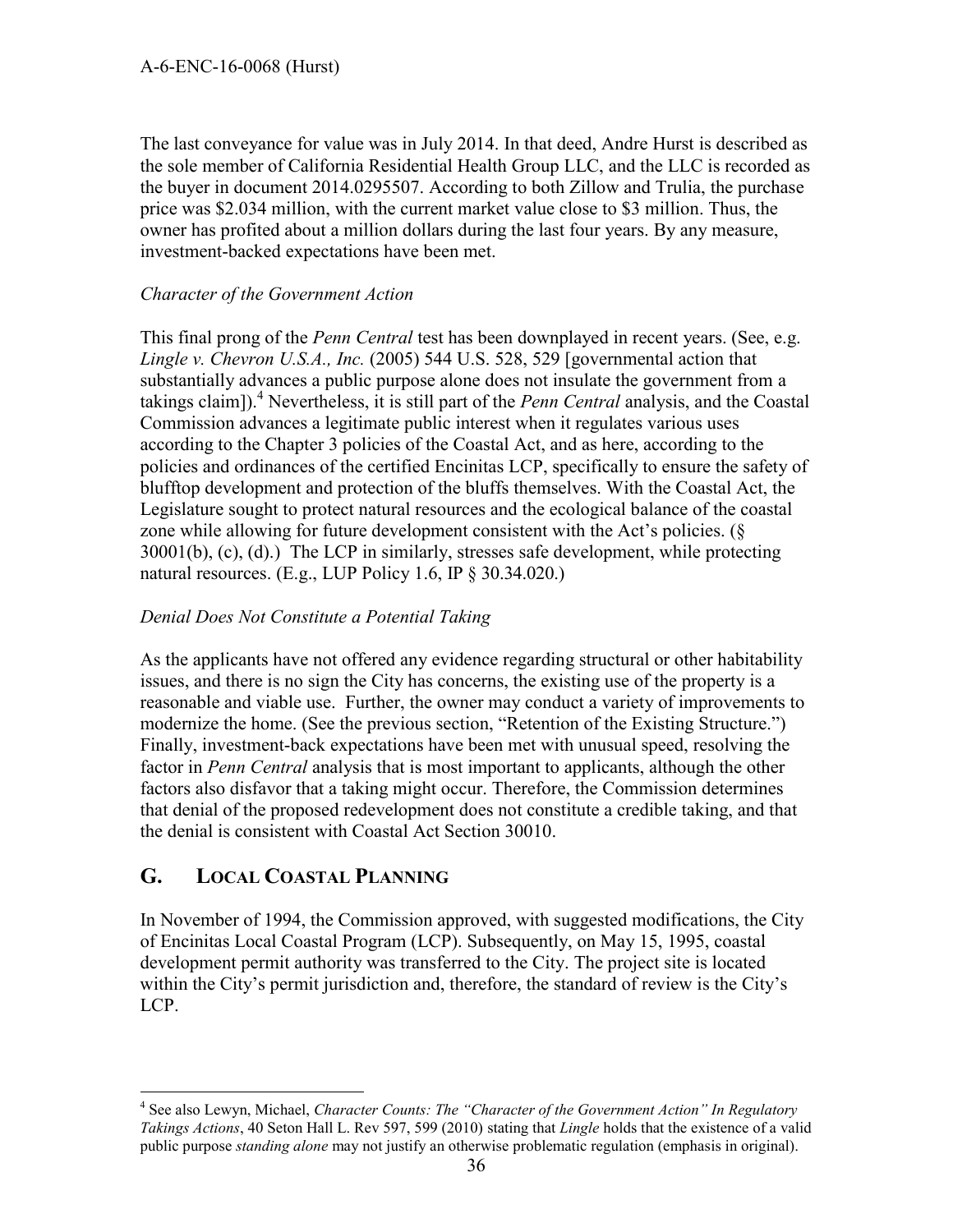Based on specific policy and ordinance language requirements in the LCP, the City of Encinitas is required to develop a comprehensive program for addressing the shoreline erosion problem in the City. The intent of the plan is to look at the shoreline issues facing the City and to establish goals, policies, standards and strategies to comprehensively address the identified issues. To date, the City has conducted several public workshops and meetings on the comprehensive plan to identify issues and present draft plans for comment. However, at this time, no action to adopt the plans has been scheduled for local review by the Encinitas City Council.

As discussed in the above findings, the proposed residential development is inconsistent with the policies of the LCP. When the Commission reviews a proposed project that is inconsistent with the certified LCP, there are several options available to the Commission. In most cases, the Commission will approve the project but impose reasonable terms and conditions to bring the project into conformance with the LCP. In other cases, the range of possible changes is so significant as to make conditioned approval infeasible. In this situation, the Commission must deny the proposed project because the proposed project is significantly out of conformance with the LCP, due to the inadequate coastal blufftop setback. For this lot, there are no feasible conditions that could bring the project into conformance with the LCP. As an alternative, the applicant can retain the existing house. Another potential alternative could include rehabilitation of the existing residence. There may be other larger-scale potential options for the applicant and other bluff top property owners in similar circumstances in Encinitas that should be addressed in a comprehensive manner through the LCP process. Thus, the Commission is denying this project at this time due to its inconsistency with the certified LCP. The Commission finds that approval of the subject proposal would prejudice the City's ability to continue to implement its certified LCP and to prepare the comprehensive program for addressing the shoreline erosion problems in the City as called for in Public Safety Policy 1.7 of the certified LUP.

<span id="page-36-0"></span> <sup>(</sup>G:\San Diego\Reports\Appeals\2016\A-6-ENC-16-0068 Hurst De Novo stf rpt.docx)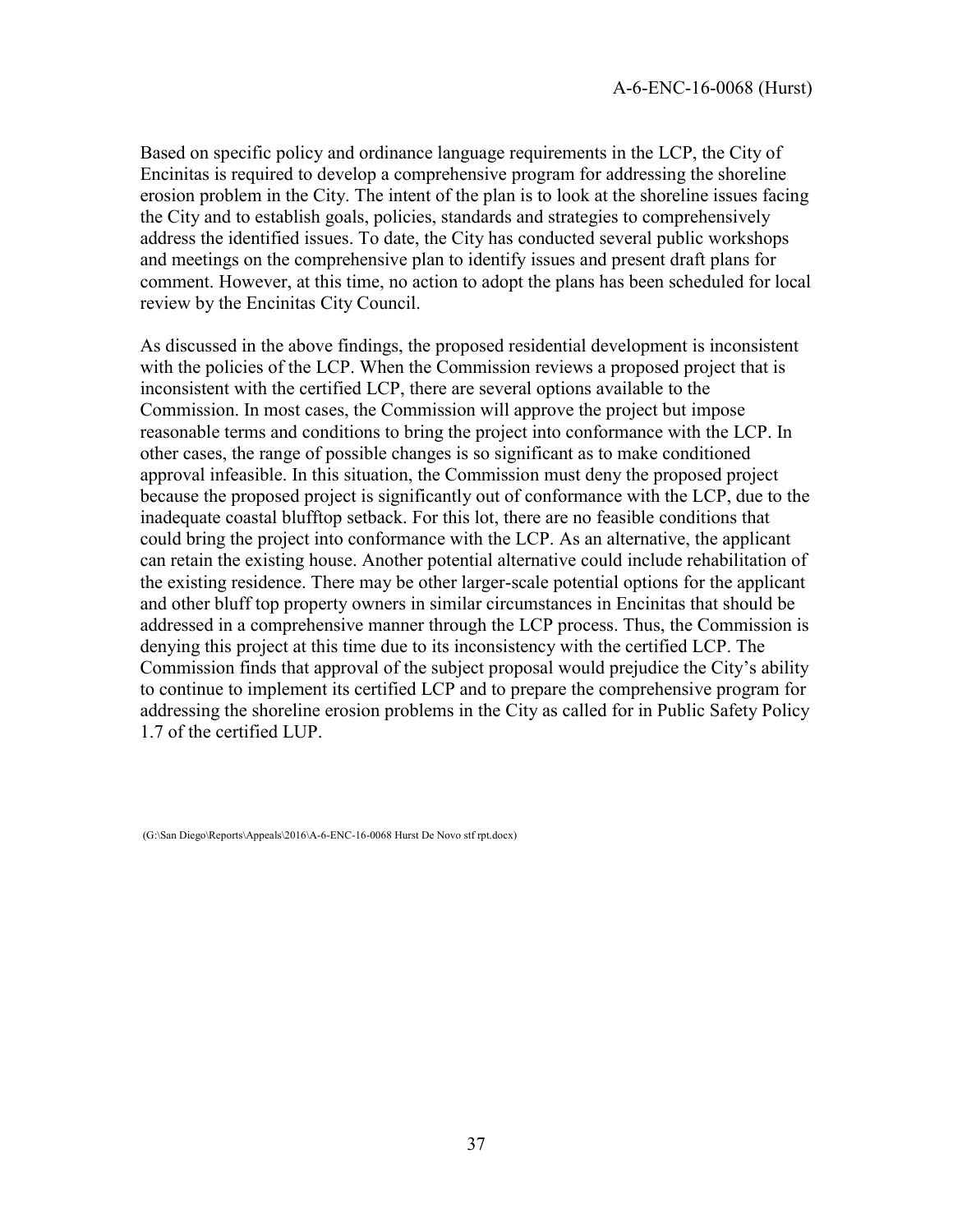## **APPENDIX A**

- Appeal applications by Commission Steve Kinsey and Commissioner Mary Shallenberger
- Johnsson, M.J., 2005, Establishing development setbacks from coastal bluffs, in Magoon, O.T., Converse, H., Baird, B., Jines, B., and Miller-Henson, M., eds., California and the World Ocean '02: Revisiting and revising California's Ocean Agenda: Reston, Virginia, American Society of Civil Engineers, p. 396-416.
- Certified City of Encinitas Certified Local Coastal Program
- Project Plans received June 28, 2016 by Design Decisions
- City of Encinitas 15-194 CDP dated June 2, 2016/Planning Commission Resolution PC 2016-35 dated June 2, 2016
- TerraCosta Consulting Group, Inc. (TerraCosta), 2015, "Geotechnical Investigation and Bluff Stability Study, 808 Neptune Avenue, Encinitas, California", report dated 28, 2015, and signed by W. F. Crampton (RCE 23792, RGE 245) and G. A. Spaulding (CEG 1863, CHG 351, RG 5892).
- TerraCosta, 2016, "Response to City Review Comments, 808 Neptune Avenue, Encinitas, California ", letter dated April 8, 2016, and signed by W. F. Crampton (RCE 23792, RGE 245).
- Soil Engineering Construction, Inc. (SEC), 2017, "Seawall and Coastal Bluff Monitoring Report, Coastal Development Permit 6-03-48", report dated May 24, 2017, and signed by J. Niven (RCE 57517) and B. Trettin.
- TerraCosta, 2017a, "Response to July 2016 Coastal Commission Appeal Coastal Bluff Stability Considerations, 808 Neptune Avenue, Encinitas, California", report dated May 30, 2017, and signed by W. F. Crampton (RCE 23792, RGE 245).
- TerraCosta, 2017b, "Response to December 6, 2017 Email Comments, Coastal Bluff Stability Considerations, 808 Neptune Avenue, Encinitas, California", letter dated December 13, 2017, and signed by M. W. Eckert (Ph.D., RCE 45171, RGE 2316).
- Zillow.com map of 808 Neptune and neighboring home values, accessed Nov. 20, 2018.
- CDP Nos:
	- F3891/Barcados
	- F5473/Bardacos
	- F6360/Pate
	- F9833/Canter
	- $-6 86 570$ /Richards
	- $6-88-464-A2/Frick & Lynch$
	- 6-84-461/Denver
	- $-6 93 36 G/Pate$
	- $\bullet$  6-93-085/Bardacos
	- $\bullet$  6-93-131/Richards
	- 6-98-039/Canter
	- 6-00-146-G/Brem
	- 6-01-062-G/Sorich